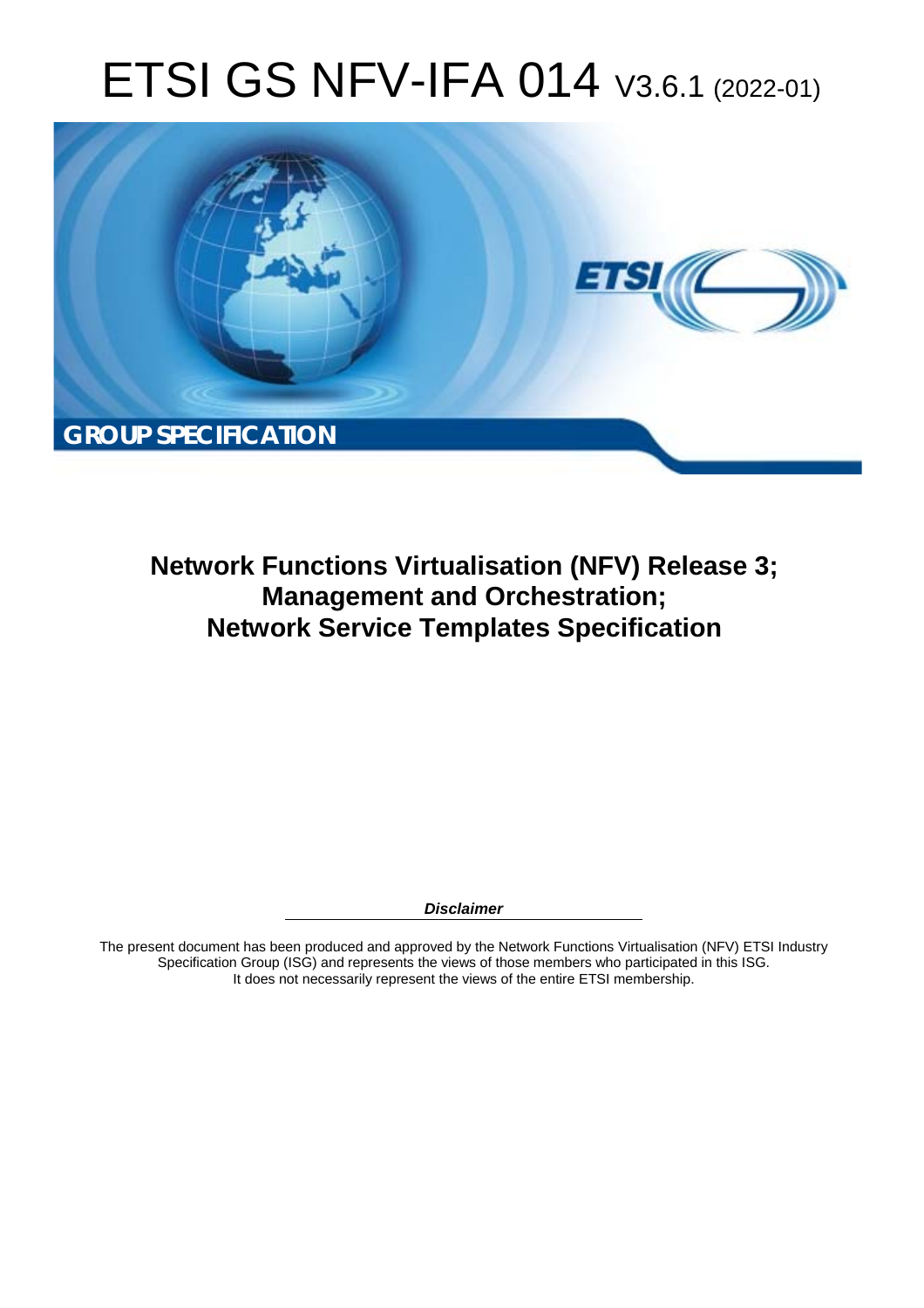Reference

RGS/NFV-IFA014ed361

Keywords MANO, network, NFV, service, virtualisation

#### *ETSI*

650 Route des Lucioles F-06921 Sophia Antipolis Cedex - FRANCE

Tel.: +33 4 92 94 42 00 Fax: +33 4 93 65 47 16

Siret N° 348 623 562 00017 - APE 7112B Association à but non lucratif enregistrée à la Sous-Préfecture de Grasse (06) N° w061004871

#### *Important notice*

The present document can be downloaded from: <http://www.etsi.org/standards-search>

The present document may be made available in electronic versions and/or in print. The content of any electronic and/or print versions of the present document shall not be modified without the prior written authorization of ETSI. In case of any existing or perceived difference in contents between such versions and/or in print, the prevailing version of an ETSI deliverable is the one made publicly available in PDF format at [www.etsi.org/deliver](http://www.etsi.org/deliver).

Users of the present document should be aware that the document may be subject to revision or change of status. Information on the current status of this and other ETSI documents is available at <https://portal.etsi.org/TB/ETSIDeliverableStatus.aspx>

If you find errors in the present document, please send your comment to one of the following services: <https://portal.etsi.org/People/CommiteeSupportStaff.aspx>

#### *Notice of disclaimer & limitation of liability*

The information provided in the present deliverable is directed solely to professionals who have the appropriate degree of experience to understand and interpret its content in accordance with generally accepted engineering or other professional standard and applicable regulations.

No recommendation as to products and services or vendors is made or should be implied.

No representation or warranty is made that this deliverable is technically accurate or sufficient or conforms to any law and/or governmental rule and/or regulation and further, no representation or warranty is made of merchantability or fitness for any particular purpose or against infringement of intellectual property rights.

In no event shall ETSI be held liable for loss of profits or any other incidental or consequential damages.

Any software contained in this deliverable is provided "AS IS" with no warranties, express or implied, including but not limited to, the warranties of merchantability, fitness for a particular purpose and non-infringement of intellectual property rights and ETSI shall not be held liable in any event for any damages whatsoever (including, without limitation, damages for loss of profits, business interruption, loss of information, or any other pecuniary loss) arising out of or related to the use of or inability to use the software.

#### *Copyright Notification*

No part may be reproduced or utilized in any form or by any means, electronic or mechanical, including photocopying and microfilm except as authorized by written permission of ETSI. The content of the PDF version shall not be modified without the written authorization of ETSI.

The copyright and the foregoing restriction extend to reproduction in all media.

© ETSI 2022. All rights reserved.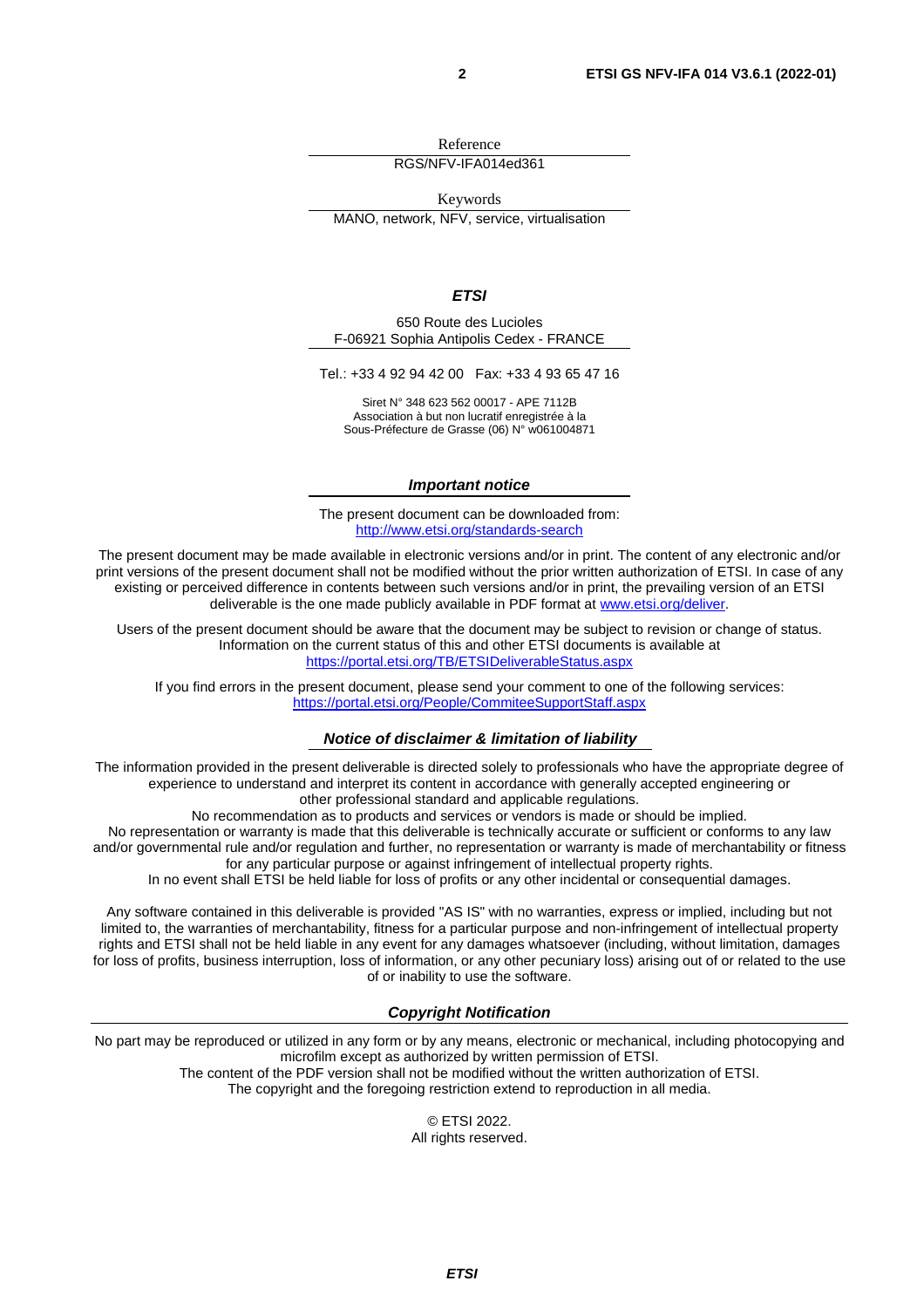## Contents

| 1                  |  |  |
|--------------------|--|--|
| $\overline{c}$     |  |  |
| 2.1                |  |  |
| 2.2                |  |  |
| 3                  |  |  |
| 3.1                |  |  |
| 3.2                |  |  |
| 3.3                |  |  |
| 4                  |  |  |
| 4.1                |  |  |
| 4.2                |  |  |
| 4.3                |  |  |
| 5                  |  |  |
| 5.1                |  |  |
| 5.2                |  |  |
| 5.3                |  |  |
| 5.4                |  |  |
| 5.5                |  |  |
| 5.6                |  |  |
| 5.7                |  |  |
| 6                  |  |  |
| 6.1                |  |  |
| 6.2                |  |  |
| 6.2.1              |  |  |
| 6.2.2              |  |  |
| 6.2.2.1<br>6.2.2.2 |  |  |
| 6.2.3              |  |  |
| 6.2.3.1            |  |  |
| 6.2.3.2            |  |  |
| 6.2.4              |  |  |
| 6.2.5              |  |  |
| 6.2.5.1            |  |  |
| 6.2.5.2            |  |  |
| 6.2.6              |  |  |
| 6.2.6.1<br>6.2.6.2 |  |  |
| 6.2.7              |  |  |
| 6.2.7.1            |  |  |
| 6.2.7.2            |  |  |
| 6.2.8              |  |  |
| 6.2.8.1            |  |  |
| 6.2.8.2            |  |  |
| 6.2.9              |  |  |
| 6.2.9.1<br>6.2.9.2 |  |  |
| 6.2.10             |  |  |
| 6.2.10.1           |  |  |
| 6.2.10.2           |  |  |
| 6.2.10.2.1         |  |  |
|                    |  |  |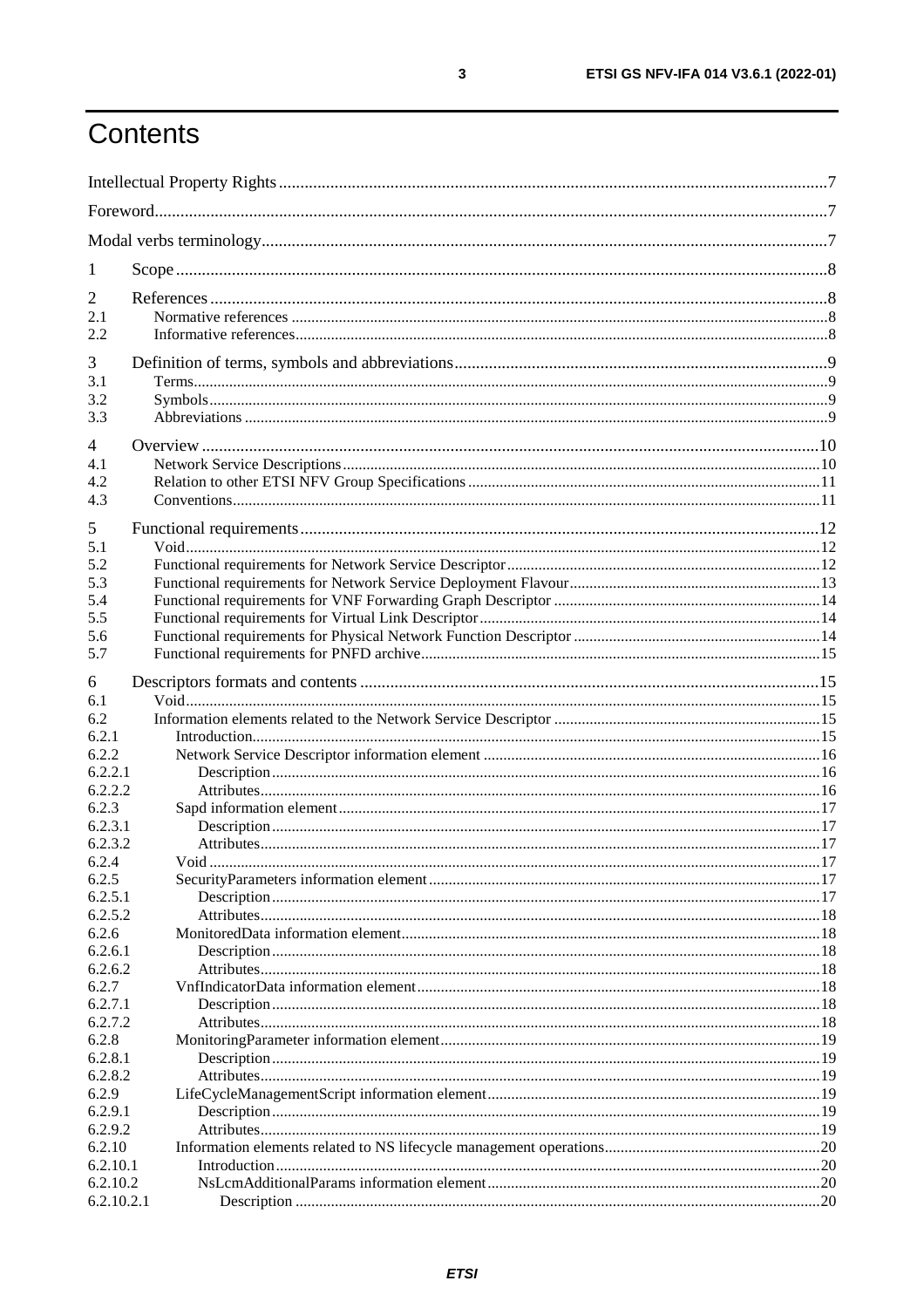| 6.2.10.2.2 |  |
|------------|--|
| 6.2.10.3   |  |
| 6.2.10.3.1 |  |
| 6.2.10.3.2 |  |
| 6.2.10.4   |  |
| 6.2.10.4.1 |  |
| 6.2.10.4.2 |  |
|            |  |
| 6.2.10.5   |  |
| 6.2.10.5.1 |  |
| 6.2.10.5.2 |  |
| 6.3        |  |
| 6.3.1      |  |
| 6.3.2      |  |
| 6.3.2.1    |  |
| 6.3.2.2    |  |
| 6.3.3      |  |
| 6.3.3.1    |  |
| 6.3.3.2    |  |
| 6.3.4      |  |
|            |  |
| 6.3.4.1    |  |
| 6.3.4.2    |  |
| 6.3.5      |  |
| 6.3.5.1    |  |
| 6.3.5.2    |  |
| 6.3.6      |  |
| 6.3.6.1    |  |
| 6.3.6.2    |  |
| 6.3.7      |  |
| 6.3.7.1    |  |
|            |  |
| 6.3.7.2    |  |
| 6.3.8      |  |
| 6.3.8.1    |  |
| 6.3.8.2    |  |
| 6.3.9      |  |
| 6.3.9.1    |  |
| 6.3.9.2    |  |
| 6.3.10     |  |
| 6.3.11     |  |
| 6.3.11.1   |  |
| 6.3.11.2   |  |
|            |  |
| 6.3.12     |  |
| 6.3.12.1   |  |
| 6.3.12.2   |  |
| 6.3.13     |  |
| 6.3.13.1   |  |
| 6.3.13.2   |  |
| 6.3.14     |  |
| 6.3.14.1   |  |
| 6.3.14.2   |  |
| 6.3.15     |  |
| 6.3.15.1   |  |
| 6.3.15.2   |  |
| 6.4        |  |
|            |  |
| 6.4.1      |  |
| 6.4.2      |  |
| 6.4.2.1    |  |
| 6.4.2.2    |  |
| 6.4.3      |  |
| 6.4.3.1    |  |
| 6.4.3.2    |  |
| 6.4.4      |  |
| 6.4.5      |  |
|            |  |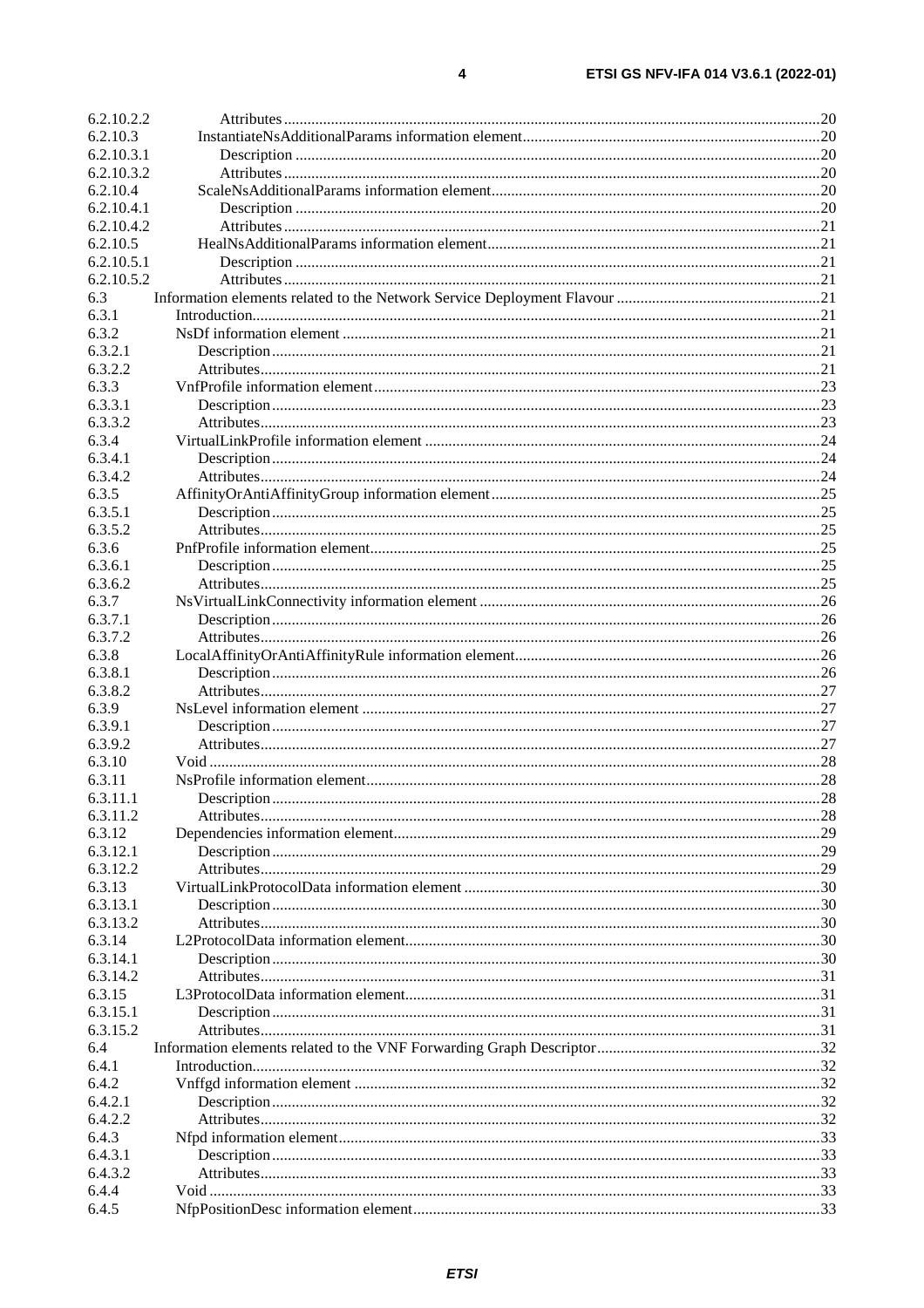| 6.4.5.1 |                               |  |
|---------|-------------------------------|--|
| 6.4.5.2 |                               |  |
| 6.4.6   |                               |  |
| 6.4.6.1 |                               |  |
| 6.4.6.2 |                               |  |
| 6.4.7   |                               |  |
| 6.4.8   |                               |  |
| 6.4.8.1 |                               |  |
| 6.4.8.2 |                               |  |
| 6.5     |                               |  |
| 6.5.1   |                               |  |
| 6.5.2   |                               |  |
| 6.5.2.1 |                               |  |
| 6.5.2.2 |                               |  |
| 6.5.3   |                               |  |
| 6.5.3.1 |                               |  |
| 6.5.3.2 |                               |  |
| 6.5.4   |                               |  |
| 6.5.4.1 |                               |  |
| 6.5.4.2 |                               |  |
| 6.5.5   |                               |  |
| 6.5.5.1 |                               |  |
| 6.5.5.2 |                               |  |
| 6.5.6   |                               |  |
| 6.5.6.1 |                               |  |
| 6.5.6.2 |                               |  |
| 6.6     |                               |  |
| 6.6.1   |                               |  |
| 6.6.2   |                               |  |
| 6.6.2.1 |                               |  |
| 6.6.2.2 |                               |  |
| 6.6.3   |                               |  |
| 6.6.3.1 |                               |  |
| 6.6.3.2 |                               |  |
| 6.6.4   |                               |  |
| 6.6.4.1 |                               |  |
| 6.6.4.2 |                               |  |
|         |                               |  |
| 6.7     |                               |  |
| 6.7.1   |                               |  |
| 6.7.2   |                               |  |
| 6.7.2.1 |                               |  |
| 6.7.2.2 |                               |  |
| 6.7.3   |                               |  |
| 6.7.4   |                               |  |
| 6.7.4.1 |                               |  |
| 6.7.4.2 |                               |  |
| 6.7.5   |                               |  |
| 6.7.5.1 |                               |  |
| 6.7.5.2 |                               |  |
| 6.7.6   |                               |  |
| 6.7.6.1 |                               |  |
| 6.7.6.2 |                               |  |
|         | <b>Annex A (informative):</b> |  |
| A.1     |                               |  |
| A.2     |                               |  |
| A.3     |                               |  |
| A.4     |                               |  |
|         |                               |  |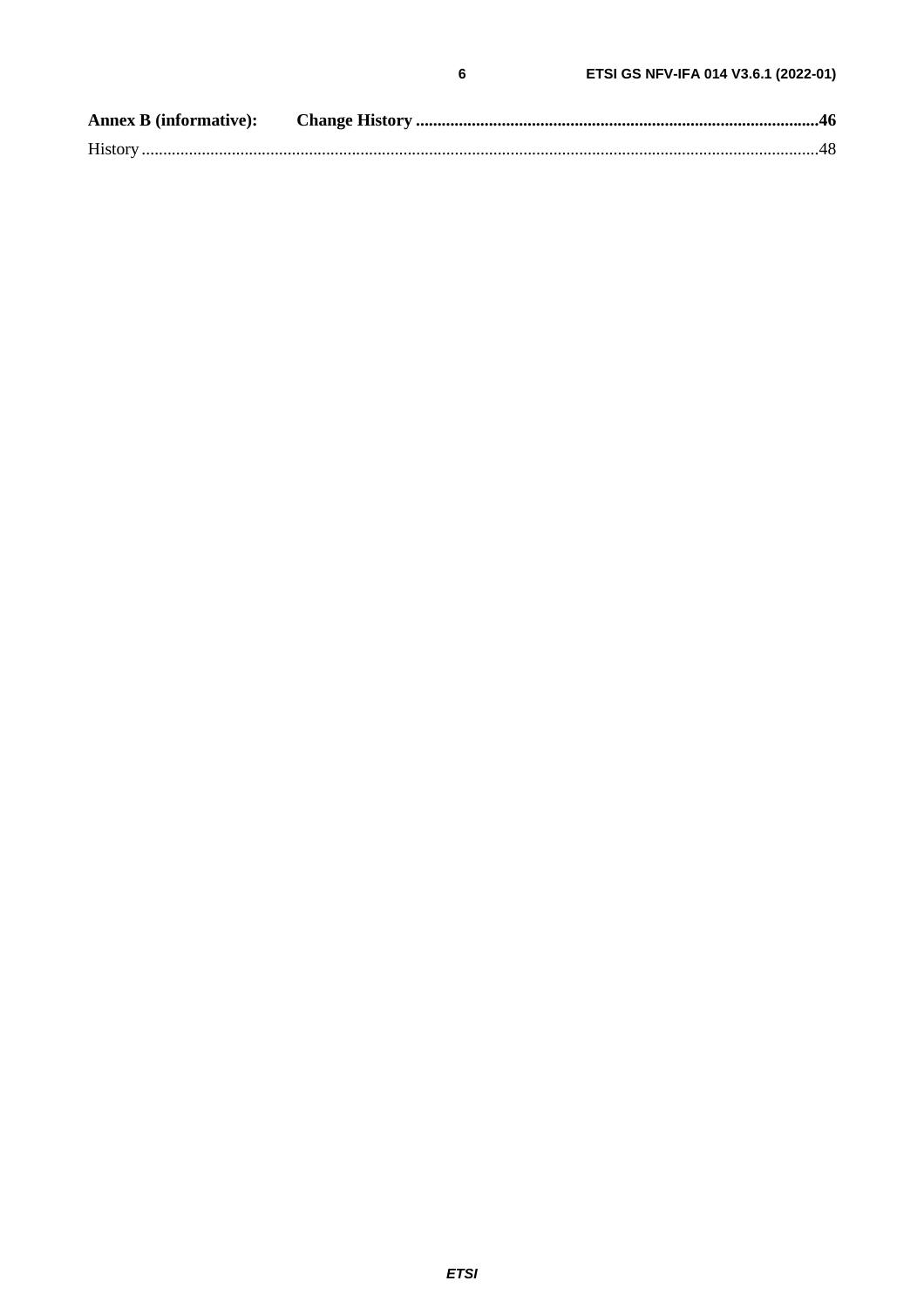## <span id="page-6-0"></span>Intellectual Property Rights

#### Essential patents

IPRs essential or potentially essential to normative deliverables may have been declared to ETSI. The declarations pertaining to these essential IPRs, if any, are publicly available for **ETSI members and non-members**, and can be found in ETSI SR 000 314: *"Intellectual Property Rights (IPRs); Essential, or potentially Essential, IPRs notified to ETSI in respect of ETSI standards"*, which is available from the ETSI Secretariat. Latest updates are available on the ETSI Web server ([https://ipr.etsi.org/\)](https://ipr.etsi.org/).

Pursuant to the ETSI Directives including the ETSI IPR Policy, no investigation regarding the essentiality of IPRs, including IPR searches, has been carried out by ETSI. No guarantee can be given as to the existence of other IPRs not referenced in ETSI SR 000 314 (or the updates on the ETSI Web server) which are, or may be, or may become, essential to the present document.

#### **Trademarks**

The present document may include trademarks and/or tradenames which are asserted and/or registered by their owners. ETSI claims no ownership of these except for any which are indicated as being the property of ETSI, and conveys no right to use or reproduce any trademark and/or tradename. Mention of those trademarks in the present document does not constitute an endorsement by ETSI of products, services or organizations associated with those trademarks.

**DECT™**, **PLUGTESTS™**, **UMTS™** and the ETSI logo are trademarks of ETSI registered for the benefit of its Members. **3GPP™** and **LTE™** are trademarks of ETSI registered for the benefit of its Members and of the 3GPP Organizational Partners. **oneM2M™** logo is a trademark of ETSI registered for the benefit of its Members and of the oneM2M Partners. **GSM**® and the GSM logo are trademarks registered and owned by the GSM Association.

## Foreword

This Group Specification (GS) has been produced by ETSI Industry Specification Group (ISG) Network Functions Virtualisation (NFV).

## Modal verbs terminology

In the present document "**shall**", "**shall not**", "**should**", "**should not**", "**may**", "**need not**", "**will**", "**will not**", "**can**" and "**cannot**" are to be interpreted as described in clause 3.2 of the [ETSI Drafting Rules](https://portal.etsi.org/Services/editHelp!/Howtostart/ETSIDraftingRules.aspx) (Verbal forms for the expression of provisions).

"**must**" and "**must not**" are **NOT** allowed in ETSI deliverables except when used in direct citation.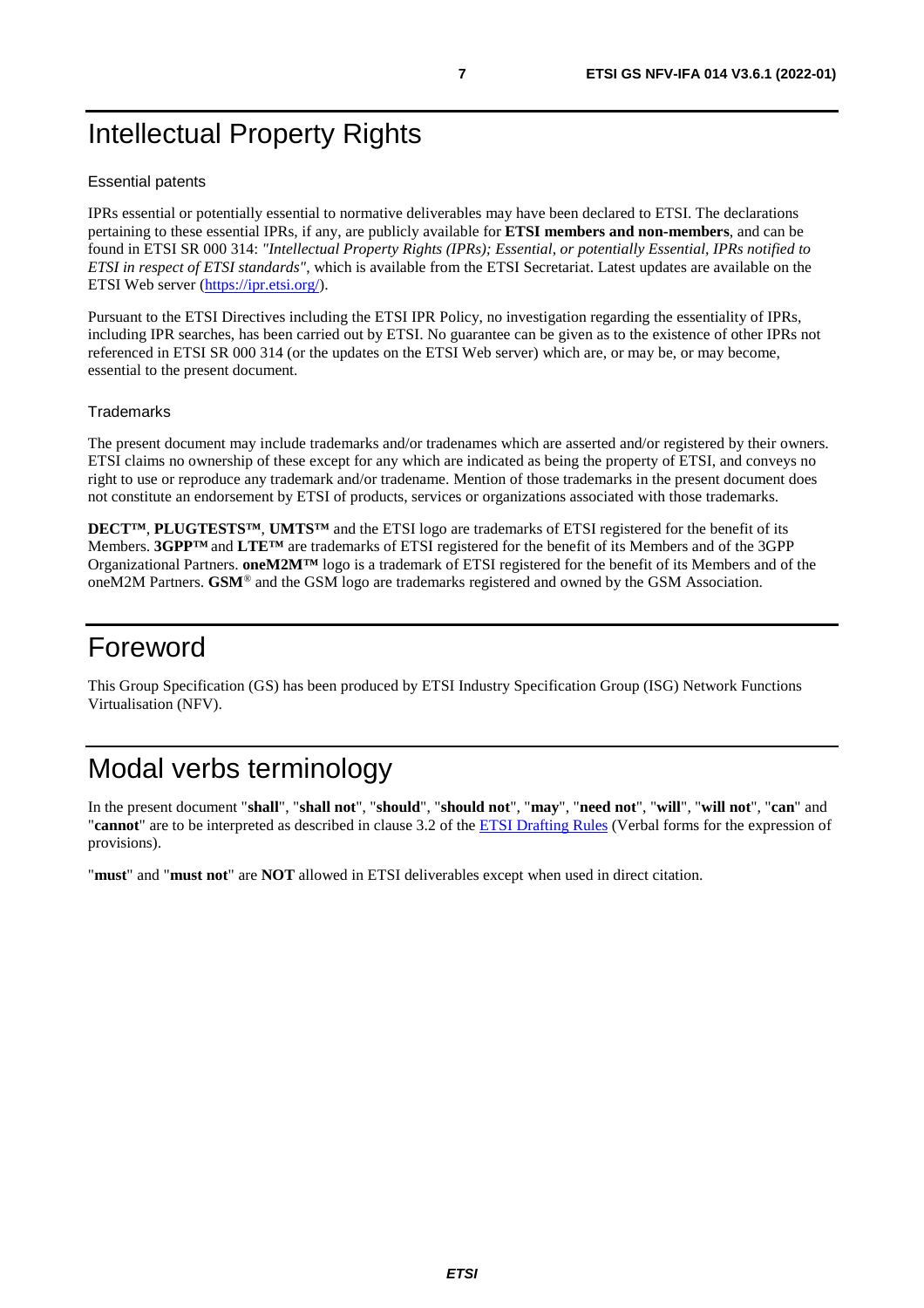## <span id="page-7-0"></span>1 Scope

The present document specifies requirements and templates for describing Network Functions Virtualisation (NFV) Network Services (NSs) in the form of meta-data.

## 2 References

## 2.1 Normative references

References are either specific (identified by date of publication and/or edition number or version number) or non-specific. For specific references, only the cited version applies. For non-specific references, the latest version of the referenced document (including any amendments) applies.

Referenced documents which are not found to be publicly available in the expected location might be found at <https://docbox.etsi.org/Reference/>.

NOTE: While any hyperlinks included in this clause were valid at the time of publication, ETSI cannot guarantee their long term validity.

The following referenced documents are necessary for the application of the present document.

- [1] ETSI GS NFV 003: "Network Functions Virtualisation (NFV); Terminology for Main Concepts in NFV".
- [2] ETSI GS NFV-IFA 011: "Network Functions Virtualisation (NFV); Release 3; Management and Orchestration; VNF Descriptor and Packaging Specification".

## 2.2 Informative references

References are either specific (identified by date of publication and/or edition number or version number) or non-specific. For specific references, only the cited version applies. For non-specific references, the latest version of the referenced document (including any amendments) applies.

NOTE: While any hyperlinks included in this clause were valid at the time of publication, ETSI cannot guarantee their long term validity.

The following referenced documents are not necessary for the application of the present document but they assist the user with regard to a particular subject area.

[i.1] ETSI GS NFV 002: "Network Functions Virtualisation (NFV); Architectural Framework".

| 11.1  | ETSI US INF V UOZ. TVELWOIK FUNCTIONS VIIIUANSALION (INF V), ALCHITECULIAI FIAMEWOIK.                                                                                                  |
|-------|----------------------------------------------------------------------------------------------------------------------------------------------------------------------------------------|
| [i.2] | ETSI GS NFV-IFA 013: "Network Functions Virtualisation (NFV); Release 3; Management and<br>Orchestration; Os-Ma-Nfvo reference point - Interface and Information Model Specification". |
| [i.3] | ETSI GS NFV-SWA 001: "Network Functions Virtualisation (NFV); Virtual Network Functions<br>Architecture".                                                                              |
| [i.4] | ISO/IEC 9646-7: "Information technology -- Open Systems Interconnection -- Conformance<br>testing methodology and framework -- Part 7: Implementation Conformance Statements".         |
| [i.5] | Void.                                                                                                                                                                                  |
| [i.6] | IETF RFC 7665: "Service Function Chaining (SFC) Architecture".                                                                                                                         |
| [i.7] | ETSI GS NFV-IFA 005: "Network Functions Virtualisation (NFV); Release 3; Management and<br>Orchestration; Or-Vi reference point - Interface and Information Model Specification".      |
| [i.8] | <b>IETF RFC 4090: "Fast Reroute Extensions to RSVP-TE for LSP Tunnels".</b>                                                                                                            |
|       |                                                                                                                                                                                        |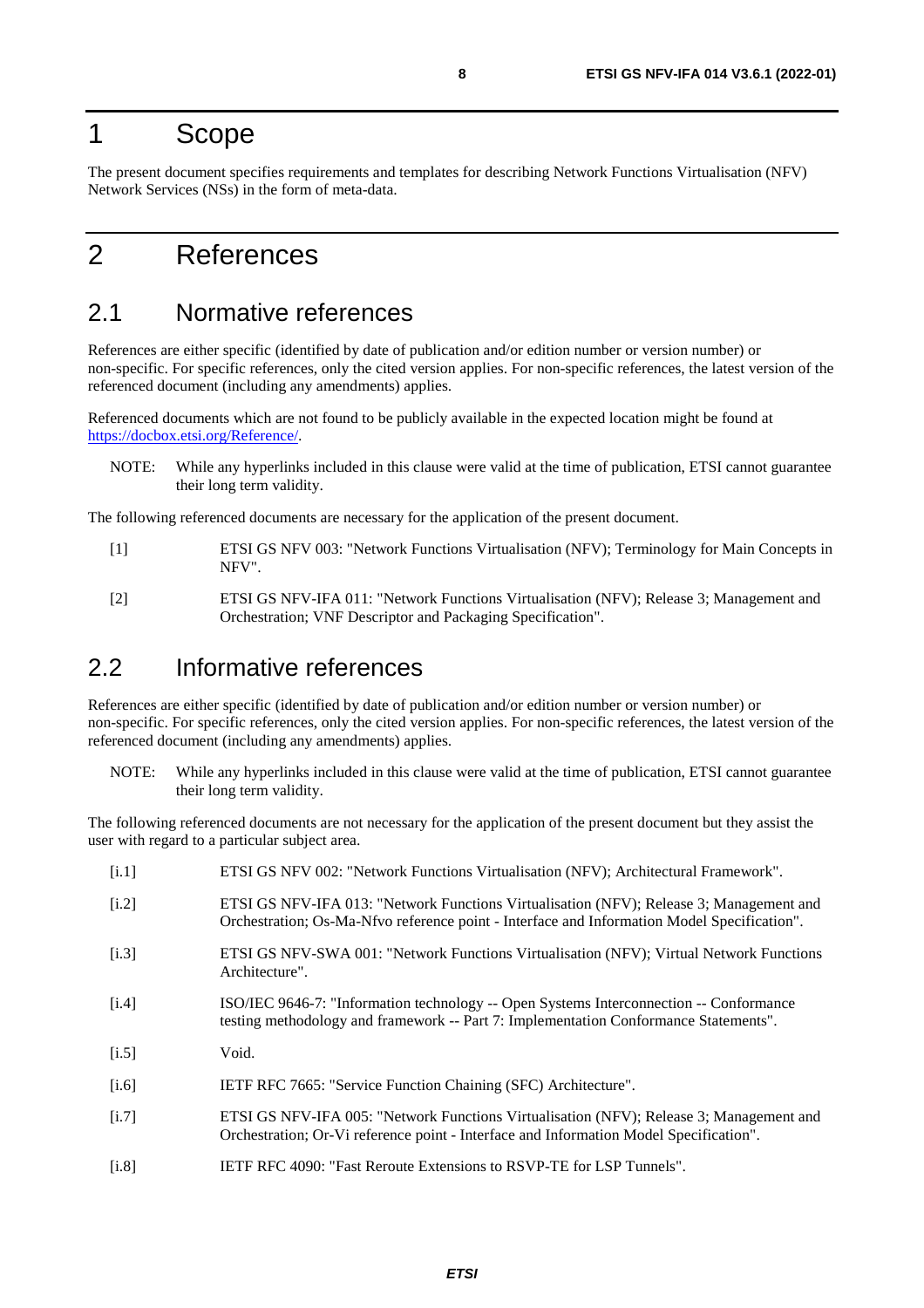<span id="page-8-0"></span>[i.9] ETSI GS NFV-IFA 014 (V3.3.1): "Network Functions Virtualisation (NFV) Release 3; Management and Orchestration; Network Service Templates Specification".

## 3 Definition of terms, symbols and abbreviations

## 3.1 Terms

For the purposes of the present document, the terms given in ETSI GS NFV 003 [[1\]](#page-7-0) and the following apply:

Service Access Point (SAP): connection point where an NS can be accessed

NOTE: A SAP can either provide access to an NS, e.g. to an end-user, or interconnect different NS.

## 3.2 Symbols

Void.

## 3.3 Abbreviations

For the purposes of the present document, the abbreviations given in ETSI GS NFV 003 [\[1](#page-7-0)] and the following apply:

| <b>CDN</b>       | <b>Content Delivery Network</b>                   |
|------------------|---------------------------------------------------|
| CM               | <b>Conditional Mandatory</b>                      |
| CO               | <b>Conditional Optional</b>                       |
| CP               | <b>Connection Point</b>                           |
| <b>CPD</b>       | <b>Connection Point Descriptor</b>                |
| DF               | Deployment Flavour                                |
| <b>DSL</b>       | Domain Specific Language                          |
| E-LAN            | <b>Ethernet Local Area Network</b>                |
| GS               | Group Specification                               |
| IPV4             | <b>Internet Protocol Version 4</b>                |
| IPV <sub>6</sub> | Internet Protocol Version 6                       |
| LAN              | Local Area Network                                |
| <b>LSP</b>       | Label-Switched Path                               |
| <b>MANO</b>      | Management and Orchestration                      |
| <b>MPLS</b>      | MultiProtocol Label Switching                     |
| <b>NCT</b>       | <b>Network Connectivity Topology</b>              |
| <b>NFP</b>       | <b>Network Forwarding Path</b>                    |
| <b>NFPD</b>      | <b>Network Forwarding Path Descriptor</b>         |
| <b>NS</b>        | Network Service                                   |
| <b>NSD</b>       | Network Service Descriptor                        |
| ODU <sub>2</sub> | Optical channel Data Unit - type 2                |
| <b>PM</b>        | Performance Management                            |
| <b>PNFD</b>      | <b>Physical Network Function Descriptor</b>       |
| <b>RSVP-TE</b>   | Resource Reservation Protocol Traffic Engineering |
| SAL              | Service Availability Level                        |
| <b>SAP</b>       | <b>Service Access Point</b>                       |
| <b>SAPD</b>      | Service Access Point Descriptor                   |
| <b>SFC</b>       | <b>Service Function Chaining</b>                  |
| TE               | <b>Traffic Engineering</b>                        |
| UML              | Unified Modelling Language                        |
| VL               | Virtual Link                                      |
| <b>VLD</b>       | Virtual Link Descriptor                           |
| <b>VNFFG</b>     | <b>VNF Forwarding Graph</b>                       |
| <b>VNFFGD</b>    | <b>VNF Forwarding Graph Descriptor</b>            |
| <b>XOR</b>       | eXclusive OR                                      |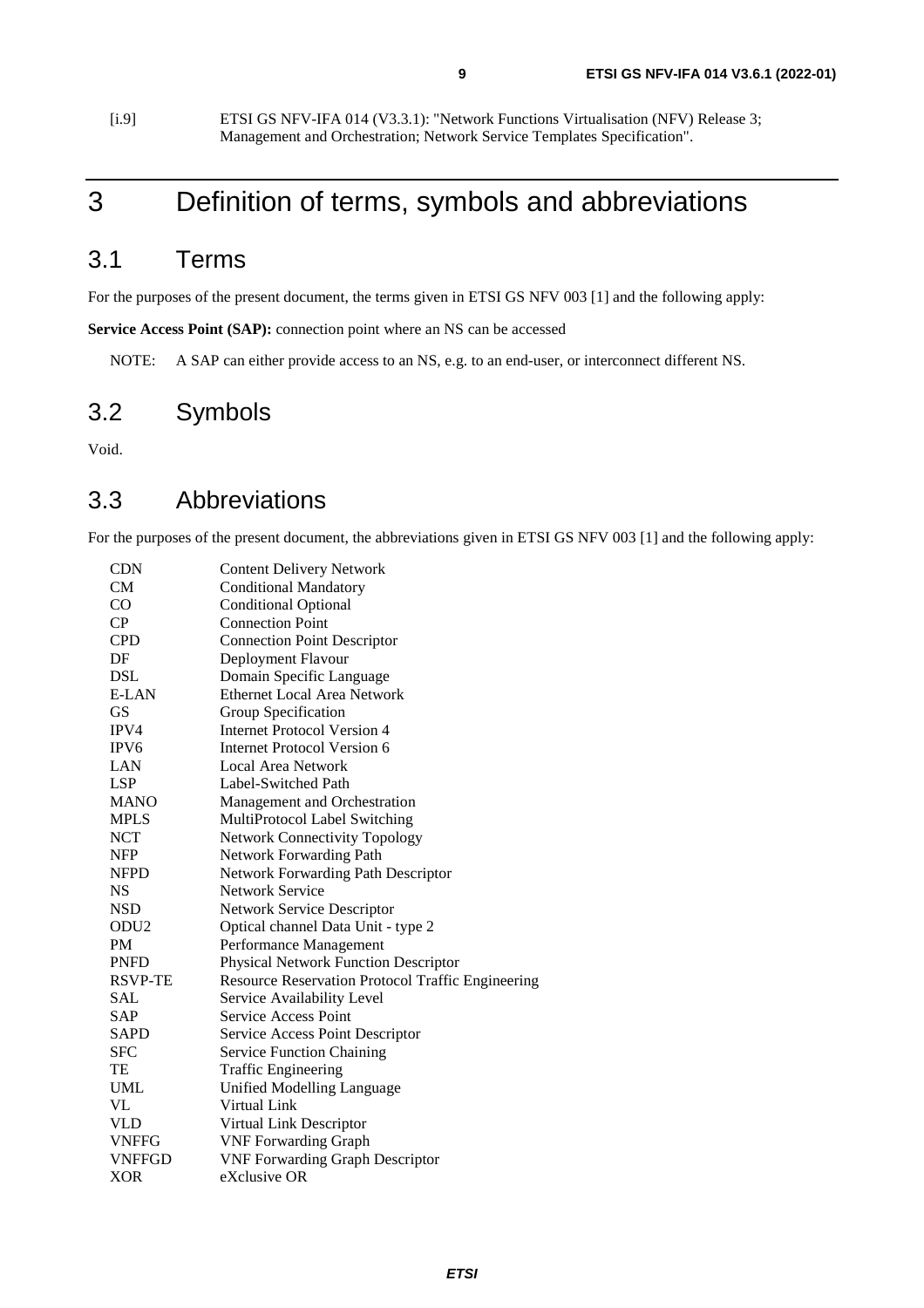## <span id="page-9-0"></span>4 Overview

## 4.1 Network Service Descriptions

The Network Service Descriptor (NSD) is a deployment template which consists of information used by the NFV Orchestrator (NFVO) for life cycle management of an NS.

An NS is a composition of Network Functions (NFs) arranged as a set of functions with unspecified connectivity between them or according to one or more forwarding graphs. As illustrated in figure 4.1-1, the description of an NS as used by the NFV Management and Orchestration (MANO) functions to deploy an NS instance includes or references the descriptors of its constituent objects:

- Zero, one or more Virtualised Network Function Descriptors (VNFD);
- Zero, one or more Physical Network Function Descriptor (PNFD) used by the NFVO to determine how to connect PNFs to VLs;
- Zero, one or more nested NSD;
- NOTE 1: The information contained within the PNFD is limited to the description of the connectivity requirements to integrate PNFs in an NS.

NOTE 2: An NSD references at least either one VNFD or one nested NSD.

- Zero, one or more Virtual Link Descriptor (VLD) used by the NFVO to deploy Virtual Links (VL); and
- Zero, one or more VNF Forwarding Graph Descriptor (VNFFGD).

A VNF Forwarding Graph Descriptor (VNFFGD) describes a topology of the NS or a portion of the NS, by referencing a pool of connection points and service access points, the descriptors of its constituent VNFs, PNFs and of the VLs that connect them. It may also contain one or more Network Forwarding Path (NFP) descriptors.

- NOTE 3: Different VNFFGDs can be contained in a given NSD. Each VNFFGD uses subsets of the lists of VLDs, VNFDs and PNFDs included in the NSD.
- NOTE 4: For a given NS different VNFFGs can result in packets/frames traversing identical sequences of (V)NFs, depending on the NFP descriptors included in the VNFFGDs.
- NOTE 5: In a given VNFFG the connectivity topology represents how the (V)NFs among which packets/frames can be exchanged are connected to each other. A Network Connectivity Topology (NCT), as defined in ETSI GS NFV-SWA 001 [\[i.3](#page-7-0)] represents a higher logical level connectivity, possibly a global view of combined connectivity from different VNFFGs of a given NS.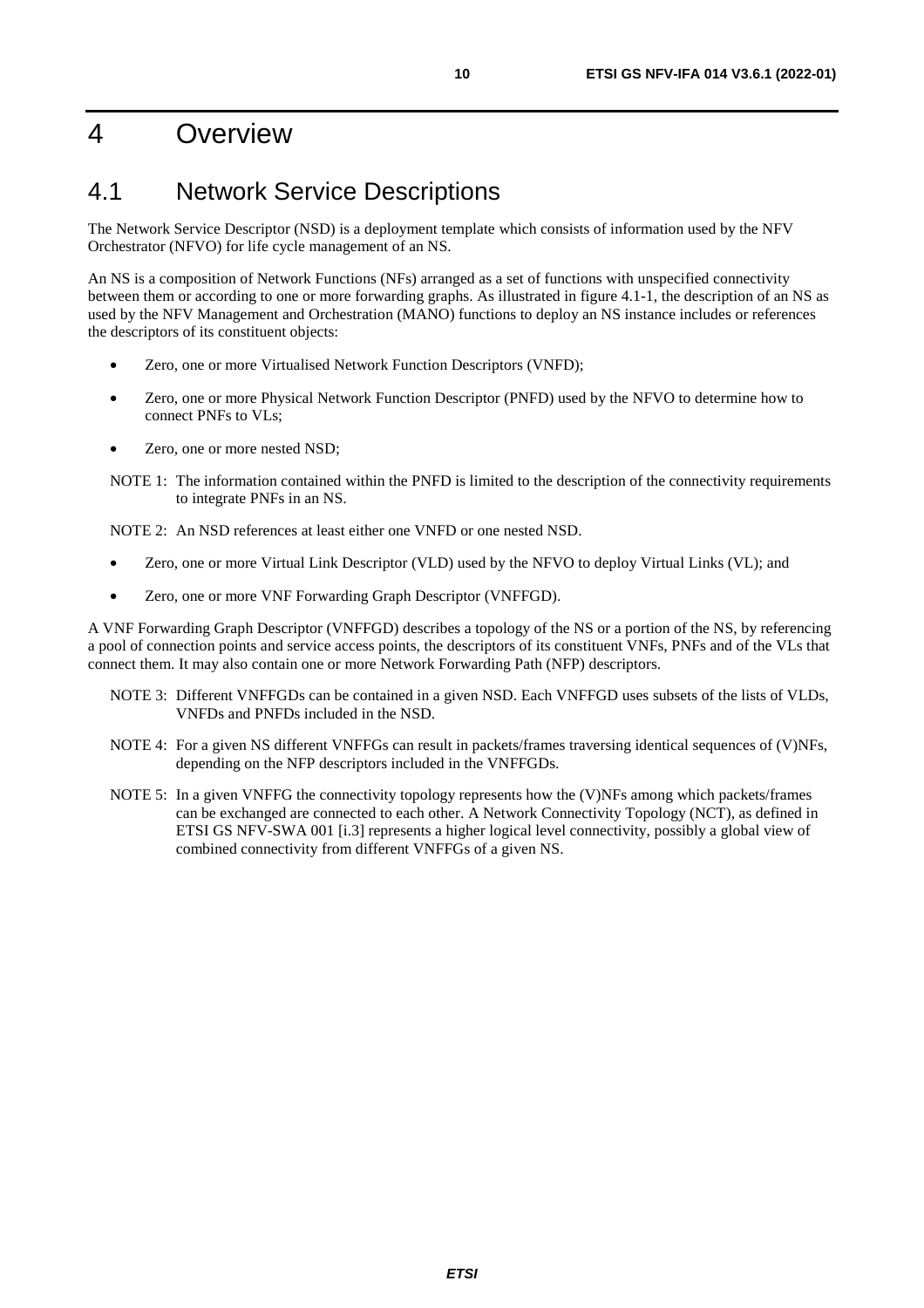<span id="page-10-0"></span>

**Figure 4.1-1: NSD overview** 

## 4.2 Relation to other ETSI NFV Group Specifications

The concepts of network services and forwarding graphs are described in ETSI GS NFV 002 [\[i.1](#page-7-0)].

Instances of objects created according to the templates specified in the present document are exchanged at the Os-Ma-Nfvo reference point as specified in ETSI GS NFV-IFA 013 [[i.2](#page-7-0)].

The format of the VNF descriptors referenced in a network service template shall comply with the specifications in ETSI GS NFV-IFA 011 [[2](#page-7-0)].

## 4.3 Conventions

The attributes of the NSD and associated information elements are described in the tables provided in clause 6. Each table has 5 columns, with the following significance:

- The "Attribute" column provides the attribute name.
- The "Qualifier" column indicates whether the support of the attribute is mandatory, optional or conditional.
- The "Cardinality" column contains the minimum and maximum cardinality of this information element (e.g. 1, 2, 0..N, 1..N). A cardinality range starting with 0 indicates that the attribute needs not always to be included.
- The "Content" column provides information on the type of the attribute values. It can be the name of an Information Element, a primitive type (Identifier, DateTime, etc.) or a generic UML type (String, Integer, etc.). If a cell in the "Content" column is marked as "Not specified", this means that the specification of the type is part of the data model design.
- The "Description column" provides a brief explanatory description and additional constraints.

The following notations, defined in ISO/IEC 9646-7 [\[i.4](#page-7-0)], are used for the qualifier column of information elements:

- M mandatory the attribute shall be supported.
- O optional the attribute may, but need not, be supported.
- CM conditional mandatory the attribute shall be supported under certain conditions. If the specified conditions are met then the attribute shall be supported. These conditions are specified in the Description column.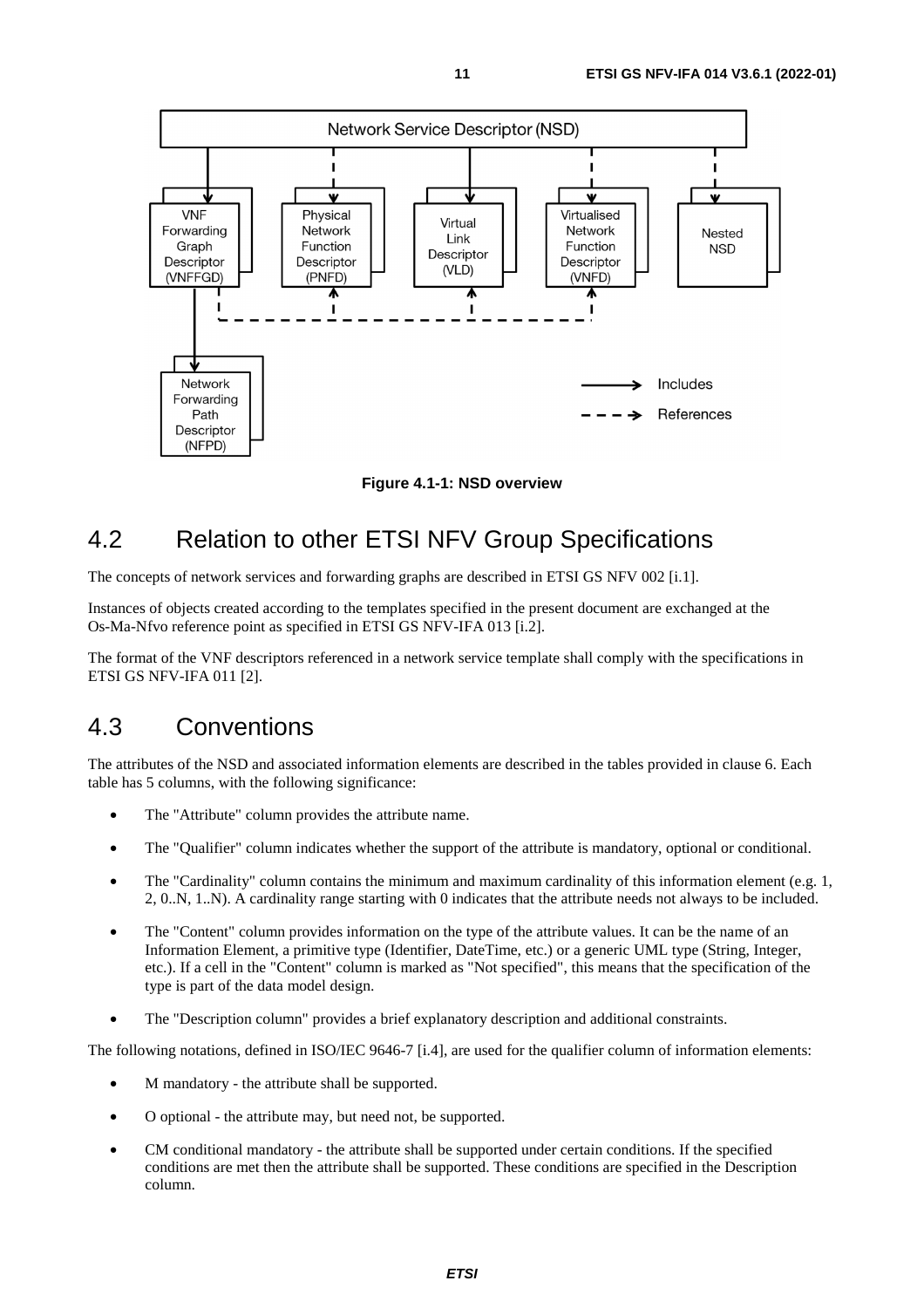<span id="page-11-0"></span>• CO conditional optional - the attribute may, but need not, be supported under certain conditions. If the specified conditions are met then the attribute may, but need not, be supported. These conditions are specified in the Description column.

The following notation is used for parameters that represent identifiers, and for attributes that represent identifiers in information elements and notifications:

- If parameters are referring to an identifier of an actual object, their type is "Identifier".
- If an object (information element or notification) contains an attribute that identifies the object, the type of that attribute is "Identifier" and the description states that the attribute is the identifier of that particular notification or information element.

• If an object (information element or notification) contains an attribute that references another object or objects defined in an ETSI NFV Group Specification (GS), the type of the attribute is "Identifier", followed by the list of objects it references.

EXAMPLE 2: "Identifier (Reference to Vnfc)" or "Identifier (Reference to Vnfc, VirtualLink or VirtualStorage)".

## 4.4 Various levels of NFV entities

For NFV management and orchestration, there are four basic levels of entities:

- Descriptors general type definitions for things such as NSs, VNFs and VLs.
- Descriptor objects an instance of a descriptor, e.g. an instance of an NSD (not an instance of an NS instantiated according to this NSD):
	- A descriptor object may provide (among other things) value ranges and default values for the attributes in the associated NFV entity class.
	- In the present document, the creation of subclasses of generic descriptors (e.g. NSD\_x as a subclass of NSD) has been avoided, since this approach would create a proliferation of descriptor classes.
- NFV entity classes these are classes that represent various NFV entities such as NS, VNF and VL. There is one-to-one mapping between the set of descriptor objects and the set of NFV entity classes. An example of NFV entity class is CDN NS.
- NFV entity instances these are instances of a given NFV entity class. An NFV entity instance is used to represent the current state and attribute values for a given NFV entity. Each NFV entity instance is bound by the associated descriptor object, e.g. value ranges and default values for attributes. More than one NFV entity instance can be created from the same associated descriptor object. An example of NFV entity instance is CDN NS instance.

Each level puts constraints on the subsequent levels.

Information in a lower level does not appear in a higher level, e.g. NFV entity instance information does not appear in the associated NFV entity class, descriptor object or descriptor.

- 5 Functional requirements
- 5.1 Void

## 5.2 Functional requirements for Network Service Descriptor

Table 5.2-1 specifies functional requirements applicable to the templates for NSD instances.

EXAMPLE 1: Identifier "resourceId" of the "NetworkSubnet information element" has type "Identifier" and description "Identifier of this NetworkSubnet information element".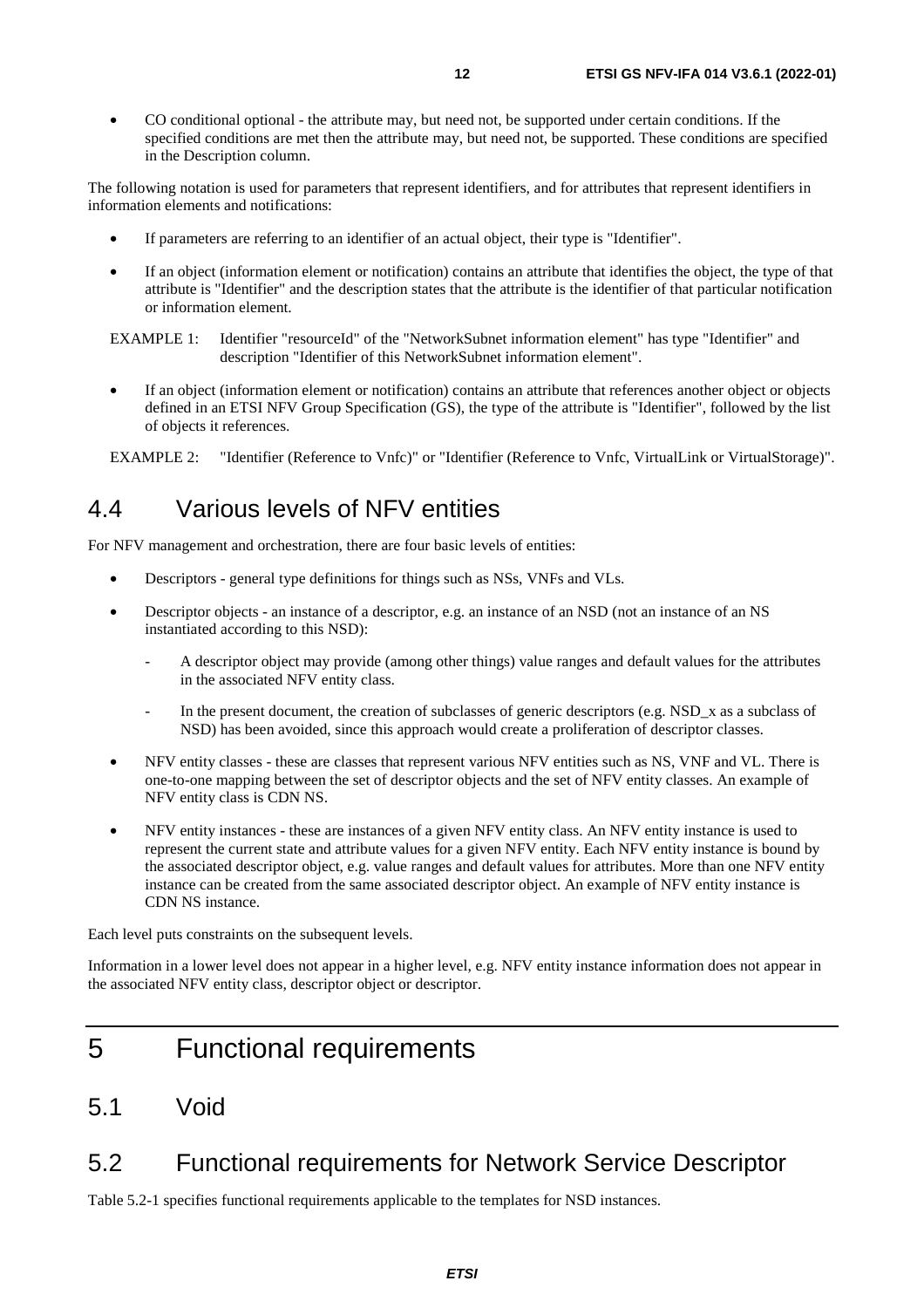<span id="page-12-0"></span>

| <b>Numbering</b> | <b>Requirement description</b>                                                                                      |
|------------------|---------------------------------------------------------------------------------------------------------------------|
| NST_NSD001       | The NSD shall reference the VNFDs applicable to its constituent VNFs.                                               |
| NST NSD002       | The NSD shall include the VLDs applicable to the VLs used by the NS to interconnect its constituent                 |
|                  | NFs.                                                                                                                |
| NST_NSD003       | The NSD shall reference the PNFDs applicable to its constituent PNFs.                                               |
| NST NSD004       | The NSD shall specify the Service Access Points (SAPs) of the NS.                                                   |
| NST_NSD005       | The NSD shall include the descriptors of the VNFFGs applicable to the NS. See note 1.                               |
| NST NSD006       | The NSD shall support the capability to include or reference NS life cycle management scripts                       |
|                  | describing how to react upon specific life cycle events, fault detection, performance threshold crossing            |
|                  | detection and other events that can occur at the NFVO reference points.                                             |
| NST_NSD007       | The NSD shall support the capability to provide monitoring parameters to be tracked during the                      |
|                  | lifetime of an NS instance. See note 2.                                                                             |
| NST_NSD008       | The NSD shall support the capability to describe one or more NS DF(s).                                              |
| NST NSD009       | The NSD shall support the capability to describe auto scale rules, associating criteria to scaling                  |
|                  | actions (e.g. removing existing VNF instances from an NS instance).                                                 |
| NST_NSD010       | The NSD shall include security information enabling validating its authenticity and integrity.                      |
| NST NSD011       | The NSD shall support the capability to reference NSDs used to instantiate nested or appended NSs.                  |
|                  | See note 3.                                                                                                         |
| NST_NSD012       | The NSD shall include a globally unique identifier for identifying each descriptor instance.                        |
|                  | NOTE 1: An NS might have multiple graphs, for example, for:                                                         |
| 1)               | Control plane traffic.                                                                                              |
| 2)               | Management plane traffic.                                                                                           |
| 3)               | User plane traffic.                                                                                                 |
|                  | NOTE 2: These can be used for specifying different Deployment Flavours (DF) for the NS in the NSD or in determining |
|                  | the need to scale-out.                                                                                              |
| NOTE 3:          | NSs are composable, i.e. they can include other NSs (a.k.a. nested NS) or other NSs can be appended to              |
| them.            |                                                                                                                     |

#### **Table 5.2-1: Functional requirements for NSD**

## 5.3 Functional requirements for Network Service Deployment Flavour

Table 5.3-1 specifies functional requirements applicable to the templates for describing NS DF.

| <b>Numbering</b> | <b>Requirement description</b>                                                                                 |
|------------------|----------------------------------------------------------------------------------------------------------------|
| NST NSF001       | An NS DF description shall describe how many instances of each constituent VNF are required.                   |
| NST_NSF002       | An NS DF description shall reference a VNF flavour to be used for each constituent VNF.                        |
| NST_NSF003       | An NS DF description shall enable describing affinity and anti-affinity rules between the different            |
|                  | linstances of a constituent VNF.                                                                               |
| NST NSF004       | An NS DF description shall enable describing affinity and anti-affinity rules between the constituent          |
|                  | VNFs.                                                                                                          |
| NST NSF005       | An NS DF description shall enable referencing a VL flavour to be used for each VL connected to its             |
|                  | constituent VNFs.                                                                                              |
| NST NSF006       | An NS DF description shall enable describing affinity and anti-affinity rules between the different            |
|                  | instances of a constituent VL. See note 1.                                                                     |
| NST NSF007       | An NS DF description shall enable describing affinity and anti-affinity rules between the constituent VLs.     |
|                  | See note 1.                                                                                                    |
| NST NSF008       | An NS DF description shall support the capability to describe dependencies between VNF and/or nested           |
|                  | NS instances in terms of primary and secondary entities. See note 2.                                           |
| NST NSF009       | An NS DF description shall support the capability to describe a priority for the NS instance. See note 3.      |
| NST NSF010       | An NS DF description shall support the capability to describe the service availability level for the NS        |
|                  | linstance. See note 4.                                                                                         |
| NOTE 1:          | The rules need to consider that constituent VL(s) can be instantiated within an NFVI-PoP or across a WAN.      |
| NOTE 2:          | This information is used, for example, to define the sequence in which various numbered VNF and/or nested      |
|                  | NS should be instantiated by the NFVO.                                                                         |
| NOTE 3:          | This information is used for example during resource allocation to resolve conflicts during resource shortage. |
| NOTE 4:          | This information is used for applicable NS/VNF LCM related operations, for example during resource             |
|                  | allocation to assist in the selection of virtualised resources with appropriate resiliency characteristics.    |

#### **Table 5.3-1: Functional requirements for NS DF description**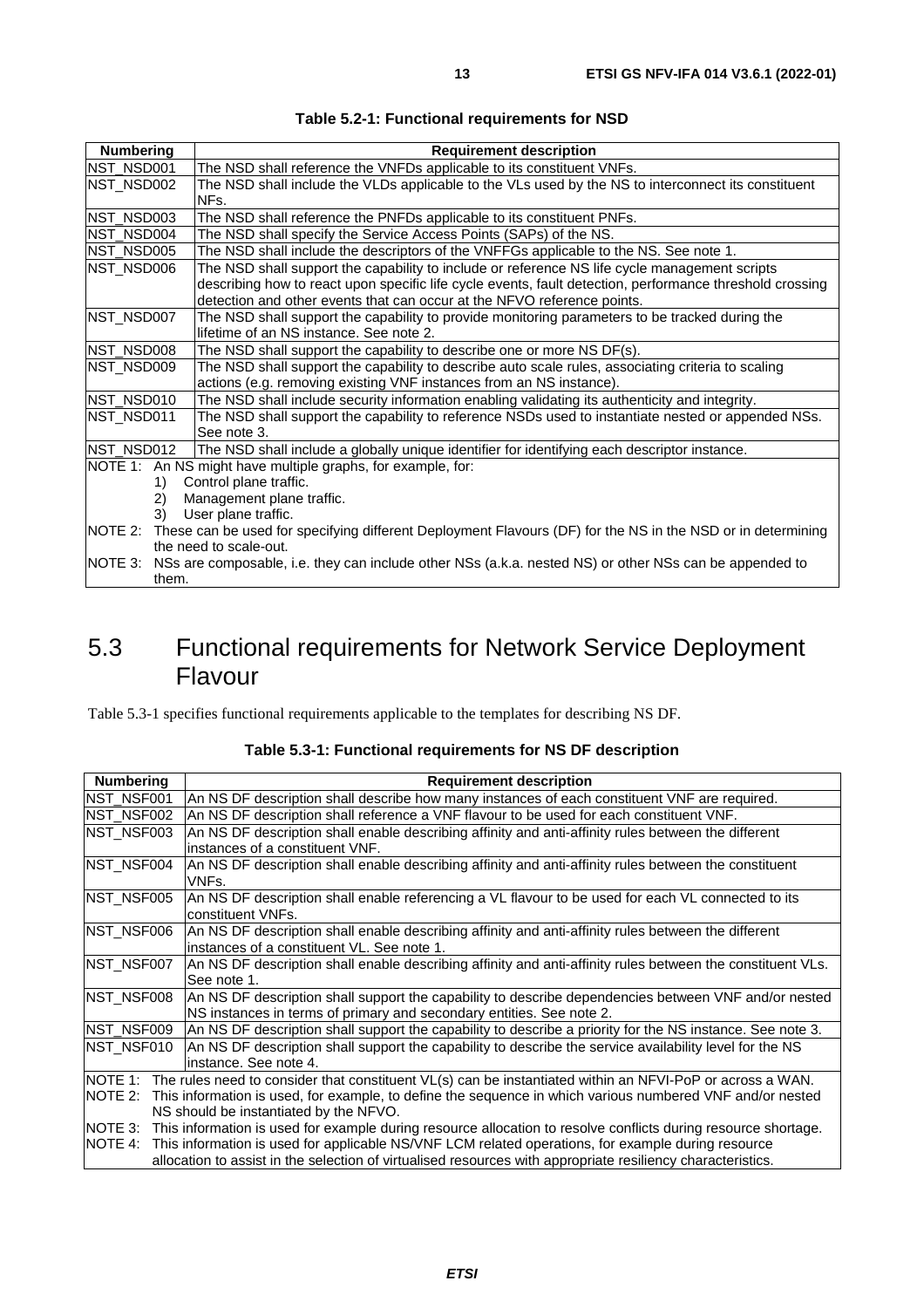## <span id="page-13-0"></span>5.4 Functional requirements for VNF Forwarding Graph **Descriptor**

Table 5.4-1 specifies functional requirements applicable to a VNFFGD.

| <b>Numbering</b>   | <b>Requirement description</b>                                                                           |
|--------------------|----------------------------------------------------------------------------------------------------------|
| NST_FGD001         | A VNFFGD shall enable associating multiple network forwarding paths to a forwarding graph.               |
| NST_FGD002         | Within a VNFFGD, an NFP description shall enable associating a set of conditions captured in a rule to a |
|                    | sequence of connection points to be traversed by packets or frames matching these conditions. See        |
|                    | note.                                                                                                    |
| NST_FGD003         | IA VNFFGD shall reference the VNFDs and PNFDs of its constituent VNFs and PNFs.                          |
| <b>INST FGD004</b> | A VNFFGD shall reference the VLDs applicable to instantiate VLs between the VNFs and PNFs that are       |
|                    | part of the VNFFG.                                                                                       |
| NST_FGD005         | A VNFFGD shall enable referencing a pool of descriptors of connection points attached to constituent     |
|                    | VNFs and PNFs and/or of SAPs of the parent NS or of a nested NS.                                         |
| NOTE:              | Annex A provides an overview of the mapping between NFV terminology and the IETF terminology for Service |
|                    | Function Chaining (SFC) and NFP management.                                                              |

## 5.5 Functional requirements for Virtual Link Descriptor

Table 5.5-1 specifies functional requirements applicable to a VLD.

#### **Table 5.5-1: Functional requirements for VLD**

| <b>Numbering</b> | <b>Requirement description</b>                                                                                     |
|------------------|--------------------------------------------------------------------------------------------------------------------|
|                  | NST VLD001 A VLD shall enable specifying the type of connectivity provided by the link (e.g. Layer 2 E-Line, E-LAN |
|                  | lor E-Tree, or Laver 3).                                                                                           |
|                  | <b>NST VLD002</b> A VLD shall enable specifying one or more VL DFs. See note.                                      |
| <b>INOTE:</b>    | Different VL DFs may be used for different flavours of the same NS.                                                |

Table 5.5-2 specifies functional requirements for VL DF descriptions.

#### **Table 5.5-2: Functional requirements for VL DF description**

| <b>Numbering</b>   | <b>Requirement description</b>                                                                                                                                                                                                                           |
|--------------------|----------------------------------------------------------------------------------------------------------------------------------------------------------------------------------------------------------------------------------------------------------|
| <b>NST VLDF001</b> | A VL DF description shall enable specifying requirements on performance characteristics of the link<br>for inter-VNF communication as well as communication with external entities and PNFs (e.g. round<br>trip delay, jitter, packet loss ratio, etc.). |
| NST VLDF002        | A VL DF description shall enable specifying requirements on the throughput of the link (e.g.<br>bandwidth of E-Line, root bandwidth of E-Tree, and aggregate capacity of E-LAN).                                                                         |
| NST_VLDF003        | A VL DF description shall enable specifying the throughput of leaf connections to the link (e.g. for<br>E-Tree and E-LAN branches), where applicable for the connectivity topology being used.                                                           |
| NST_VLDF004        | A VL DF description shall enable specifying service availability levels.                                                                                                                                                                                 |

## 5.6 Functional requirements for Physical Network Function **Descriptor**

Table 5.6-1 specifies functional requirements applicable to a PNFD.

| <b>Numbering</b>  | <b>Requirement description</b>                                                           |
|-------------------|------------------------------------------------------------------------------------------|
| <b>NST PNF001</b> | A PNFD shall enable specifying the characteristics of the connection points exposed by a |
|                   | 'PNF.                                                                                    |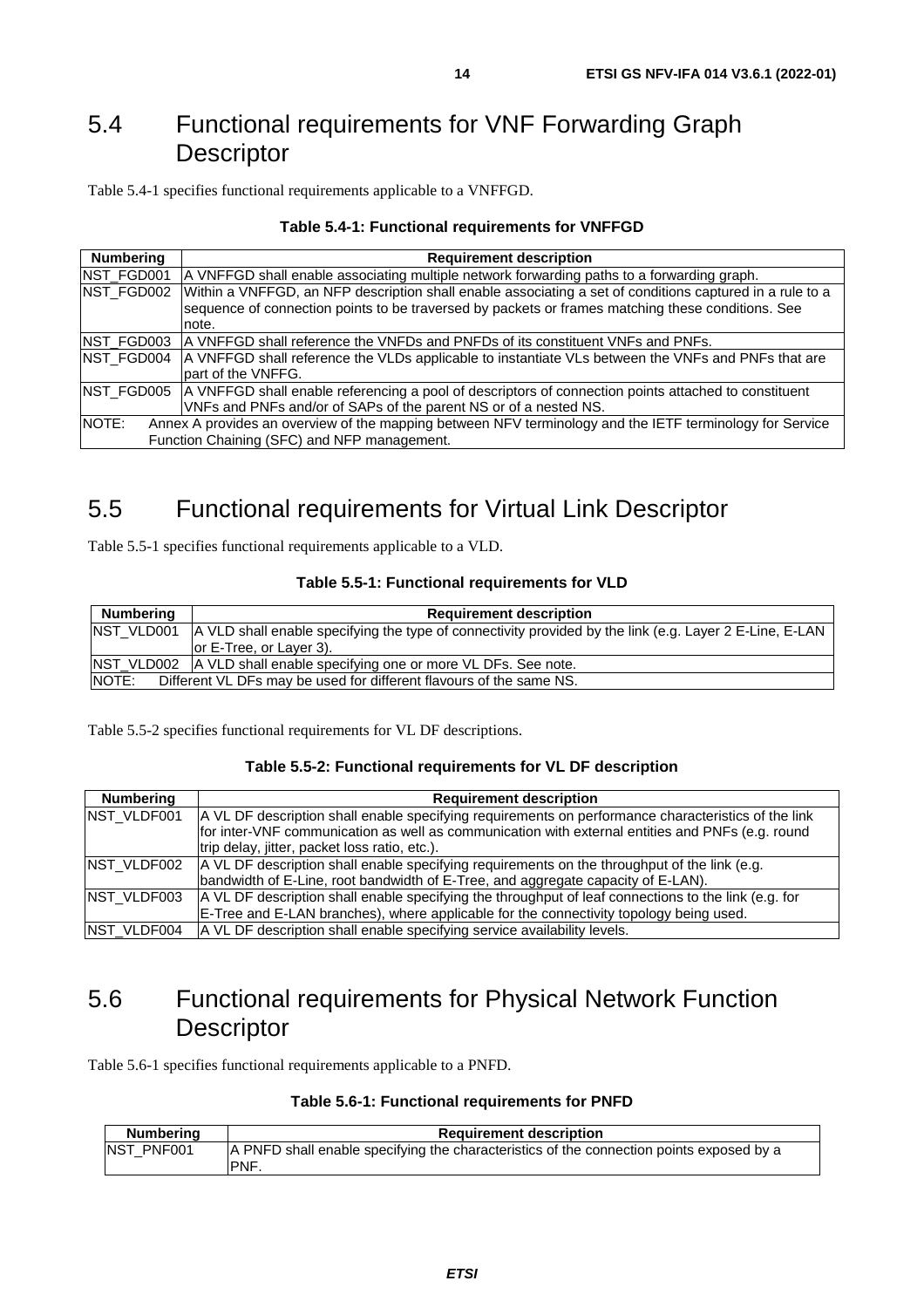## <span id="page-14-0"></span>5.7 Functional requirements for PNFD archive

Table 5.7-1 specifies functional requirements applicable to the structure of a PNFD archive.

#### **Table 5.7-1: Functional requirements for the structure of a PNFD archive**

| <b>Numbering</b>    | <b>Requirement description</b>                                                                           |
|---------------------|----------------------------------------------------------------------------------------------------------|
| INST PNFDA001       | The PNFD contents shall be assembled as one single file, the PNFD archive.                               |
| INST PNFDA002       | The PNFD archive contents, including the PNF descriptor as well as manifest file, checksum, etc.         |
|                     | constitutes a single delivery unit from a distribution perspective.                                      |
|                     | Any changes to the constituency of this unit shall be considered as a change to the whole and            |
|                     | therefore shall be versioned, tracked and inventoried as one.                                            |
| NST_PNFDA003        | The PNFD archive shall contain a change log. The change log captures the changes from one                |
|                     | version to another.                                                                                      |
| <b>NST PNFDA004</b> | The PNFD archive shall allow to store in the archive sets of related artifacts for use by functional     |
|                     | blocks beyond NFV-MANO, and to assign a globally unique identifier to each set in an                     |
|                     | SDO-independent and vendor-independent manner.                                                           |
| NST_PNFDA005        | The PNFD archive and each of its constituents shall be digitally signed by the creator of the PNFD       |
|                     | archive or the creator of the specific constituent respectively. See note.                               |
| <b>NST PNFDA006</b> | The digest and the public key of the entity signing the PNFD archive shall be included in the archive    |
|                     | along with the corresponding certificate.                                                                |
| INST PNFDA007       | For each signed artifact, corresponding public key, algorithm and certificate used shall be stored in a  |
|                     | well-known location within the PNFD archive.                                                             |
| NST_PNFDA008        | Security sensitive artifacts shall be encrypted. Encryption keys for these artifacts should be different |
|                     | than the PNFD archive key to allow for better access control within the provider environment.            |
| NOTE:               | The present document does not make any assumption on which organization or entity creates the PNFD       |
| archive.            |                                                                                                          |

## 6 Descriptors formats and contents

6.1 Void

## 6.2 Information elements related to the Network Service Descriptor

## 6.2.1 Introduction

Clauses 6.2.2 to 6.2.9.2 define the information elements related to the NSD.

The UML information diagram of the NSD is provided in figure 6.2.1-1.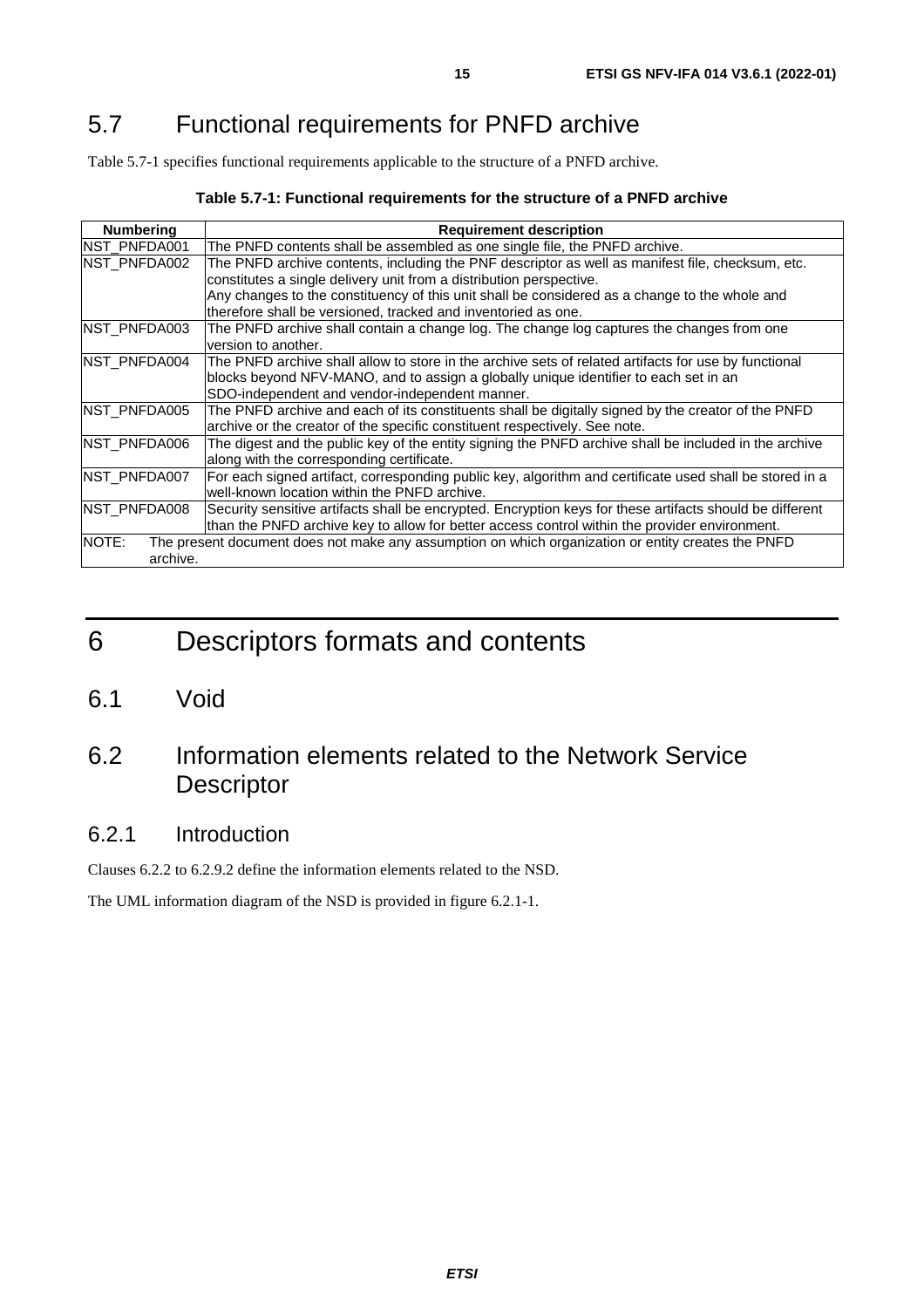<span id="page-15-0"></span>

**Figure 6.2.1-1: UML information diagram of NSD** 

## 6.2.2 Network Service Descriptor information element

## 6.2.2.1 Description

The NSD information element is a deployment template whose instances are used by the NFVO for the lifecycle management of NSs.

### 6.2.2.2 Attributes

The attributes of the NSD information element shall follow the indications provided in table 6.2.2.2-1.

| <b>Attribute</b> | Qualifier | Cardinality | <b>Content</b>           | <b>Description</b>                       |
|------------------|-----------|-------------|--------------------------|------------------------------------------|
| InsdIdentifier   | M         |             | <b>Identifier</b>        | Identifier of this NSD information       |
|                  |           |             |                          | element. It Globally uniquely identifies |
|                  |           |             |                          | an instance of the NSD.                  |
| designer         | M         |             | String                   | Specifies the designer of the NSD.       |
| version          | M         |             | Version                  | Specifies the version of the NSD.        |
| InsdName         | M         |             | String                   | Provides the human readable name of      |
|                  |           |             |                          | the NSD.                                 |
| InsdInvariantId  | M         |             | Identifier               | Identifies an NSD in a version           |
|                  |           |             |                          | independent manner. This attribute is    |
|                  |           |             |                          | invariant across versions of NSD.        |
| InestedNsdId     | M         | 0.N         | Identifier               | References the NSD of a constituent      |
|                  |           |             | (Reference to Nsd)       | nested NS.                               |
|                  |           |             |                          | See note 1.                              |
| vnfdld           | M         | 0N          | Identifier               | References the VNFD of a constituent     |
|                  |           |             | (Reference to Vnfd)      | VNF.                                     |
|                  |           |             |                          | See note 1.                              |
| pnfdld           | M         | 0.N         | Identifier               | References the PNFD of a constituent     |
|                  |           |             | (Reference to Pnfd)      | IPNF.                                    |
|                  |           |             |                          | See note 1.                              |
| sapd             | M         | 0N          | Sapd                     | Provides the descriptor of a service     |
|                  |           |             |                          | access point of the network service.     |
| virtualLinkDesc  | M         | 0.N         | <b>NsVirtualLinkDesc</b> | Provides the constituent VLDs.           |
|                  |           |             |                          | See note 2.                              |

**Table 6.2.2.2-1: Attributes of the NSD information element**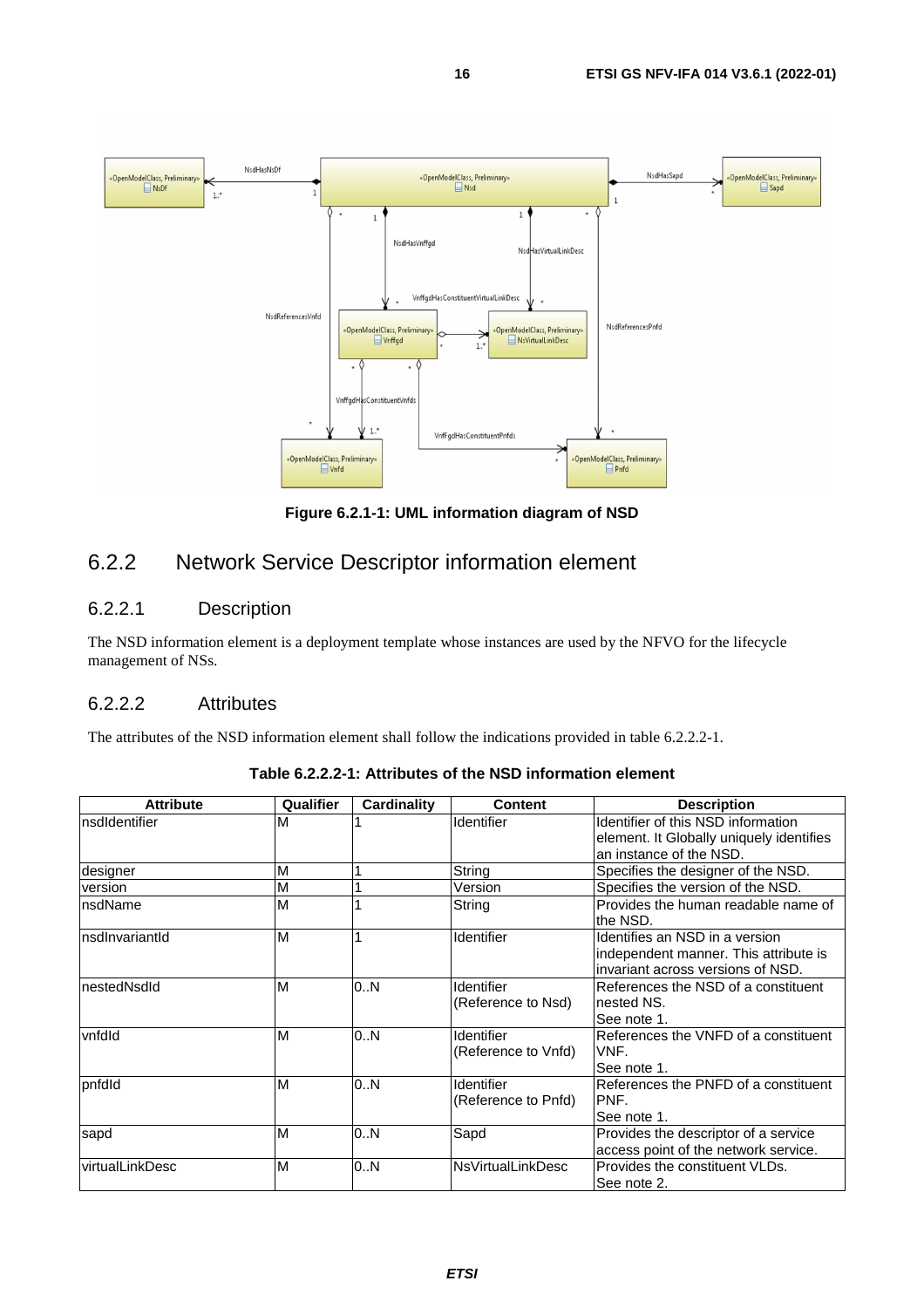<span id="page-16-0"></span>

| <b>Attribute</b>          | Qualifier                                                                                                                                                                                                                                                                                                                                                                                                       | Cardinality | <b>Content</b>                | <b>Description</b>                                                                                                   |  |  |
|---------------------------|-----------------------------------------------------------------------------------------------------------------------------------------------------------------------------------------------------------------------------------------------------------------------------------------------------------------------------------------------------------------------------------------------------------------|-------------|-------------------------------|----------------------------------------------------------------------------------------------------------------------|--|--|
| vnffgd                    | м                                                                                                                                                                                                                                                                                                                                                                                                               | 0.N         | Vnffgd                        | Provides the descriptors of the<br>applicable forwarding graphs.<br>See note 2.                                      |  |  |
| autoScalingRule           | M                                                                                                                                                                                                                                                                                                                                                                                                               | 0N          | Rule                          | Specifies a rule to trigger a scaling<br>action on an NS instantiated according<br>to the NSD.<br>See notes 3 and 4. |  |  |
| lifeCycleManagementScript | M                                                                                                                                                                                                                                                                                                                                                                                                               | 0N          | LifeCycleManageme<br>ntScript | Provides a life cycle management<br>script written in a Domain Specific<br>Language (DSL).                           |  |  |
| nsDf                      | M                                                                                                                                                                                                                                                                                                                                                                                                               | 1N          | <b>NsDf</b>                   | Specifies a DF within the scope of an<br>NSD.                                                                        |  |  |
| security                  | M                                                                                                                                                                                                                                                                                                                                                                                                               |             | SecurityParameters            | Provides a signature to prevent<br>tampering.                                                                        |  |  |
| created.                  | NOTE 1: At least one between nestedNsd and vnfdld attributes shall be present.<br>NOTE 2: Cardinality of 0 means that the NS is a NF set with unspecified connectivity.<br>NOTE 3: The rule is based on a combination of assertions on the values of virtualised resource-related performance<br>metrics and VNF Indicators identified by the monitored nfo attribute of the NSDf from which the NS instance is |             |                               |                                                                                                                      |  |  |
| NOTE 4:                   | There may be multiple data sources per rule, each corresponding to a different monitored not attribute<br>occurrence of the NsDf from which the NS instance is created.                                                                                                                                                                                                                                         |             |                               |                                                                                                                      |  |  |

## 6.2.3 Sapd information element

## 6.2.3.1 Description

The Sapd information element specifies the information used to instantiate the service access points of an NS. A Sapd inherits from the corresponding Cpd Class (see clause 6.6.3). All attributes of the Cpd are also attributes of the Sapd.

### 6.2.3.2 Attributes

The attributes of the Sapd information element shall follow the indications provided in table 6.2.3.2-1.

| <b>Attribute</b>       | Qualifier | Cardinality | <b>Content</b>                                           | <b>Description</b>                                                                                                                                 |
|------------------------|-----------|-------------|----------------------------------------------------------|----------------------------------------------------------------------------------------------------------------------------------------------------|
| InsVirtualLinkDescId   | ΙM        | 10.1        | <b>Identifier</b><br>(Reference to<br>NsVirtualLinkDesc) | References the descriptor of the NS VL<br>linstance to which the SAP instantiated from<br>Ithis SAPD connects to.<br>lSee note.                    |
| associatedCpd          | ΙM        | 0.1         | CpdInConstituentEle<br>lment                             | Describes CPD or SAPD in the context of an<br>INS constituent element, which the SAPs<br>linstantiated from this SAPD are mapped to.<br>lSee note. |
| (inherited attributes) |           |             |                                                          | All attributes inherited from corresponding<br>Cpd.                                                                                                |
| NOTE:                  |           |             |                                                          | At most one of the two attributes associated Cpd and ns Virtual Link Descld shall be included.                                                     |

#### **Table 6.2.3.2-1: Attributes of the Sapd information element**

## 6.2.4 Void

## 6.2.5 SecurityParameters information element

#### 6.2.5.1 Description

The SecurityParameters information element contains the signature of an NSD instance together with information required to validate the signature.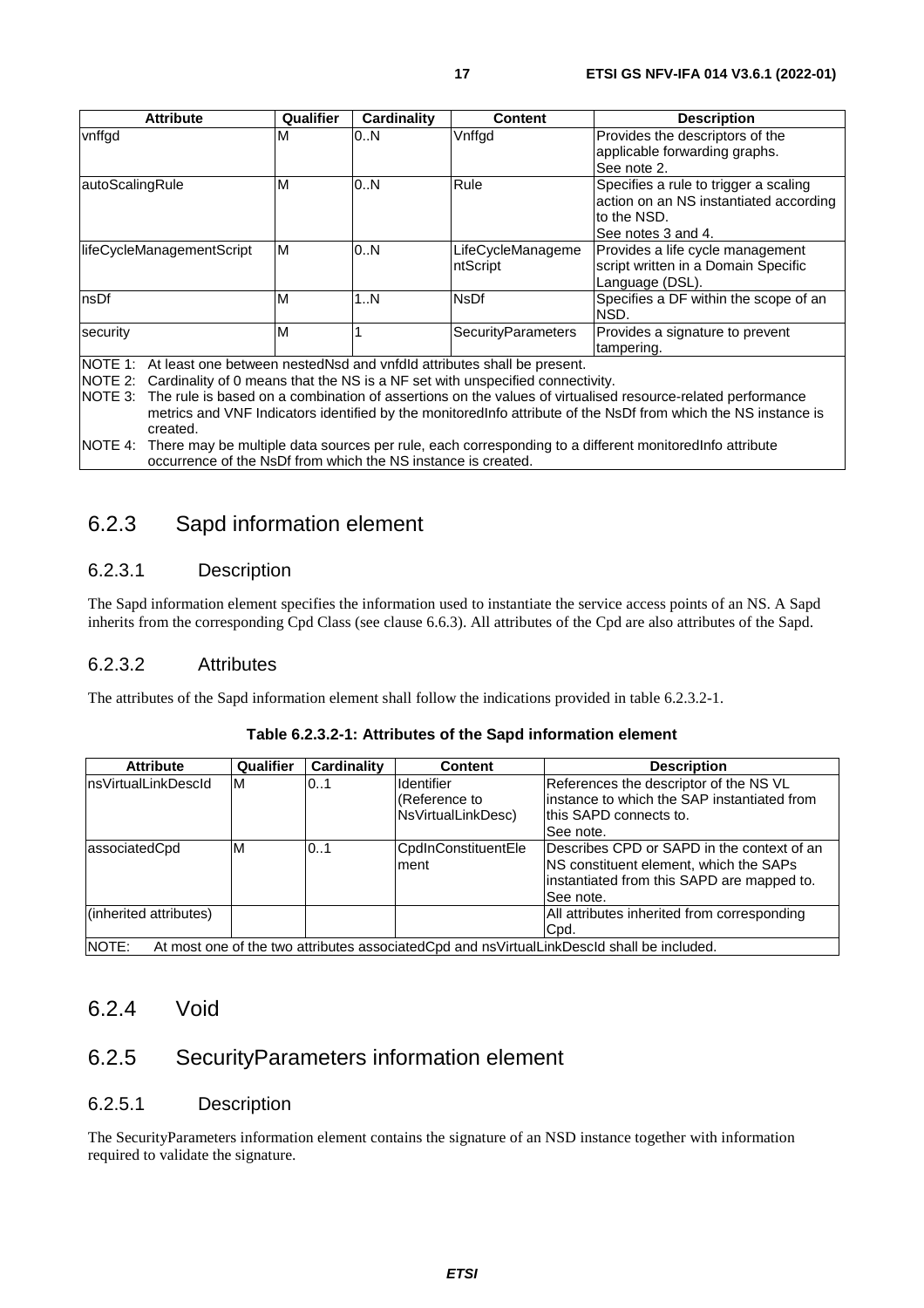### <span id="page-17-0"></span>6.2.5.2 Attributes

The attributes of the SecurityParameters information element shall follow the indications provided in table 6.2.5.2-1.

| <b>Attribute</b>                                                                                              | Qualifier | Cardinality | <b>Content</b> | <b>Description</b>                                                                                |
|---------------------------------------------------------------------------------------------------------------|-----------|-------------|----------------|---------------------------------------------------------------------------------------------------|
| signature                                                                                                     | ΙM        |             | String         | Provides the signature of the signed part of the descriptor.                                      |
| algorithm                                                                                                     | ΙM        |             | String         | Specifies the algorithm used to compute the signature.                                            |
| certificate                                                                                                   | IM.       | 01          | Not specified  | Provides a certificate or a reference to a certificate to validate<br>the signature.<br>See note. |
| NOTE:<br>Cardinality of 0 corresponds to the case where the certificate is provided by means outside the NSD. |           |             |                |                                                                                                   |

**Table 6.2.5.2-1: Attributes of the SecurityParameters information element** 

## 6.2.6 MonitoredData information element

#### 6.2.6.1 Description

The MonitoredData information element identifies information to be monitored during the lifetime of a network service instance.

## 6.2.6.2 Attributes

The attributes of the MonitoredData information element shall follow the indications provided in table 6.2.6.2-1.

| Table 6.2.6.2-1: Attributes of the MonitoredData information element |  |  |
|----------------------------------------------------------------------|--|--|
|----------------------------------------------------------------------|--|--|

| <b>Attribute</b>            | Qualifier | <b>Cardinality</b> | Content             | <b>Description</b>                                                                                              |
|-----------------------------|-----------|--------------------|---------------------|-----------------------------------------------------------------------------------------------------------------|
| <b>vnfIndicatorInfo</b>     | M         | 0.1                | VnfIndicatorData    | IProvides information on a VNF Indicator to                                                                     |
|                             |           |                    |                     | be monitored.                                                                                                   |
|                             |           |                    |                     | See note.                                                                                                       |
| <b>ImonitoringParameter</b> | M         | 01                 | MonitoringParameter | Specifies the virtualised resource related<br>performance metric to be monitored on an                          |
|                             |           |                    |                     | INS level or VNF level.                                                                                         |
|                             |           |                    |                     |                                                                                                                 |
|                             |           |                    |                     | ISee note.                                                                                                      |
| NOTE:                       |           |                    |                     | One and only one of the attributes shall be included (i.e. there is a XOR relationship between the attributes). |

## 6.2.7 VnfIndicatorData information element

### 6.2.7.1 Description

The VnfIndicatorData information element identifies a VNF indicator in a VNFD.

#### 6.2.7.2 Attributes

The attributes of the VnfIndicatorData information element shall follow the indications provided in table 6.2.7.2-1.

| Table 6.2.7.2-1: Attributes of the VnfIndicatorData information element |  |  |
|-------------------------------------------------------------------------|--|--|
|-------------------------------------------------------------------------|--|--|

| <b>Attribute</b>     | Qualifier | <b>Cardinality</b> | <b>Content</b>                                   | <b>Description</b>                                      |
|----------------------|-----------|--------------------|--------------------------------------------------|---------------------------------------------------------|
| vnfdld               | ΙM        |                    | <b>Identifier</b><br>(Reference to Vnfd)         | IReferences a VNFD.                                     |
| <b>IvnfIndicator</b> | ΙM        |                    | <b>Identifier</b><br>(Reference to VnfIndicator) | <b>IReferences a VNF indicator within the</b><br>IVNFD. |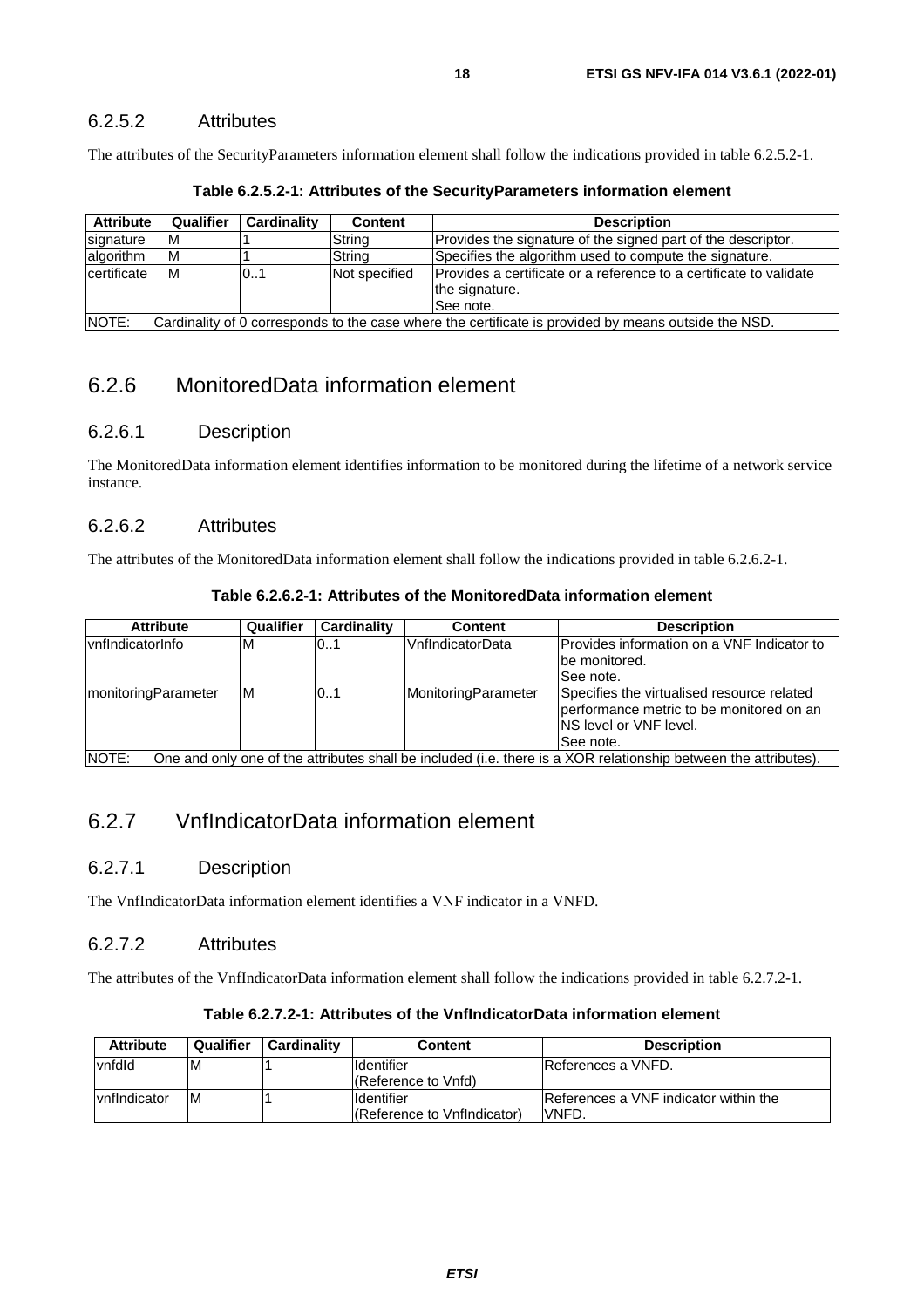## <span id="page-18-0"></span>6.2.8 MonitoringParameter information element

## 6.2.8.1 Description

The MonitoringParameter information element specifies a virtualised resource related performance metric to be monitored.

## 6.2.8.2 Attributes

The attributes of the MonitoringParameter information element shall follow the indications provided in table 6.2.8.2-1.

**Table 6.2.8.2-1: Attributes of the MonitoringParameter information element** 

| <b>Attribute</b>                                                                                                       | Qualifier | Cardinality | <b>Content</b>    | <b>Description</b>                             |
|------------------------------------------------------------------------------------------------------------------------|-----------|-------------|-------------------|------------------------------------------------|
| ImonitoringParameterId                                                                                                 | ΙM        |             | <b>Identifier</b> | Unique identifier of this monitoring           |
|                                                                                                                        |           |             |                   | parameter information element.                 |
| name                                                                                                                   | M         | 0.1         | String            | Human readable name of the monitoring          |
|                                                                                                                        |           |             |                   | Iparameter.                                    |
| performanceMetric                                                                                                      | ΙM        |             | String            | Defines the virtualised resource-related       |
|                                                                                                                        |           |             |                   | lperformance metric.                           |
|                                                                                                                        |           |             |                   | ISee note.                                     |
| collectionPeriod                                                                                                       | ΙM        | 0.1         | Not specified     | An attribute that describes the periodicity at |
|                                                                                                                        |           |             |                   | which to collect the performance               |
|                                                                                                                        |           |             |                   | information.                                   |
| NOTE:<br>The NFVO collects the performance reports corresponding to metric defined in this attribute from the VIMs and |           |             |                   |                                                |
| VNFMs using one or more PM Jobs.                                                                                       |           |             |                   |                                                |

## 6.2.9 LifeCycleManagementScript information element

## 6.2.9.1 Description

The LifeCycleManagementScript information element specifies a script for the NS.

### 6.2.9.2 Attributes

The attributes of the LifeCycleManagementScript information element shall follow the indications provided in table 6.2.9.2-1.

|        | <b>Attribute</b>                                                                                                                                                                                                                                            | Qualifier | Cardinality | <b>Content</b> | <b>Description</b>                                                                                                              |  |
|--------|-------------------------------------------------------------------------------------------------------------------------------------------------------------------------------------------------------------------------------------------------------------|-----------|-------------|----------------|---------------------------------------------------------------------------------------------------------------------------------|--|
| levent |                                                                                                                                                                                                                                                             | M         | 1N          | String         | Describes NS lifecycle event(s) or an<br>lexternal stimulus detected on an NFVO<br>reference point.<br>See notes 1 and 2.       |  |
| script |                                                                                                                                                                                                                                                             | ΙM        |             | Not specified  | Includes an NS LCM script (e.g. written in<br>a DSL) triggered to react to one of the<br>levents listed in the event attribute. |  |
|        | NOTE 1: A minimum set of NS lifecycle events triggered internally by the NFVO includes: start instantiation, end<br>instantiation, start scaling, end scaling, start healing, end healing, start termination, end termination, start<br>update, end update. |           |             |                |                                                                                                                                 |  |
|        | NOTE 2: A minimum set of external stimulus includes: the receipt of request message of instantiation, scaling, healing,<br>termination, update of NS.                                                                                                       |           |             |                |                                                                                                                                 |  |

| Table 6.2.9.2-1: Attributes of the LifeCycleManagementScript information element |  |  |
|----------------------------------------------------------------------------------|--|--|
|                                                                                  |  |  |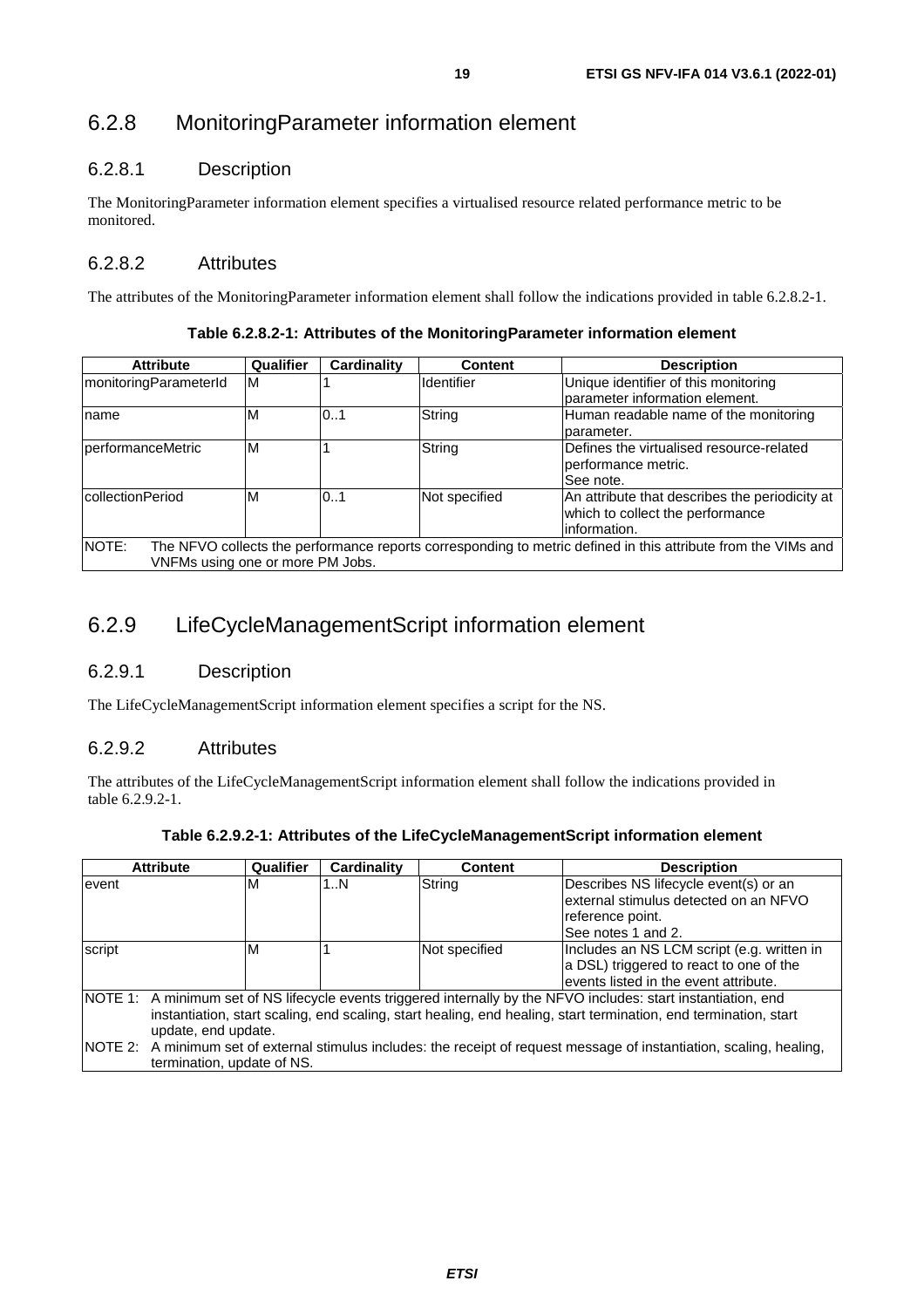## <span id="page-19-0"></span>6.2.10 Information elements related to NS lifecycle management operations

### 6.2.10.1 Introduction

This clause defines information elements which represent additional parameters for lifecycle management operations of NS, as specified in ETSI GS NFV-IFA 013 [[i.2](#page-7-0)].

## 6.2.10.2 NsLcmAdditionalParams information element

#### 6.2.10.2.1 Description

This information element is a container for all additional parameters that affect the invocation of NS Lifecycle Management operations, structured by operation.

#### 6.2.10.2.2 Attributes

The attributes of NsLcmAdditionalParams information element shall follow the indications provided in table 6.2.10.2.2-1.

#### **Table 6.2.10.2.2-1: Attributes of NsLcmAdditionalParams information element**

| <b>Attribute</b>               | Qualifier | <b>Cardinality</b> | <b>Content</b>             | <b>Description</b>                                           |
|--------------------------------|-----------|--------------------|----------------------------|--------------------------------------------------------------|
| linstantiateNsAdditionalParams | IM.       | 01                 | InstantiateNsAddition      | Additional parameters for the Instantiate                    |
|                                |           |                    | <b>lalParams</b>           | <b>INS</b> operation                                         |
| lscaleNsAdditionalParams       | M         | 01                 |                            | ScaleNsAdditionalPa   Additional parameters for the Scale NS |
|                                |           |                    | Irams                      | operation                                                    |
| lhealNSAdditionalParams        | ΙM        | 01                 | <b>HealNsAdditionalPar</b> | Additional parameters for the Heal NS                        |
|                                |           |                    | lams                       | operation                                                    |

## 6.2.10.3 InstantiateNsAdditionalParams information element

#### 6.2.10.3.1 Description

This information element defines attributes that represent additional parameters for invocation of the Instantiate Ns operation.

#### 6.2.10.3.2 Attributes

The attributes of InstantiateNsAdditionalParams information element shall follow the indications provided in table 6.2.10.3.2-1.

#### **Table 6.2.10.3.2-1: Attributes of InstantiateNsAdditionalParams information element**

| <b>Attribute</b>                                                                                          | Qualifier | Cardinality | <b>Content</b> | <b>Description</b>                                                                                                                      |  |  |
|-----------------------------------------------------------------------------------------------------------|-----------|-------------|----------------|-----------------------------------------------------------------------------------------------------------------------------------------|--|--|
| InsAdditionalParam                                                                                        | ΙM        | 0.N         | Not specified  | Array of KVP requirements for additional parameters of<br>INS to be passed when invoking the Instantiate Ns<br>operation.<br>ISee note. |  |  |
| <b>NOTE:</b><br>It is assumed that the KVP requirements will be implicitly used to define the value type. |           |             |                |                                                                                                                                         |  |  |

## 6.2.10.4 ScaleNsAdditionalParams information element

#### 6.2.10.4.1 Description

This information element defines attributes that represent additional parameters for invocation of the Scale Ns operation.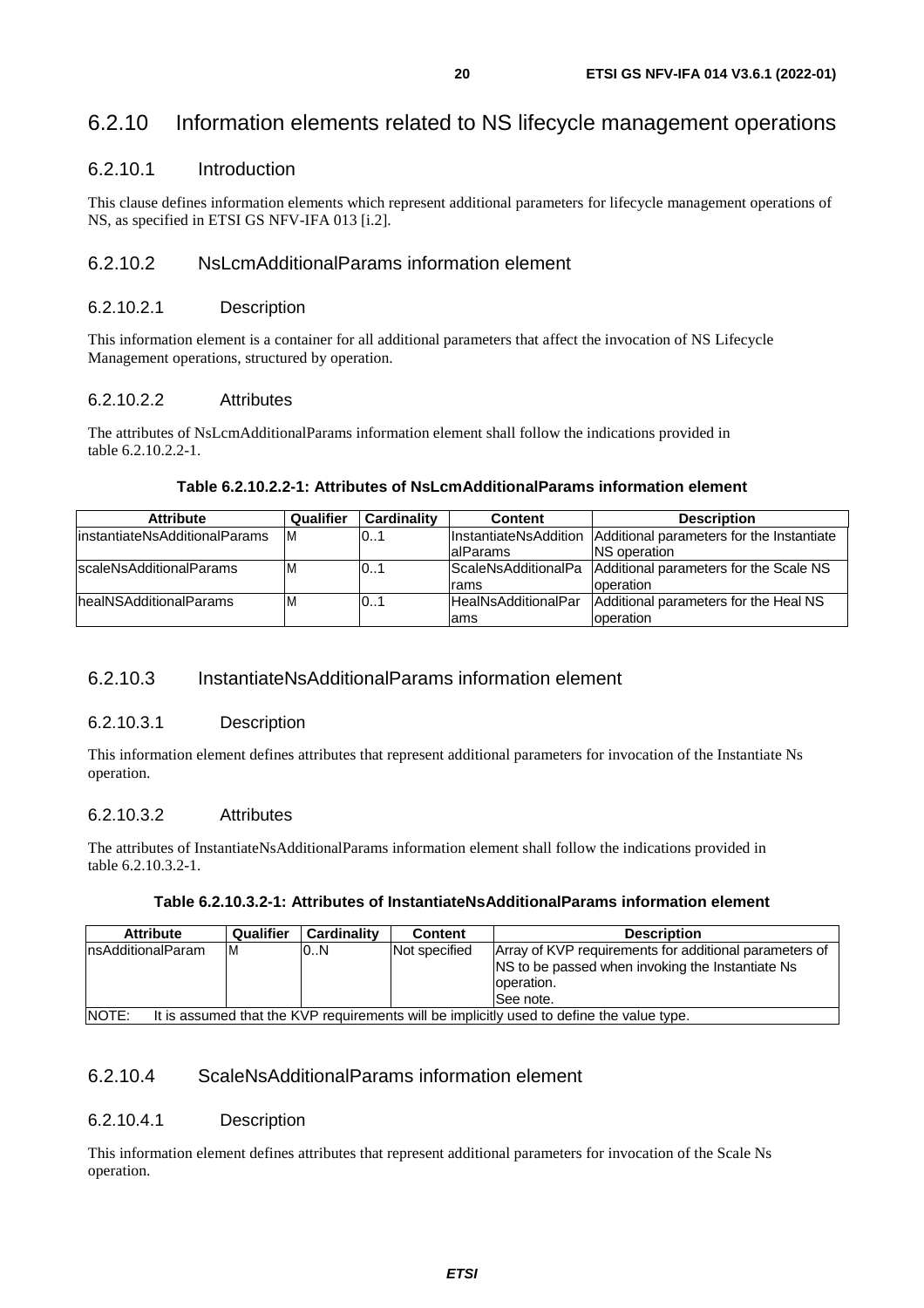<span id="page-20-0"></span>The attributes of the ScaleNsAdditionalParams information element shall follow the indications provided in table 6.2.10.4.2-1.

|  |  |  | Table 6.2.10.4.2-1: Attributes of ScaleNsAdditionalParams information element |  |
|--|--|--|-------------------------------------------------------------------------------|--|
|--|--|--|-------------------------------------------------------------------------------|--|

| <b>Attribute</b>                                                                                          | Qualifier | Cardinality | <b>Content</b> | <b>Description</b>                                                                                                                |  |
|-----------------------------------------------------------------------------------------------------------|-----------|-------------|----------------|-----------------------------------------------------------------------------------------------------------------------------------|--|
| InsAdditionalParam                                                                                        | ΙM        | 0.N         | Not specified  | Array of KVP requirements for additional parameters of<br>INS to be passed when invoking the Scale Ns<br>operation.<br>lSee note. |  |
| <b>NOTE:</b><br>It is assumed that the KVP requirements will be implicitly used to define the value type. |           |             |                |                                                                                                                                   |  |

#### 6.2.10.5 HealNsAdditionalParams information element

#### 6.2.10.5.1 Description

This information element defines attributes that represent additional parameters for invocation of the Heal Ns operation.

#### 6.2.10.5.2 Attributes

The attributes of the HealNsAdditionalParams information element shall follow the indications provided in table 6.2.10.5.2-1.

#### **Table 6.2.10.5.2-1: Attributes of HealNsAdditionalParams information element**

| <b>Attribute</b>                                                                                   | Qualifier | Cardinality | Content       | <b>Description</b>                                                                                              |  |
|----------------------------------------------------------------------------------------------------|-----------|-------------|---------------|-----------------------------------------------------------------------------------------------------------------|--|
| InsAdditionalParam                                                                                 | ΙM        | 0.N         | Not specified | Array of KVP requirements for additional parameters of<br>INS when invoking the Heal Ns operation.<br>See note. |  |
| NOTE:<br>It is assumed that the KVP requirements will be implicitly used to define the value type. |           |             |               |                                                                                                                 |  |

## 6.3 Information elements related to the Network Service Deployment Flavour

## 6.3.1 Introduction

Clauses 6.3.2 to 6.3.12.2 define the information elements related to the NsDf.

## 6.3.2 NsDf information element

#### 6.3.2.1 Description

The NsDf information element specifies the properties of a variant of an NS.

#### 6.3.2.2 Attributes

The attributes of the NsDf information element shall follow the indications provided in table 6.3.2.2-1.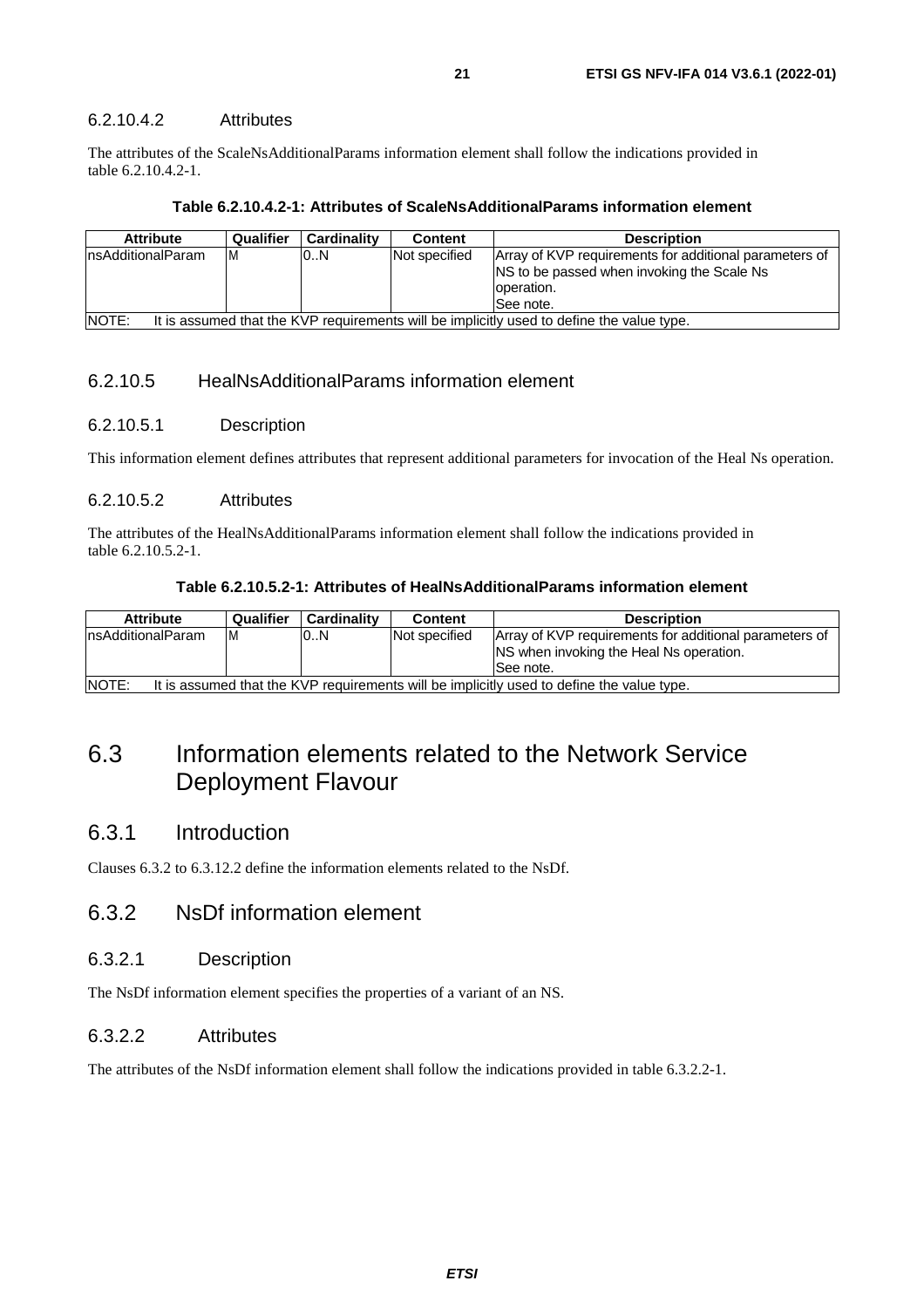| <b>Attribute</b>                  | Qualifier               | Cardinality | <b>Content</b>                                                                                                                                        | <b>Description</b>                                                                                                                                                                                                                                                                                                                                |
|-----------------------------------|-------------------------|-------------|-------------------------------------------------------------------------------------------------------------------------------------------------------|---------------------------------------------------------------------------------------------------------------------------------------------------------------------------------------------------------------------------------------------------------------------------------------------------------------------------------------------------|
| nsDfld                            | M                       |             | Identifier                                                                                                                                            | Identifies this NsDf information<br>element. It identifies an NS DF within<br>the NSD.                                                                                                                                                                                                                                                            |
| flavourKey                        | M                       | 1           | String                                                                                                                                                | Assurance parameter against which<br>this flavour is being described.<br>The key can be a combination of<br>multiple assurance parameters with a<br>logical relationship between them.<br>The parameters should be present as<br>a monitoredInfo attribute in this NsDf.                                                                          |
| vnfProfile                        | M                       | 0.N         | <b>VnfProfile</b>                                                                                                                                     | VNF profile to be used for the NS<br>flavour.                                                                                                                                                                                                                                                                                                     |
| pnfProfile                        | M                       | 0.N         | PnfProfile                                                                                                                                            | PNF profile to be used for the NS<br>flavour.                                                                                                                                                                                                                                                                                                     |
| virtualLinkProfile                | M                       | 0.N         | VirtualLinkProfile                                                                                                                                    | VL profile to be used for the NS<br>flavour.                                                                                                                                                                                                                                                                                                      |
| scalingAspect                     | $\overline{\mathsf{M}}$ | 0.N         | NsScalingAspect                                                                                                                                       | The scaling aspects supported by this<br>DF of the NS.                                                                                                                                                                                                                                                                                            |
| affinityOrAntiAffinity<br>Group   | M                       | 0.N         | AffinityOrAntiAffinityGr<br>oup                                                                                                                       | Specifies affinity or anti-affinity<br>relationship applicable between the<br>VNF instances created using different<br><b>VNFDs, the Virtual Link instances</b><br>created using different<br>NsVirtualLinkDescs or the nested NS<br>instances created using different<br>NSDs in the same affinity or anti-<br>affinity group. See clause 6.3.5. |
| nsInstantiationLevel              | M                       | 1N          | NsLevel                                                                                                                                               | Describes the details of an NS level.<br>See clause 6.3.9.<br>See note 1.                                                                                                                                                                                                                                                                         |
| defaultNsInstantiatio<br>nLevelId | M                       | 0.1         | Identifier<br>(Reference to<br>NsLevel)                                                                                                               | References the NS level which<br>represents the default NS instantiation<br>level for this DF. It shall be present if<br>there are multiple<br>"nsInstantiationLevel" entries.                                                                                                                                                                    |
| nsLcmAdditionalPar<br>ams         | M                       | 0.1         | NsLcmAdditionalPara<br>ms                                                                                                                             | Additional parameters for NS Lifecycle<br>Management operations.                                                                                                                                                                                                                                                                                  |
| nsProfile                         | $\overline{M}$          | 0.N         | <b>NsProfile</b>                                                                                                                                      | Specifies nested NS Profile to be used<br>for this NS DF.                                                                                                                                                                                                                                                                                         |
| dependencies                      | M                       | 0.N         | Dependencies                                                                                                                                          | Specifies the order in which instances<br>of the VNFs and/or nested NSs have<br>to be created.                                                                                                                                                                                                                                                    |
| monitoredInfo                     | M                       | 0N          | MonitoredData                                                                                                                                         | Specifies either a virtualised resource-<br>related performance metric or a VNF<br>Indicator to be monitored.                                                                                                                                                                                                                                     |
| priority                          | M                       | 0.1         | Integer                                                                                                                                               | Specifies the priority for the NS<br>instance.<br>See notes 2 and 3.                                                                                                                                                                                                                                                                              |
| serviceAvailabilityLe<br>vel      | ΙM                      | 0.1         | Integer                                                                                                                                               | If present, specifies the service<br>availability level for the NS instance<br>created from this DF. See note 4.                                                                                                                                                                                                                                  |
|                                   |                         |             | instantiation time, the numberOfInstances attribute in the corresponding<br>VnfToLevelMapping/NsToLevelMapping information element shall be set to 0. | NOTE 1: Every VNF, VL and nested NS whose descriptor is referenced by the NS DF shall be involved in an NS<br>instantiation level of the parent NS. If no instances of a given VNF/nested NS have to be deployed at NS                                                                                                                            |

#### **Table 6.3.2.2-1: Attributes of the NsDf information element**

NOTE 2: The allowed range is expected to be defined in the corresponding data model specification and should be reasonably high. The "zero" value expresses the highest priority and the fact that the NS instance based on this DF cannot be pre-empted during resource allocation.

NOTE 3: Examples for the usage of priority include conflict resolution in case of resource shortage.

NOTE 4: Either the serviceAvailabilityLevel attribute of NS DF or the serviceAvailabilityLevel attribute of the NS constituents of the NS may be provided, but not both. When a SAL information is assigned to an NS, this information does not apply to any constituents of type 'nested NS'.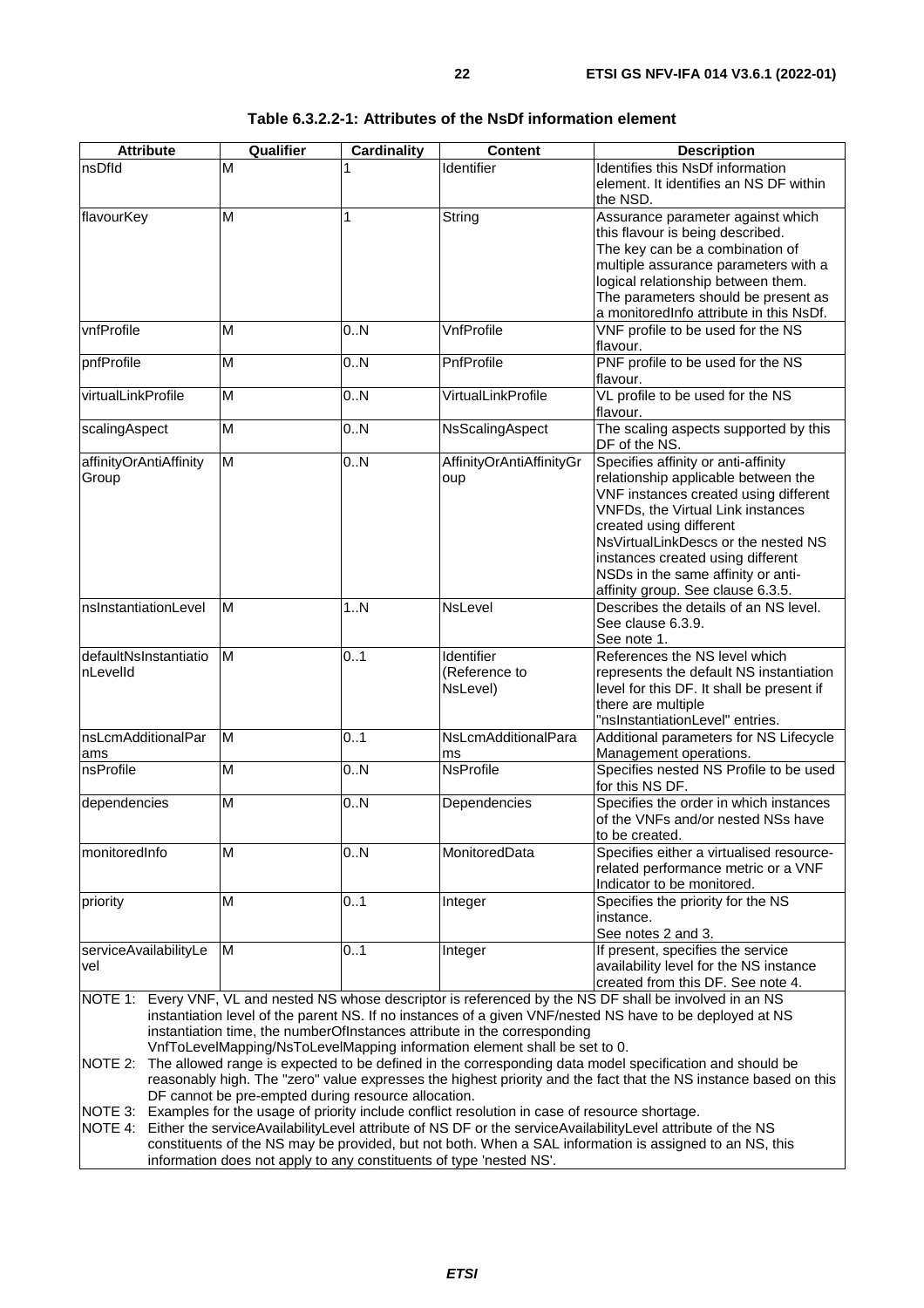## <span id="page-22-0"></span>6.3.3 VnfProfile information element

### 6.3.3.1 Description

The VnfProfile information element specifies a profile for instantiating VNFs of a particular NS DF according to a specific VNFD and VNF DF.

## 6.3.3.2 Attributes

The attributes of the VnfProfile information element shall follow the indications provided in table 6.3.3.2-1.

| <b>Attribute</b>                                                                             | Qualifier | <b>Cardinality</b> | <b>Content</b>           | <b>Description</b>                                                                                                            |
|----------------------------------------------------------------------------------------------|-----------|--------------------|--------------------------|-------------------------------------------------------------------------------------------------------------------------------|
| vnfProfileId                                                                                 | м         |                    | Identifier               | Identifier of this VnfProfile                                                                                                 |
|                                                                                              |           |                    |                          | information element. It uniquely<br>identifies a VnfProfile.                                                                  |
| vnfdld                                                                                       | М         | 1                  | Identifier               | References a VNFD.                                                                                                            |
|                                                                                              |           |                    | (Reference to Vnfd)      |                                                                                                                               |
| flavourld                                                                                    | М         | $\mathbf{1}$       | Identifier               | References a flavour within the                                                                                               |
|                                                                                              |           |                    | (Reference to VnfDf)     | VNFD.                                                                                                                         |
|                                                                                              |           |                    |                          | See note 1.                                                                                                                   |
| instantiationLevel                                                                           | M         | 0.1                | Identifier               | Identifier of the instantiation level                                                                                         |
|                                                                                              |           |                    |                          | of the VNF DF to be used for                                                                                                  |
|                                                                                              |           |                    |                          | instantiation. If not present, the                                                                                            |
|                                                                                              |           |                    |                          | default instantiation level as                                                                                                |
|                                                                                              |           |                    |                          | declared in the VNFD shall be                                                                                                 |
|                                                                                              |           |                    |                          | used.                                                                                                                         |
| minNumberOfInstances                                                                         | M         | 1                  | Integer                  | Minimum number of instances of                                                                                                |
|                                                                                              |           |                    |                          | the VNF based on this VNFD that                                                                                               |
|                                                                                              |           |                    |                          | is permitted to exist for this<br>VnfProfile.                                                                                 |
| maxNumberOfInstances                                                                         | M         | 1                  |                          | Maximum number of instances of                                                                                                |
|                                                                                              |           |                    | Integer                  | the VNF based on this VNFD that                                                                                               |
|                                                                                              |           |                    |                          | is permitted to exist for this                                                                                                |
|                                                                                              |           |                    |                          | VnfProfile.                                                                                                                   |
| localAffinityOrAntiAffinityRule                                                              | М         | 0.N                | LocalAffinityOrAntiAffin | Specifies affinity and anti-affinity                                                                                          |
|                                                                                              |           |                    | ityRule                  | rules applicable between VNF                                                                                                  |
|                                                                                              |           |                    |                          | instances created from this profile.                                                                                          |
|                                                                                              |           |                    |                          | See clause 6.3.8.                                                                                                             |
| affinityOrAntiAffinityGroupId                                                                | М         | 0N                 | Identifier               | Reference(s) the affinity or                                                                                                  |
|                                                                                              |           |                    | (Reference to            | anti-affinity group(s) the VnfProfile                                                                                         |
|                                                                                              |           |                    | AffinityOrAntiAffinityGr | belongs to.                                                                                                                   |
|                                                                                              |           |                    | oup)                     | See note 2.                                                                                                                   |
| nsVirtualLinkConnectivity                                                                    | M         | 0.N                | NsVirtualLinkConnecti    | Defines the connection information                                                                                            |
|                                                                                              |           |                    | vity                     | of the VNF, it contains connection                                                                                            |
|                                                                                              |           |                    |                          | relationship between a VNF                                                                                                    |
|                                                                                              |           |                    |                          | connection point and an NS Virtual                                                                                            |
|                                                                                              |           |                    |                          | Link.                                                                                                                         |
|                                                                                              |           |                    |                          | See note 4.                                                                                                                   |
| serviceAvailabilityLevel                                                                     | M         | 0.1                | Integer                  | If present, specifies the service                                                                                             |
|                                                                                              |           |                    |                          | availability level for the VNF                                                                                                |
|                                                                                              |           |                    |                          | instance created from this profile.<br>See note 3.                                                                            |
| NOTE 1: The VnfDf information element is defined in ETSI GS NFV-IFA 011 [2], clause 7.1.8.2. |           |                    |                          |                                                                                                                               |
|                                                                                              |           |                    |                          | NOTE 2: Fach identifier references an affinity or anti-affinity group which expresses affinity or anti-affinity relationships |

NOTE 2: Each identifier references an affinity or anti-affinity group which expresses affinity or anti-affinity relationships between the VNF instance(s) created using this VnfProfile and the VNF instance(s) created using other VnfProfile(s) in the same group.

NOTE 3: Either the serviceAvailabilityLevel attribute of NS DF or the serviceAvailabilityLevel attribute of the VnfProfile may be provided, but not both.

NOTE 4: Cardinality of 0 means that the VNF instance(s) created using this VnfProfile has unspecified connectivity to the other constituents of the NS.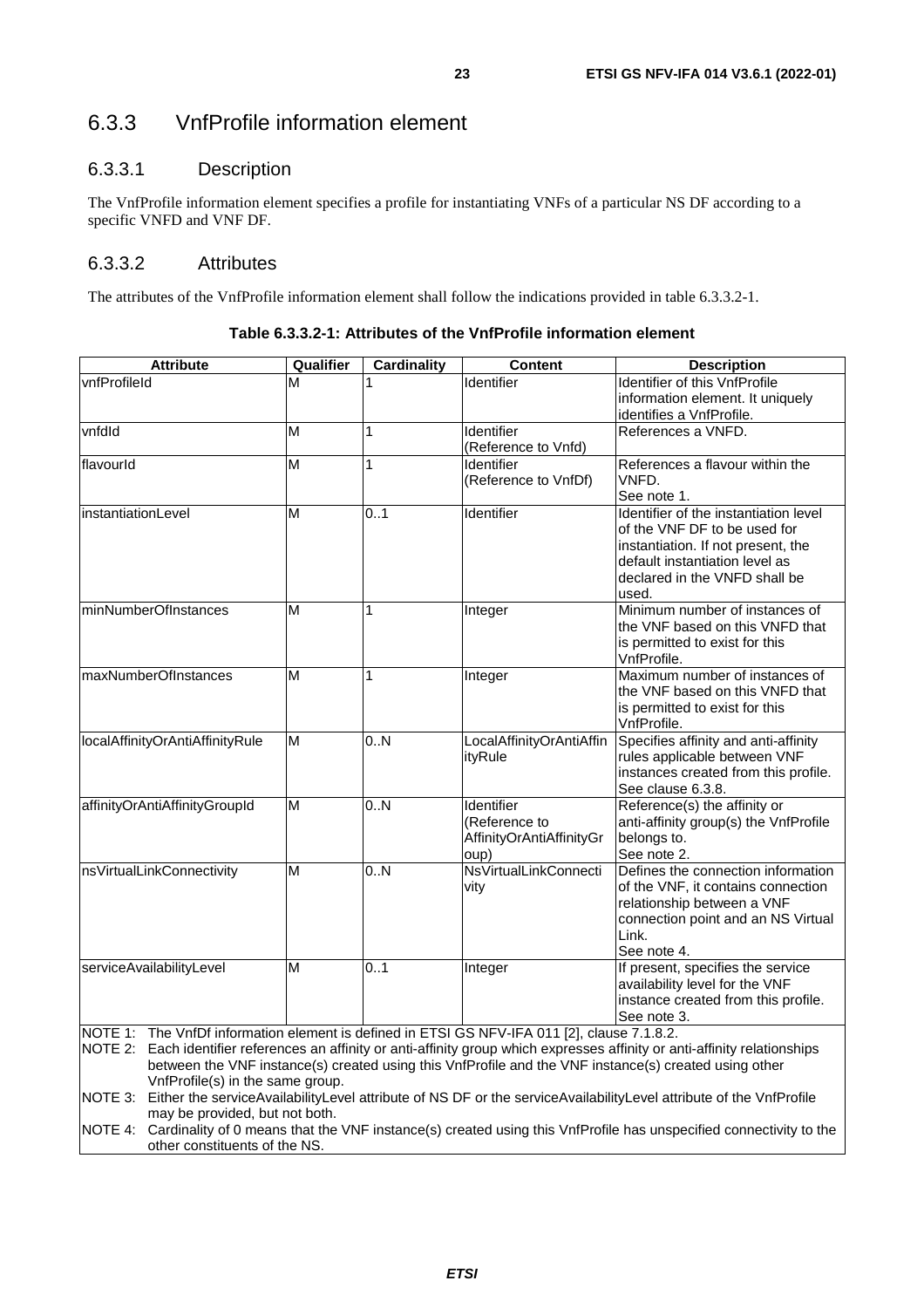## <span id="page-23-0"></span>6.3.4 VirtualLinkProfile information element

## 6.3.4.1 Description

The VirtualLinkProfile information element specifies a profile for instantiating VLs of a particular NS DF according to a specific VLD and VL DF.

## 6.3.4.2 Attributes

The attributes of the VirtualLinkProfile information element shall follow the indications provided in table 6.3.4.2-1.

| <b>Attribute</b>                                                                                                                   | Qualifier | <b>Cardinality</b> | <b>Content</b>                                                                                                                                                                                                                                                                                                                   | <b>Description</b>                                                                                                                                                                                                                          |
|------------------------------------------------------------------------------------------------------------------------------------|-----------|--------------------|----------------------------------------------------------------------------------------------------------------------------------------------------------------------------------------------------------------------------------------------------------------------------------------------------------------------------------|---------------------------------------------------------------------------------------------------------------------------------------------------------------------------------------------------------------------------------------------|
| virtualLinkProfileId                                                                                                               | M         |                    | Identifier                                                                                                                                                                                                                                                                                                                       | Uniquely identifies this<br>VirtualLinkProfile information<br>element.                                                                                                                                                                      |
| virtualLinkDescld                                                                                                                  | M         | 1                  | Identifier<br>(Reference to<br>NsVirtualLinkDesc)                                                                                                                                                                                                                                                                                | Uniquely references a VLD.                                                                                                                                                                                                                  |
| flavourld                                                                                                                          | M         | 1                  | Identifier<br>(Reference to VirtualLinkDf)                                                                                                                                                                                                                                                                                       | References a flavour within the<br>VLD.                                                                                                                                                                                                     |
| localAffinityOrAntiAffinityRule                                                                                                    | M         | 0.N                | LocalAffinityOrAntiAffinityRu<br>le                                                                                                                                                                                                                                                                                              | Specifies affinity and anti-affinity<br>rules applicable between VLs<br>instantiated from the referenced<br>VLD.<br>See clause 6.3.8.                                                                                                       |
| affinityOrAntiAffinityGroupId                                                                                                      | M         | 0.N                | Identifier<br>(Reference to<br>AffinityOrAntiAffinityGroup)                                                                                                                                                                                                                                                                      | Reference(s) the affinity or anti-<br>affinity group(s) the VLs<br>instantiated according to the<br>VIProfile belong to.<br>See note 1.                                                                                                     |
| maxBitrateRequirements                                                                                                             | M         | 1                  | LinkBitrateRequirements                                                                                                                                                                                                                                                                                                          | Specifies the maximum bitrate<br>requirements for a VL<br>instantiated according to this<br>profile.<br>See clause 6.5.5.<br>See note 2.                                                                                                    |
| minBitrateRequirements                                                                                                             | M         | 1                  | LinkBitrateRequirements                                                                                                                                                                                                                                                                                                          | Specifies the minimum bitrate<br>requirements for a VL<br>instantiated according to this<br>profile.<br>See clause 6.5.5.<br>See note 2.                                                                                                    |
| virtualLinkProtocolData                                                                                                            | M         | 0.N                | VirtualLinkProtocolData                                                                                                                                                                                                                                                                                                          | Specifies the protocol data for an<br>NS VL instantiated according to<br>this profile. Cardinality 0 is used<br>when no protocol data needs to<br>be specified.<br>See note 3.                                                              |
| NOTE 1:<br>group.<br>NOTE 2:<br>These attributes are used to control scaling boundaries.<br>NOTE 3:<br>lowest layer protocol data. |           |                    | between the VL(s) using this VirtualLinkProfile and the VL(s) using other VirtualLinkProfile(s) in the same<br>connectivityType attribute of the corresponding NsVirtualLinkDesc, i.e. the first occurrence of the<br>virtualLinkProtocolData represents the highest layer protocol data, and the last occurrence represents the | Each identifier references an affinity or anti-affinity group which expresses affinity or anti-affinity relationship<br>If the cardinality is more than 1, the order shall be the same as the order of the layerProtocol occurrences in the |

**Table 6.3.4.2-1: Attributes of the VirtualLinkProfile information element**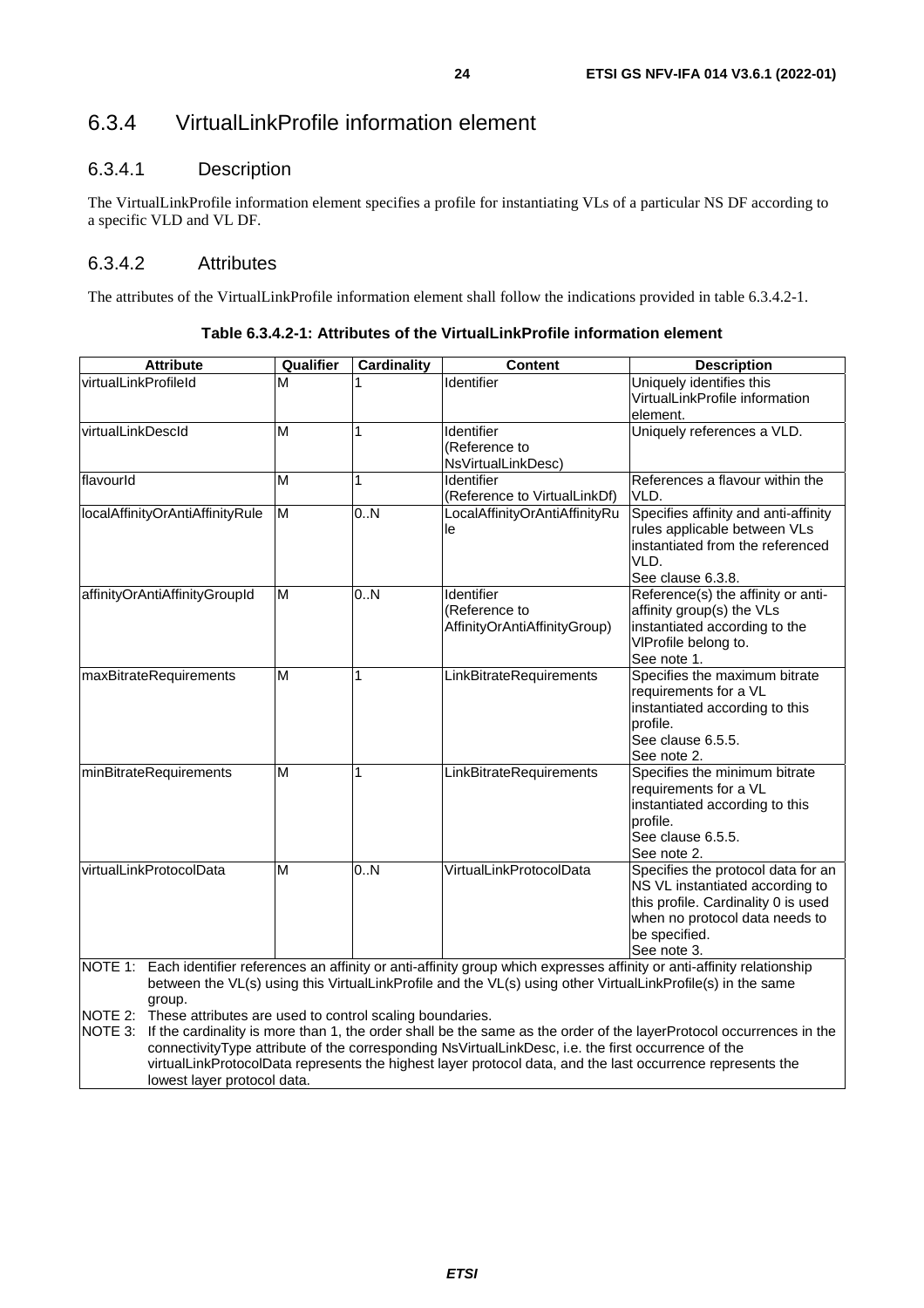## <span id="page-24-0"></span>6.3.5 AffinityOrAntiAffinityGroup information element

## 6.3.5.1 Description

The AffinityOrAntiAffinityGroup information element describes the affinity or anti-affinity relationship applicable between the VNF instances created using different VnfProfiles, the Virtual Link instances created using different VlProfiles or the nested NS instances created using different NsProfiles.

## 6.3.5.2 Attributes

The attributes of the AffinityOrAntiAffinityGroup information element shall follow the indications provided in table 6.3.5.2-1.

| <b>Attribute</b>       | Qualifier                                                                                                       | Cardinality | <b>Content</b> | <b>Description</b>                             |  |  |
|------------------------|-----------------------------------------------------------------------------------------------------------------|-------------|----------------|------------------------------------------------|--|--|
| groupId                | M                                                                                                               |             | Identifier     | Identifier of this AffinityOrAntiAffinityGroup |  |  |
|                        |                                                                                                                 |             |                | information element.                           |  |  |
| affinityOrAntiAffinity | M                                                                                                               |             | Enum           | Specifies the type of relationship that the    |  |  |
|                        |                                                                                                                 |             |                | members of the group have.                     |  |  |
|                        |                                                                                                                 |             |                | VALUES:                                        |  |  |
|                        |                                                                                                                 |             |                | <b>AFFINITY</b>                                |  |  |
|                        |                                                                                                                 |             |                | ANTI AFFINITY                                  |  |  |
| scope                  | M                                                                                                               |             | Enum           | Specifies the scope of the affinity or         |  |  |
|                        |                                                                                                                 |             |                | anti-affinity relationship.                    |  |  |
|                        |                                                                                                                 |             |                | <b>VALUES:</b>                                 |  |  |
|                        |                                                                                                                 |             |                | NFVI NODE                                      |  |  |
|                        |                                                                                                                 |             |                | NFVI POP<br>٠                                  |  |  |
|                        |                                                                                                                 |             |                | NETWORK LINK AND NODE<br>٠                     |  |  |
|                        |                                                                                                                 |             |                | etc.                                           |  |  |
|                        |                                                                                                                 |             |                | See note.                                      |  |  |
| NOTE:                  | When used in an anti-affinity relationship, the network-link-and-node scope is conceptually similar to link and |             |                |                                                |  |  |
|                        | node disjoint paths capabilities used commonly in network Traffic Engineering (TE). For example, as in Fast     |             |                |                                                |  |  |
|                        | Reroute Resource Reservation Protocol Traffic Engineering (RSVP-TE) for Label-Switched Path (LSP) tunnels       |             |                |                                                |  |  |
|                        | as introduced in IETF RFC 4090 [i.8].                                                                           |             |                |                                                |  |  |

**Table 6.3.5.2-1: Attributes of the AffinityOrAntiAffinityGroup information element** 

## 6.3.6 PnfProfile information element

## 6.3.6.1 Description

The PnfProfile information element describes additional data for a given PNF instance used in a DF.

## 6.3.6.2 Attributes

The attributes of the PnfProfile information element shall follow the indications provided in table 6.3.6.2-1.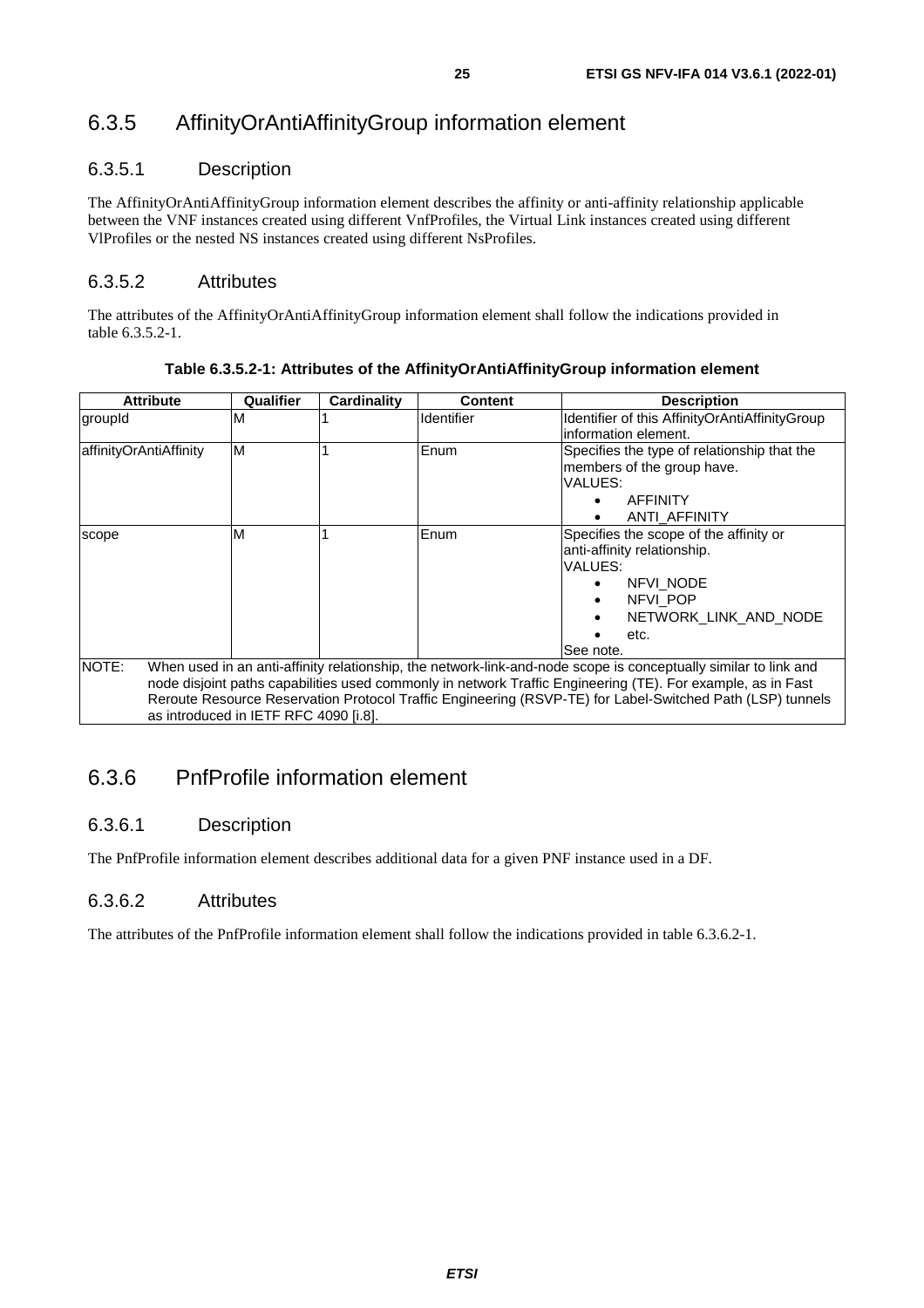<span id="page-25-0"></span>

| <b>Attribute</b>                  | <b>Qualifier</b> | Cardinality | <b>Content</b>                 | <b>Description</b>                                                                                            |
|-----------------------------------|------------------|-------------|--------------------------------|---------------------------------------------------------------------------------------------------------------|
| pnfProfileId                      | м                |             | <b>Identifier</b>              | Ildentifier of this PnfProfile information                                                                    |
|                                   |                  |             |                                | lelement. It uniquely identifies a PnfProfile.                                                                |
| pnfdld                            | м                |             | <b>Identifier</b>              | IReferences a PNFD.                                                                                           |
|                                   |                  |             | (Reference to                  |                                                                                                               |
|                                   |                  |             | Pnfd)                          |                                                                                                               |
| pnfVirtualLinkConnectivity        | M                | 0.N         | lNsVirtualLinkCo<br>nnectivity | Defines the connection information of the<br>PNF, it contains connection relationship                         |
|                                   |                  |             |                                | between a PNF connection point and an NS<br>Virtual Link.                                                     |
|                                   |                  |             |                                |                                                                                                               |
|                                   |                  |             |                                | See note.                                                                                                     |
| <b>NOTE:</b>                      |                  |             |                                | Cardinality of 0 means that the PNF instance(s) created using this PnfProfile has unspecified connectivity to |
| the other constituents of the NS. |                  |             |                                |                                                                                                               |

#### **Table 6.3.6.2-1: Attributes of the PnfProfile information element**

## 6.3.7 NsVirtualLinkConnectivity information element

### 6.3.7.1 Description

The NsVirtuallLinkConnectivity information element describes connection information between a connection point and an NS Virtual Link.

#### 6.3.7.2 Attributes

The attributes of the NsVirtualLinkConnectivity information element shall follow the indications provided in table 6.3.7.2-1.

#### **Table 6.3.7.2-1: Attributes of the NsVirtualLinkConnectivity information element**

| <b>Attribute</b>            | Qualifier | <b>Cardinality</b> | Content              | <b>Description</b>                              |
|-----------------------------|-----------|--------------------|----------------------|-------------------------------------------------|
| <b>virtualLinkProfileId</b> | ΙM        |                    | <b>Identifier</b>    | References an NS VL profile.                    |
|                             |           |                    | Reference to         |                                                 |
|                             |           |                    | VirtualLinkProfile)  |                                                 |
| constituentCpdId            | ΙM        | 1N                 | CpdInConstituentElem | Describes a connection point on a VNF/PNF       |
|                             |           |                    | lent                 | or a SAP which connects to virtual links        |
|                             |           |                    |                      | instantiated from the profile identified in the |
|                             |           |                    |                      | lvirtualLinkProfileId attribute.                |

## 6.3.8 LocalAffinityOrAntiAffinityRule information element

#### 6.3.8.1 Description

The LocalAffinityOrAntiAffinityRule information element specifies affinity or anti-affinity rules applicable to VNFs or VLs instantiated from the same VNFD or VLD.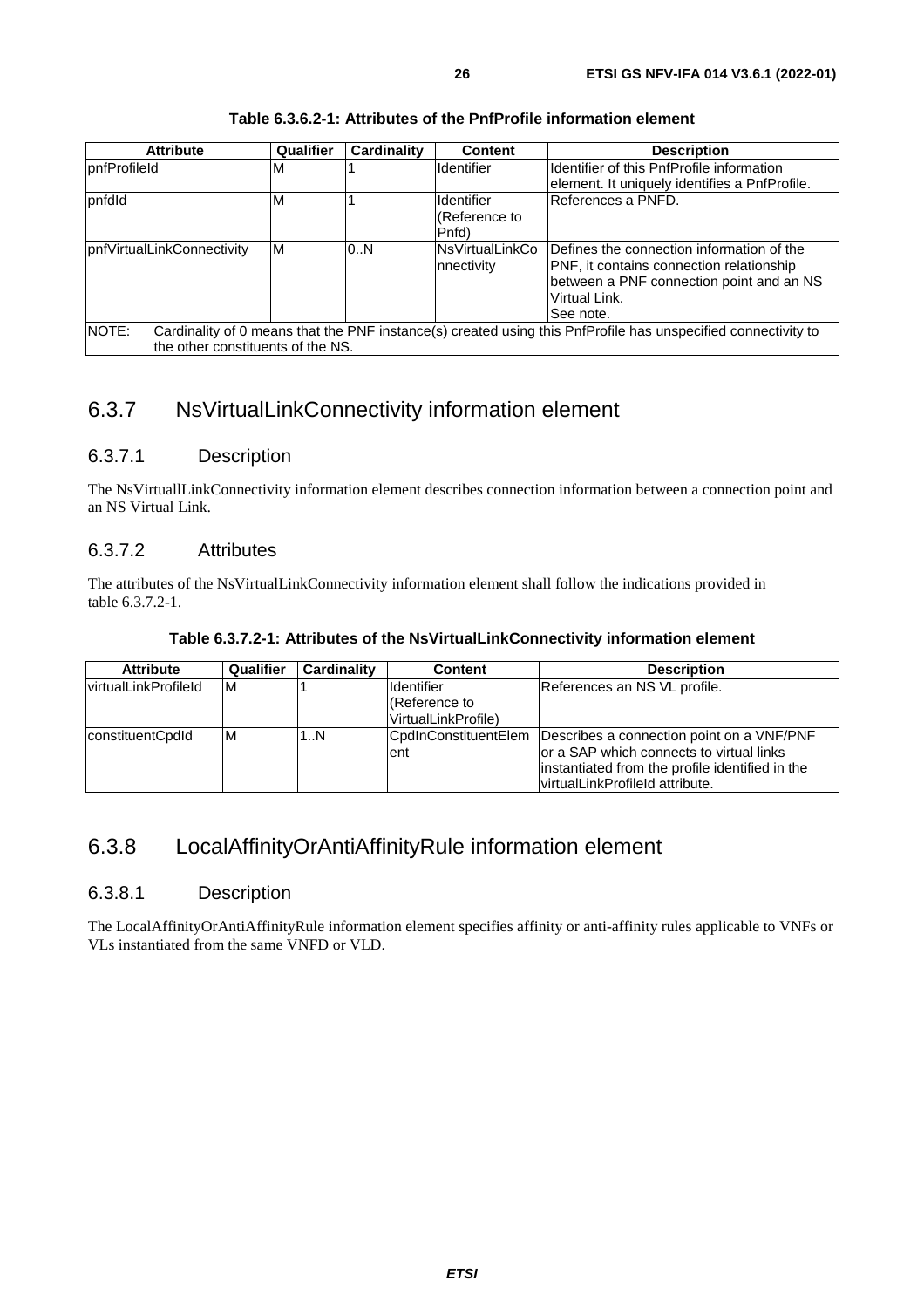## <span id="page-26-0"></span>6.3.8.2 Attributes

The attributes of the LocalAffinityOrAntiAffinityRule information element shall follow the indications provided in table 6.3.8.2-1.

| <b>Attribute</b> | Qualifier                                                                                                                                                                                                                                                                                                                                                                            | <b>Cardinality</b> | <b>Content</b> | <b>Description</b>                                                                                                               |  |  |
|------------------|--------------------------------------------------------------------------------------------------------------------------------------------------------------------------------------------------------------------------------------------------------------------------------------------------------------------------------------------------------------------------------------|--------------------|----------------|----------------------------------------------------------------------------------------------------------------------------------|--|--|
| type             | М                                                                                                                                                                                                                                                                                                                                                                                    |                    | Enum           | Specifies the rule.<br>VALUES:<br><b>AFFINITY</b><br>$\bullet$<br>ANTI AFFINITY<br>٠                                             |  |  |
| scope            | M                                                                                                                                                                                                                                                                                                                                                                                    |                    | <b>IEnum</b>   | Specifies the scope of the rule.<br>VALUES:<br>NFVI POP<br>٠<br><b>ZONE</b><br>ZONE GROUP<br>٠<br>NFVI NODE<br>etc.<br>See note. |  |  |
| <b>INOTE:</b>    | When used in an anti-affinity relationship, the network-link-and-node scope is conceptually similar to link and<br>node disjoint paths capabilities used commonly in network Traffic Engineering (TE). For example, as in Fast<br>Reroute Resource Reservation Protocol Traffic Engineering (RSVP-TE) for Label-Switched Path (LSP)<br>tunnels as introduced in IETF RFC 4090 [i.8]. |                    |                |                                                                                                                                  |  |  |

## 6.3.9 NsLevel information element

## 6.3.9.1 Description

The NsLevel information element describes the details of an NS level. An NS level consists of a list of involved entities, i.e. VNFs, VLs and/or nested NSs. For each involved VNF/nested NS, the number of instances required by the NS level is specified. For each involved VL, the bitrate requirements corresponding to the NS level are specified.

NS levels shall be used in the context of NS instantiation and in this case they are referred to as NS instantiation levels. Every VNF, VL and nested NS whose descriptor is referenced by the NS DF shall be involved in an NS instantiation level of the parent NS. If no instances of a given VNF/nested NS have to be deployed at NS instantiation time, the numberOfInstances attribute in the corresponding VnfToLevelMapping/NsToLevelMapping information element shall be set to 0.

NS levels may be used in the context of NS scaling and in this case they are referred to as NS scale levels. Only a subset of the VNFs, VLs and nested NSs whose descriptor is referenced by the NS DF may be involved in an NS scale level of the parent NS.

### 6.3.9.2 Attributes

The attributes of the NsLevel information element shall follow the indications provided in table 6.3.9.2-1.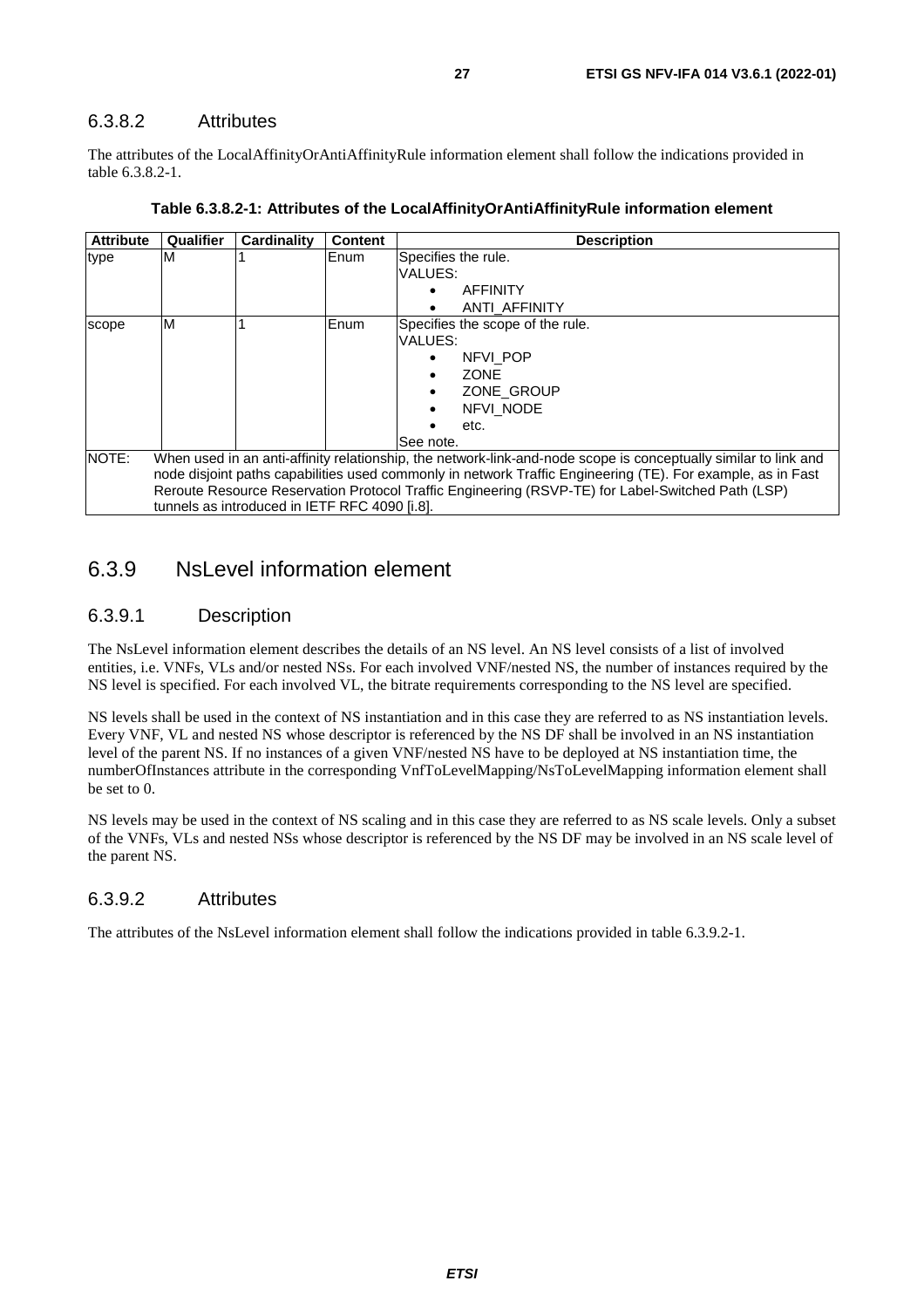<span id="page-27-0"></span>

| <b>Attribute</b>          | Qualifier | <b>Cardinality</b> | <b>Content</b>                | <b>Description</b>                                                                                                                            |
|---------------------------|-----------|--------------------|-------------------------------|-----------------------------------------------------------------------------------------------------------------------------------------------|
| InsLevelId                | M         |                    | <b>Identifier</b>             | Identifier of this NsLevel information<br>element. It uniquely identifies an NS level<br>within the DF.                                       |
| description               | M         |                    | String                        | Human readable description of the NS<br>level.                                                                                                |
| vnfToLevelMapping         | M         | 0N                 | VnfToLevelMap<br>ping         | Specifies the profile of the VNFs involved in<br>this NS level and, for each of them, the<br>required number of instances.<br>See note.       |
| virtualLinkToLevelMapping | M         | 0N                 | VirtualLinkToLe<br>velMapping | Specifies the profile of the VLs involved in<br>this NS level and, for each of them, the<br>needed bandwidth.<br>See note.                    |
| InsToLevelMapping         | M         | 0N                 | NsToLevelMap<br>ping          | Specifies the profile of the nested NSs<br>involved in this NS level and, for each of<br>them, the required number of instances.<br>See note. |
| NOTE:<br>be present.      |           |                    |                               | At least one attribute between vnfToLevelMapping, vlirtualLinkToLevelMapping and nsToLevelMapping shall                                       |

#### **Table 6.3.9.2-1: Attributes of the NsLevel information element**

## 6.3.10 Void

## 6.3.11 NsProfile information element

## 6.3.11.1 Description

The NsProfile information element specifies the profile to be used for a nested NS.

## 6.3.11.2 Attributes

The attributes of the NsProfile information element shall follow the indications provided in table 6.3.11.2-1.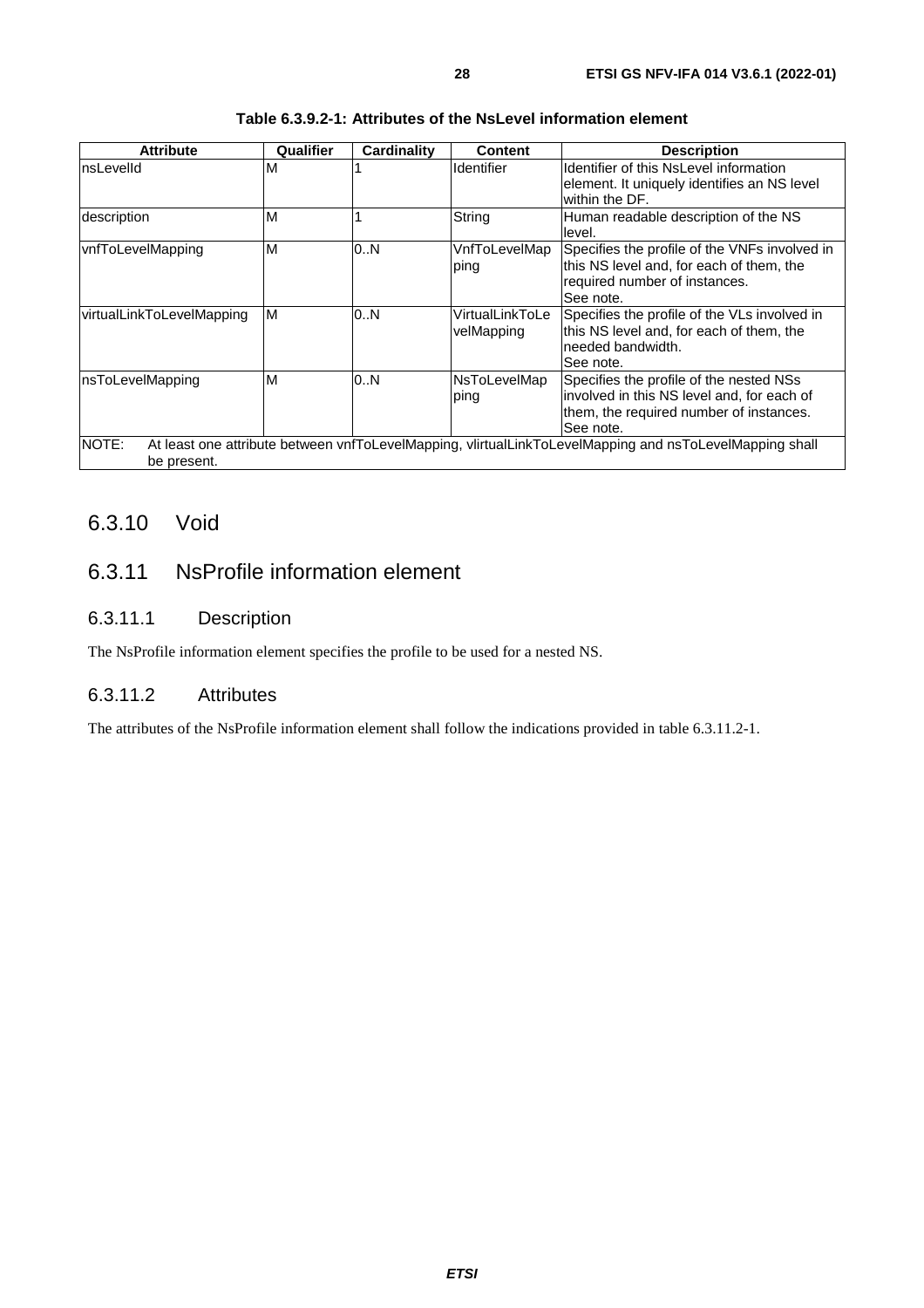<span id="page-28-0"></span>

| <b>Attribute</b>                | Qualifier | <b>Cardinality</b> | <b>Content</b>        | <b>Description</b>                                                                                                            |  |  |
|---------------------------------|-----------|--------------------|-----------------------|-------------------------------------------------------------------------------------------------------------------------------|--|--|
| nsProfileId                     | M         |                    | Identifier            | Identifies an NS profile.                                                                                                     |  |  |
| nsdld                           | M         |                    | <b>Identifier</b>     | References the NSD applicable to NS                                                                                           |  |  |
|                                 |           |                    | (Reference to         | instantiated according to this profile.                                                                                       |  |  |
|                                 |           |                    | Nsd)                  |                                                                                                                               |  |  |
| nsDfld                          | M         | 1                  | Identifier            | References the applicable NS DF within the                                                                                    |  |  |
|                                 |           |                    | (Reference to         | scope of the NSD.                                                                                                             |  |  |
|                                 |           |                    | NsDf)                 |                                                                                                                               |  |  |
| nsInstantiationLevelId          | M         | 01                 | Identifier            | References the NS level within the                                                                                            |  |  |
|                                 |           |                    | (Reference to         | referenced NS DF to be used in the context                                                                                    |  |  |
|                                 |           |                    | NsLevel)              | of the parent NS instantiation. If not                                                                                        |  |  |
|                                 |           |                    |                       | present, the default NS instantiation level as                                                                                |  |  |
|                                 |           |                    |                       | declared in the referenced NSD shall be                                                                                       |  |  |
|                                 |           |                    |                       | used.                                                                                                                         |  |  |
| minNumberOfInstances            | M         | 1                  | Integer               | Minimum number of nested NS instances                                                                                         |  |  |
|                                 |           |                    |                       | based on the referenced NSD that is                                                                                           |  |  |
|                                 |           |                    |                       | permitted to exist for this NsProfile.                                                                                        |  |  |
| maxNumberOfInstances            | M         | 1                  | Integer               | Maximum number of nested NS instances                                                                                         |  |  |
|                                 |           |                    |                       | based on the referenced NSD that is                                                                                           |  |  |
|                                 |           |                    |                       | permitted to exist for this NsProfile.                                                                                        |  |  |
| affinityOrAntiAffinityGroupId   | M         | 0.N                | Identifier            | Reference(s) the affinity or anti-affinity                                                                                    |  |  |
|                                 |           |                    | (Reference to         | group(s) the NSs created according to this                                                                                    |  |  |
|                                 |           |                    | AffinityOrAntiAff     | NsProfile belong to.                                                                                                          |  |  |
|                                 |           |                    | inityGroup)           | See note 1.                                                                                                                   |  |  |
| nsVirtualLinkConnectivity       | M         | 0.N                | <b>NsVirtualLinkC</b> | Defines the connection information of the                                                                                     |  |  |
|                                 |           |                    | onnectivity           | NS, it contains connection relationship                                                                                       |  |  |
|                                 |           |                    |                       | between an NS SAP and an NS virtual Link                                                                                      |  |  |
|                                 |           |                    |                       | of the composite NS.                                                                                                          |  |  |
|                                 |           |                    |                       | See note 2.                                                                                                                   |  |  |
|                                 |           |                    |                       | NOTE 1: Each identifier references an affinity or anti-affinity group which expresses affinity or anti-affinity relationships |  |  |
|                                 |           |                    |                       | between the NS instance(s) created using this NsProfile and the NS instance(s) created using other                            |  |  |
| NsProfile(s) in the same group. |           |                    |                       |                                                                                                                               |  |  |
| NOTE 2:                         |           |                    |                       | Cardinality of 0 means that the NS instance(s) created using this NsProfile has unspecified connectivity to the               |  |  |
| other constituents of the NS.   |           |                    |                       |                                                                                                                               |  |  |

## 6.3.12 Dependencies information element

## 6.3.12.1 Description

The Dependencies information element provides indications on the order in which VNFs associated to different VNF Profiles and/or nested NSs associated to different NS Profiles are to be instantiated.

### 6.3.12.2 Attributes

The attributes of the Dependencies information element shall follow the indications provided in table 6.3.12.2-1.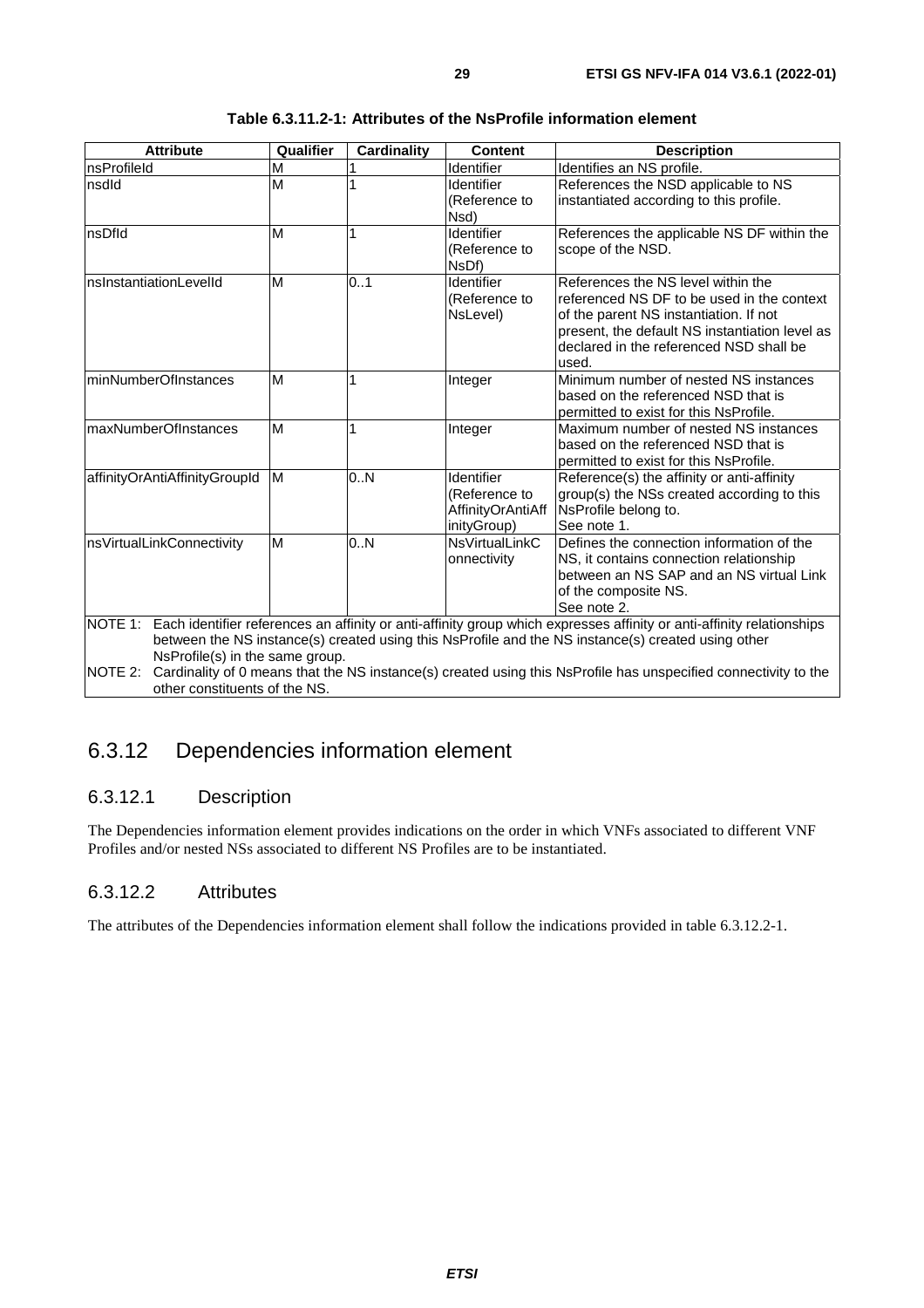<span id="page-29-0"></span>

| <b>Attribute</b> | Qualifier | Cardinality | <b>Content</b>                                                                                                                                                                                                                                                                                     | <b>Description</b>                                                                                                                                                    |
|------------------|-----------|-------------|----------------------------------------------------------------------------------------------------------------------------------------------------------------------------------------------------------------------------------------------------------------------------------------------------|-----------------------------------------------------------------------------------------------------------------------------------------------------------------------|
| primaryId        | M         | 1N          | <b>Identifier</b><br>(Reference to VnfProfile or<br>NsProfile)                                                                                                                                                                                                                                     | IReferences a VnfProfile or NsProfile<br>for describing dependencies between<br>VNF and/or nested NS instances in<br>terms of primary entities.<br>See note.          |
| secondaryId      | ΙM        | 1N          | Identifier<br>(Reference to VnfProfile or<br>NsProfile)                                                                                                                                                                                                                                            | <b>IReferences a VnfProfile or NsProfile</b><br>for describing dependencies between<br>VNF and/or nested NS instances in<br>terms of secondary entities.<br>See note. |
| NOTE:            |           |             | NFV Management and Orchestration functions shall instantiate VNFs from the VnfProfile and/or nested NSs<br>from the NsProfile referenced in the primaryld attribute before instantiating VNFs from the VnfProfile and/or<br>nested NSs from the NsProfile referenced in the secondaryId attribute. |                                                                                                                                                                       |

**Table 6.3.12.2-1: Attributes of the Dependencies information element** 

## 6.3.13 VirtualLinkProtocolData information element

## 6.3.13.1 Description

The VirtualLinkProtocolData describes the protocol layer and associated protocol data for a NS virtual link.

### 6.3.13.2 Attributes

The attributes of the VirtualLinkProtocolData information element shall follow the indications provided in table 6.3.13.2-1.

| <b>Attribute</b>        | Qualifier | <b>Cardinality</b> | <b>Content</b> | <b>Description</b>                                                                                                                                                                                                               |
|-------------------------|-----------|--------------------|----------------|----------------------------------------------------------------------------------------------------------------------------------------------------------------------------------------------------------------------------------|
| associatedLayerProtocol | M         |                    | Enum           | One of the values of the attribute layerProtocol<br>of the Connectivity Type IE.<br>See clause 6.5.3.2.<br>VALUES:<br><b>ETHERNET</b><br><b>MPLS</b><br>٠<br>ODU <sub>2</sub><br>IPV4<br>IPV6<br><b>PSEUDO WIRE</b><br>٠<br>etc. |
| I2ProtocolData          | M         | 01                 | L2ProtocolData | Specifies the L2 protocol data for this NS virtual<br>llink.<br>Shall be present when the<br>associatedLayerProtocol attribute indicates a L2<br>protocol and shall be absent otherwise.                                         |
| I3ProtocolData          | M         | 0.1                | L3ProtocolData | Specifies the L3 protocol data for this NS virtual<br>llink.<br>Shall be present when the<br>associatedLayerProtocol attribute indicates a L3<br>protocol and shall be absent otherwise.                                         |

**Table 6.3.13.2-1: Attributes of the VirtualLinkProtocolData information element** 

## 6.3.14 L2ProtocolData information element

### 6.3.14.1 Description

The L2ProtocolData information element describes the L2 protocol related data for an NS virtual link.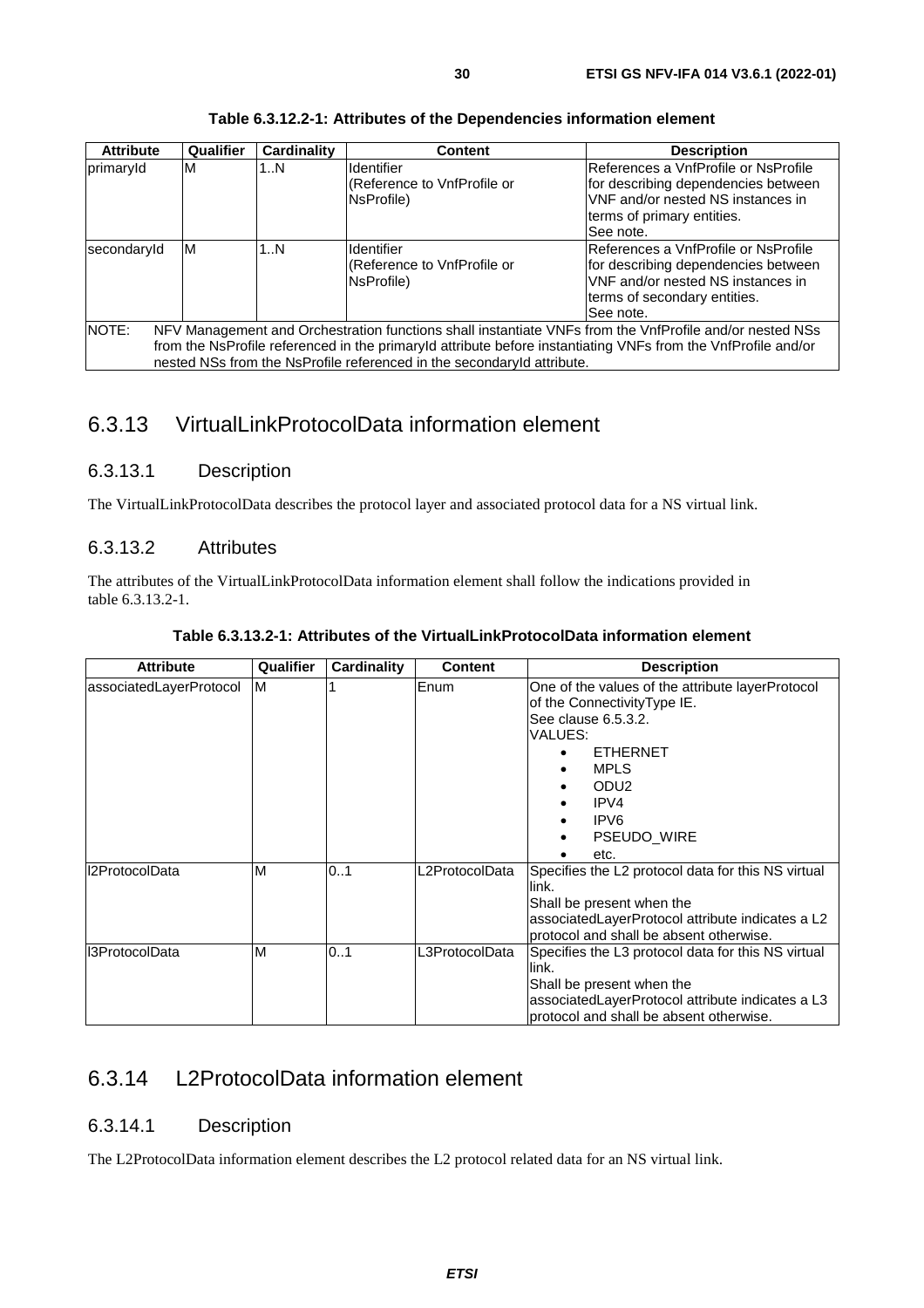## <span id="page-30-0"></span>6.3.14.2 Attributes

The attributes of the L2ProtocolData information element shall follow the indications provided in table 6.3.14.2-1.

| <b>Attribute</b>   | Qualifier | Cardinality | <b>Content</b> | <b>Description</b>                                                                                                                                                                                                                           |
|--------------------|-----------|-------------|----------------|----------------------------------------------------------------------------------------------------------------------------------------------------------------------------------------------------------------------------------------------|
| name               | ΙM        | 0.1         | String         | Network name associated with this L2 protocol.                                                                                                                                                                                               |
| networkType        | ΙM        | 0.1         | Enum           | Specifies the network type for this L2 protocol.<br>VALUES:<br><b>FLAT</b><br><b>VLAN</b><br><b>VXLAN</b><br><b>GRE</b><br>See note.                                                                                                         |
| vlanTransparent    | ΙM        | 0.1         | <b>Boolean</b> | Specifies whether to support VLAN transparency for this L2<br>protocol or not.                                                                                                                                                               |
| lmtu               | ΙM        | 0.1         | Integer        | Specifies the maximum transmission unit (MTU) value for<br>this L2 protocol.                                                                                                                                                                 |
| segmentationId     | M         | 0.1         | String         | If present, specifies a specific virtualised network segment,<br>which depends on the network type. For e.g. VLAN ID for<br>VLAN network type and tunnel ID for GRE/VXLAN network<br>types.<br>See note.                                     |
| NOTE:<br>run-time. |           |             |                | If this attribute is included in the NSD, the attribute value shall be provided at run-time, unless a default value is<br>provided at design time in the NSD. If a default value is provided at design-time, this value may be overridden at |

|--|--|--|--|

## 6.3.15 L3ProtocolData information element

#### 6.3.15.1 Description

The L3ProtocolData information element describes the L3 protocol related data for an NS virtual link.

### 6.3.15.2 Attributes

The attributes of the L3ProtocolData information element shall follow the indications provided in table 6.3.15.2-1.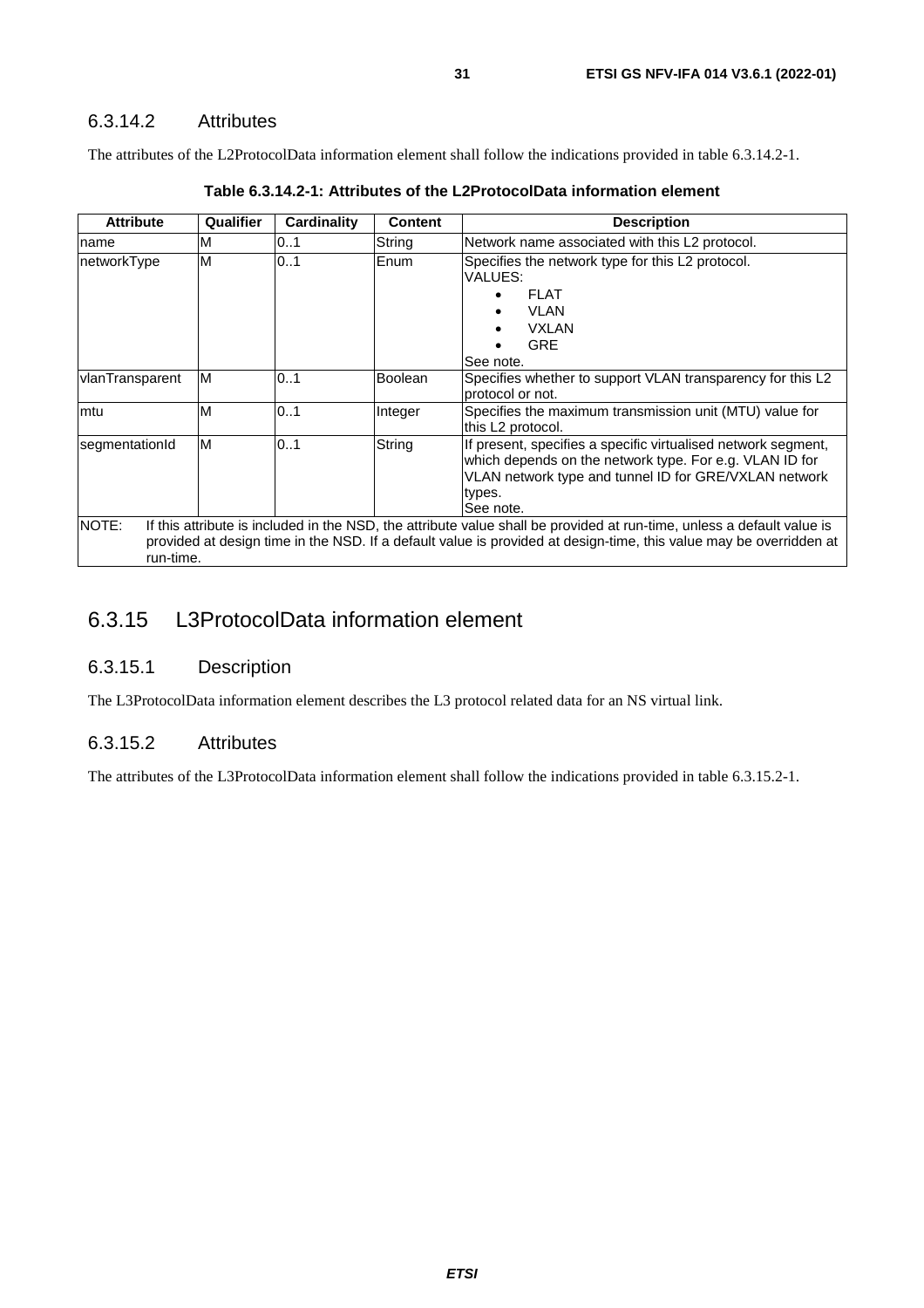<span id="page-31-0"></span>

| <b>Attribute</b>   | Qualifier                                 | Cardinality | <b>Content</b> | <b>Description</b>                                                                                                                                                                                                                              |
|--------------------|-------------------------------------------|-------------|----------------|-------------------------------------------------------------------------------------------------------------------------------------------------------------------------------------------------------------------------------------------------|
| Iname              | M                                         | 0.1         | String         | Network name associated with this L3<br>protocol.                                                                                                                                                                                               |
| ipVersion          | M                                         |             | Enum           | Specifies IP version of this L3 protocol.<br>VALUES:<br>IPV4<br>IPV <sub>6</sub><br>See note 1.                                                                                                                                                 |
| cidr               | M                                         |             | Not specified  | Specifies the CIDR (Classless<br>Inter-Domain Routing) of this L3 protocol.<br>See note 2.<br>The network address and subnet mask in<br>lcidr format.                                                                                           |
| lipAllocationPools | M                                         | 10N         | Not specified  | Specifies the allocation pools<br>with start and end IP addresses for this L3<br>protocol.<br>See note 2.                                                                                                                                       |
| $NOTF$ 2.          | ConnectivityType IE (see clause 6.5.3.2). |             |                | NOTE 1: The value of the ipVersion attribute shall be consistent with the value of the layerProtocol attribute of the<br>If this attribute is included in the NSD, the attribute value shall be provided at run-time, unless a default value is |

#### **Table 6.3.15.2-1: Attributes of the L3ProtocolData information element**

NOTE 2: If this attribute is included in the NSD, the attribute value shall be provided at run-time, unless a default value is

provided at design time in the NSD. If a default value is provided at design-time, this value may be overridden at run-time.

## 6.4 Information elements related to the VNF Forwarding Graph **Descriptor**

## 6.4.1 Introduction

Clauses 6.4.2 to 6.4.5.2 define the information elements related to the VNFFGD.

## 6.4.2 Vnffgd information element

#### 6.4.2.1 Description

The Vnffgd information element specifies a topology of connectivity of an NS and optionally forwarding rules applicable to the traffic conveyed over this topology.

### 6.4.2.2 Attributes

The attributes of the Vnffgd information element shall follow the indications provided in table 6.4.2.2-1.

| <b>Attribute</b>     | Qualifier | Cardinality | <b>Content</b>                                    | <b>Description</b>                                                                 |
|----------------------|-----------|-------------|---------------------------------------------------|------------------------------------------------------------------------------------|
| vnffgdld             | ıм        |             | Identifier                                        | Identifier of this Vnffgd information element.<br>It uniquely identifies a VNFFGD. |
| <b>vnfProfileId</b>  | M         | 1N          | <b>Identifier</b><br>(Reference to<br>VnfProfile) | References the VnfProfile of a constituent<br>VNF.<br>ISee notes 1 and 2.          |
| <b>IpnfProfileId</b> | ΙM        | 0.N         | Identifier<br>(Reference to<br>PnfProfile)        | References the PnfProfile of a constituent<br>IPNF.<br>ISee notes 1 and 2.         |
| InestedNsProfileId   | ΙM        | 0.N         | Identifier<br>(Reference to<br>NsProfile)         | References the NsProfile of a nestedNS.<br>ISee notes 1 and 2.                     |

#### **Table 6.4.2.2-1: Attributes of the Vnffgd information element**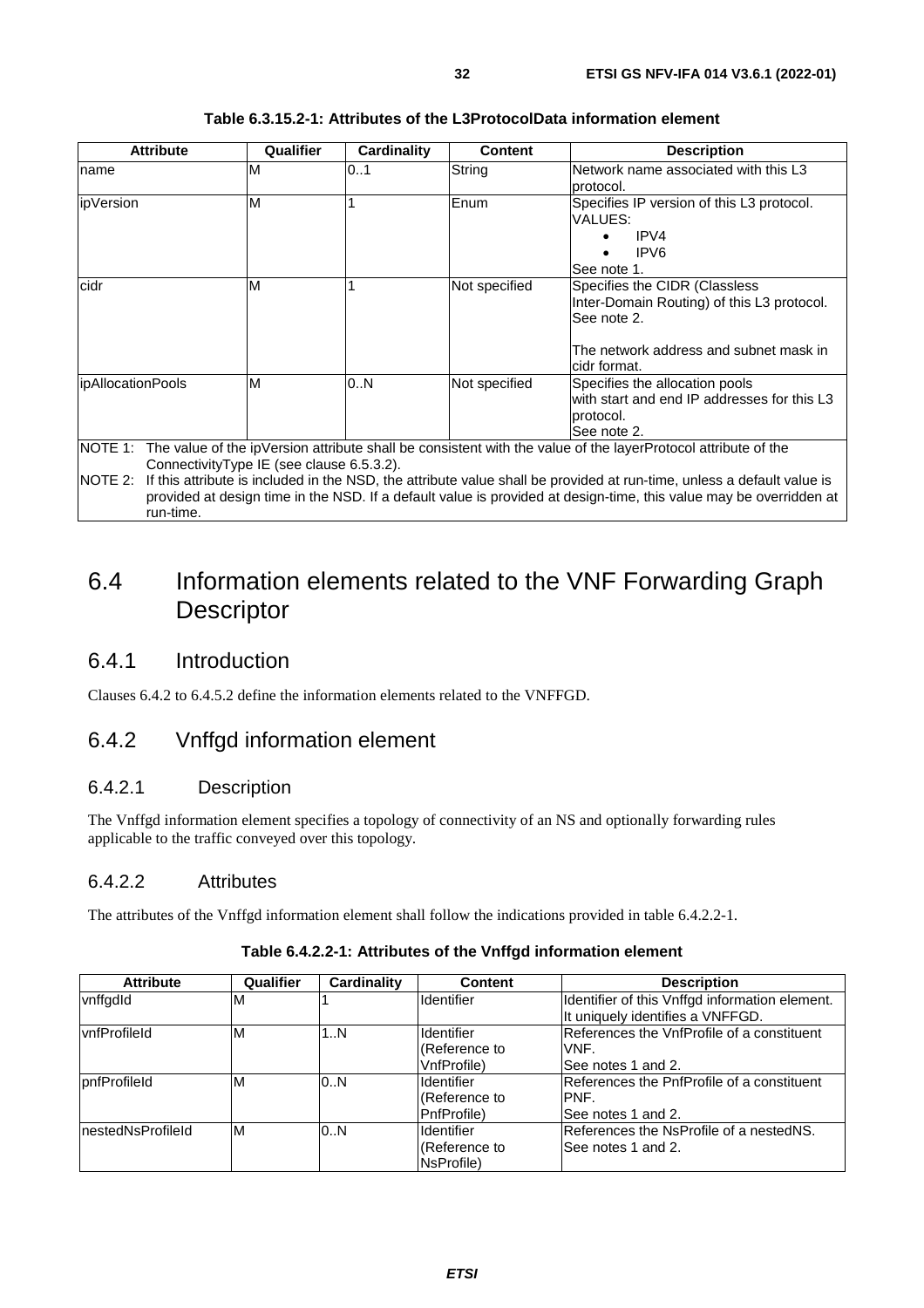<span id="page-32-0"></span>

| <b>Attribute</b>                  | Qualifier                                                                                                   | <b>Cardinality</b><br><b>Description</b><br>Content |                     |                                                                                                                        |  |  |
|-----------------------------------|-------------------------------------------------------------------------------------------------------------|-----------------------------------------------------|---------------------|------------------------------------------------------------------------------------------------------------------------|--|--|
| <b>virtualLinkProfileId</b>       | M                                                                                                           | 1N                                                  | <b>Identifier</b>   | References the Virtual Link Profile of a                                                                               |  |  |
|                                   |                                                                                                             |                                                     | (Reference to       | constituent VL.                                                                                                        |  |  |
|                                   |                                                                                                             |                                                     | VirtualLinkProfile) | See note 3.                                                                                                            |  |  |
| InfpPositionElement               | M                                                                                                           | 1N                                                  | NfpPositionElement  | NfpPositionElement associated with one of                                                                              |  |  |
|                                   |                                                                                                             |                                                     |                     | the constituent VNF Profile, PNF Profile or                                                                            |  |  |
| <b>NS Profile of a nested NS.</b> |                                                                                                             |                                                     |                     |                                                                                                                        |  |  |
| nfpd                              | M                                                                                                           | 0.N                                                 | Nfpd                | The network forwarding path associated to                                                                              |  |  |
|                                   |                                                                                                             |                                                     |                     | lthe VNFFG. See clause 6.4.3.                                                                                          |  |  |
|                                   |                                                                                                             |                                                     |                     | NOTE 1: The list of constituent VNFs, PNFs, and nested NSs of a VNFFG can be identical to the list of constituent      |  |  |
|                                   | VNFs, PNFs and nested NSs of the parent NSD, or can be a subset of it.                                      |                                                     |                     |                                                                                                                        |  |  |
| NOTE 2:                           | The presence of a VnfProfile or PnfProfile identifier in a VNFFGD does not imply that all connection points |                                                     |                     |                                                                                                                        |  |  |
|                                   | instantiated from all related CPDs are connected to the VNFFG instantiated using the VNFFGD.                |                                                     |                     |                                                                                                                        |  |  |
|                                   |                                                                                                             |                                                     |                     | NOTE 3: The presence of a VL profile identifier in a VNFFGD does not imply that all connection points connected to the |  |  |
|                                   |                                                                                                             |                                                     |                     | VLs instantiated using this profile are also connected to the VNFFG instantiated using the VNFFGD.                     |  |  |

## 6.4.3 Nfpd information element

## 6.4.3.1 Description

The Nfpd information element associates traffic flow criteria to a list of descriptors associated to the connection points and service access points to be visited by traffic flows matching these criteria.

#### 6.4.3.2 Attributes

The attributes of the Nfpd information element shall follow the indications provided in table 6.4.3.2-1.

| <b>Attribute</b>                                                                                                                                                                                                                                            | Qualifier | <b>Cardinality</b> | <b>Content</b>    | <b>Description</b>                                                                                                                                                                                     |  |  |
|-------------------------------------------------------------------------------------------------------------------------------------------------------------------------------------------------------------------------------------------------------------|-----------|--------------------|-------------------|--------------------------------------------------------------------------------------------------------------------------------------------------------------------------------------------------------|--|--|
| nfpdld                                                                                                                                                                                                                                                      | ΙM        |                    | <b>Identifier</b> | Identifies this nfpd information element within a<br>VNFFGD.                                                                                                                                           |  |  |
| nfpRule                                                                                                                                                                                                                                                     | ΙM        | 0.1                | Rule              | IProvides an NFP classification and selection rule.<br>The rule may be expressed as a criteria constructed<br>out of atomic assertions linked by Boolean operators<br>IAND, OR and NOT.<br>See note 1. |  |  |
| InfpPositionDesc<br>1N<br><b>NfpPositionDesc</b><br>Describes a position in the NFP in terms of one or<br>ΙM<br>more CPDs and SAPDs and rules for distributing the<br>traffic among CP and SAP instances created from<br>the CPDs and SAPDs.<br>See note 2. |           |                    |                   |                                                                                                                                                                                                        |  |  |
| Examples of atomic assertions are assertions on packet header fields' values, date and time ranges, etc.<br>NOTE 1:                                                                                                                                         |           |                    |                   |                                                                                                                                                                                                        |  |  |
| NOTE 2: When multiple values are provided, the order is significant and specifies the sequence of connection points<br>(or group of connection points) to be traversed by traffic flows.                                                                    |           |                    |                   |                                                                                                                                                                                                        |  |  |

#### **Table 6.4.3.2-1: Attributes of the Nfpd information element**

## 6.4.4 Void

## 6.4.5 NfpPositionDesc information element

### 6.4.5.1 Description

The NfpPositionDesc information element references one or more CPDs or SAPDs and provides rules on how to route traffic flows among CP or SAP instances instantiated from to these descriptors.

#### 6.4.5.2 Attributes

The attributes of the NfpPositionDesc information element shall follow the indications provided in table 6.4.5.2-1.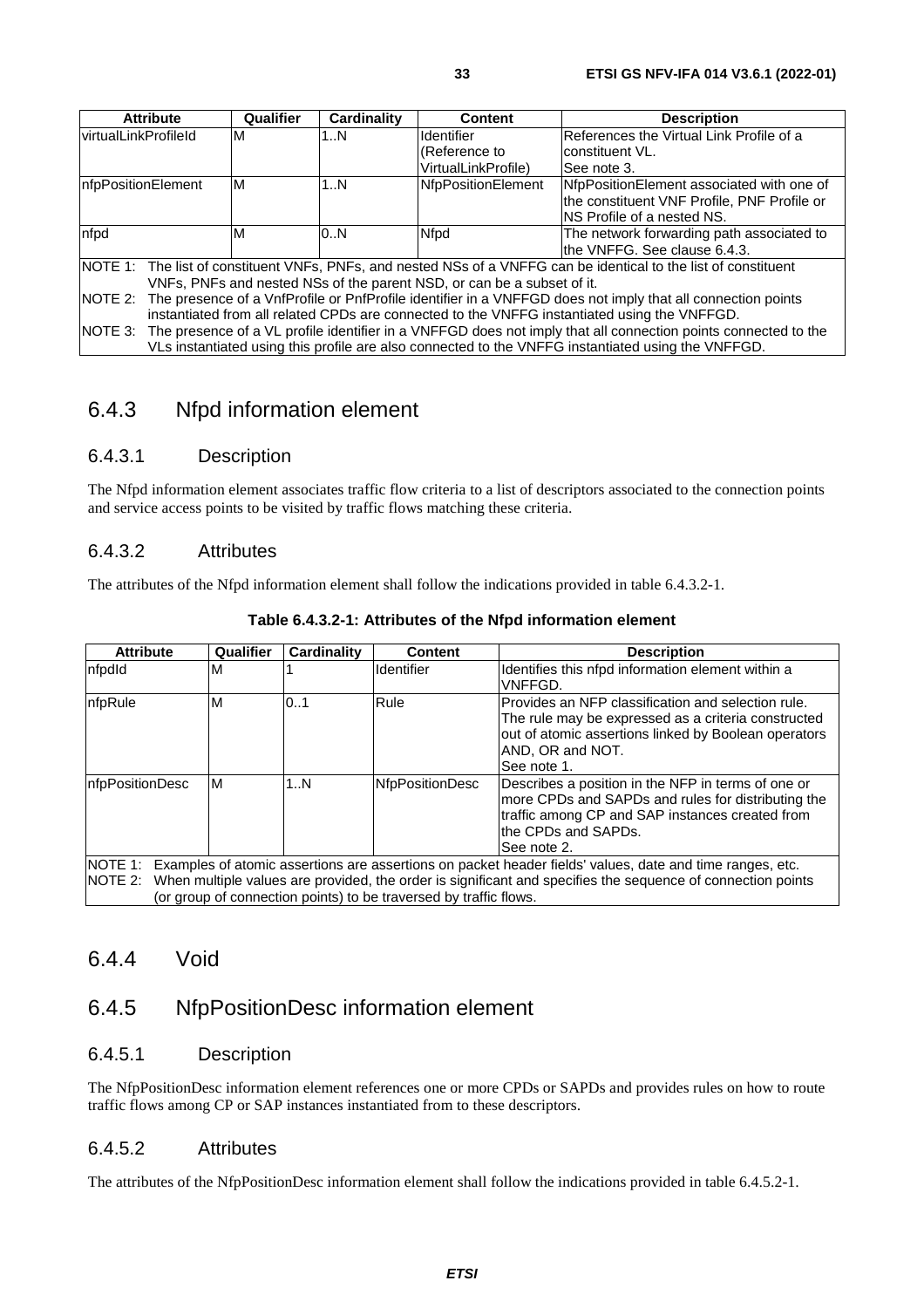<span id="page-33-0"></span>

| <b>Attribute</b>                       | Qualifier<br>Cardinality<br><b>Content</b><br><b>Description</b>                                                                                   |                                                  |                                                                              |                                                                                                                                                                                                                                                                                                                                                                                                                                                                                                                                                                                |  |  |  |
|----------------------------------------|----------------------------------------------------------------------------------------------------------------------------------------------------|--------------------------------------------------|------------------------------------------------------------------------------|--------------------------------------------------------------------------------------------------------------------------------------------------------------------------------------------------------------------------------------------------------------------------------------------------------------------------------------------------------------------------------------------------------------------------------------------------------------------------------------------------------------------------------------------------------------------------------|--|--|--|
| nfpPositionDescld                      | M                                                                                                                                                  |                                                  | Identifier                                                                   | Identifier of this NfpPositionDesc element.                                                                                                                                                                                                                                                                                                                                                                                                                                                                                                                                    |  |  |  |
| nfpPositionElementId                   | M                                                                                                                                                  | 1. N                                             | Identifier<br>(Reference to<br>NfpPositionElement)                           | References one or a pair of CPDs or<br>SAPDs.<br>See note 2.                                                                                                                                                                                                                                                                                                                                                                                                                                                                                                                   |  |  |  |
| forwardingBehaviour                    | M                                                                                                                                                  | 0.1                                              | Enum                                                                         | Specifies a rule to apply to forward traffic to<br>CP or SAP instances corresponding to the<br>referenced CP profile(s).<br>The minimum list of rules to be supported<br>shall include:<br>$ALL = Traffic$ flows shall be<br>$\bullet$<br>forwarded simultaneously to all<br>CP or SAP instances created<br>from the referenced CP profile(s)<br>$LB = Traffic$ flows shall be<br>forwarded to one CP or SAP<br>instance created from the<br>referenced CP profile(s) selected<br>based on a load-balancing<br>algorithm<br>VALUES:<br><b>ALL</b><br>LB<br>etc.<br>See note 1. |  |  |  |
| forwardingBehaviourIn<br>putParameters | 0.1<br>IM.<br>Not specified<br>Provides input parameters to configure the<br>forwarding behaviour (e.g. identifies a load<br>balancing algorithm). |                                                  |                                                                              |                                                                                                                                                                                                                                                                                                                                                                                                                                                                                                                                                                                |  |  |  |
| NOTE 2:                                |                                                                                                                                                    | means outside the scope of the present document. | may - but need not - be attached to the same VNF, PNF or nested NS instance. | NOTE 1: When no rules are provided and there are multiple CP or SAP instances corresponding to the referenced<br>CPD(s) and SAPD(s), the VIM and/or the NFVI are expected to apply NFP-independent rules determined by<br>An NFP position corresponds to one or more instances of the same Service Function (SF) in a given Service<br>Function Chain, as defined in IETF RFC 7665 [i.6]. An NfpPositionElement describes the ingress and egress<br>connection points corresponding to an instance of this SF. As illustrated in Annex A, these connection points              |  |  |  |

#### **Table 6.4.5.2-1: Attributes of the NfpPositionDesc information element**

## 6.4.6 NfpPositionElement information element

## 6.4.6.1 Description

The NfpPositionElement information element references one or two CPD(s) or SAPD(s) for a given VnfProfile, PnfProfile or NsProfile. The usage of profiles enables differentiating the CPDs or SAPDs specified in the same VNFD/PNFD/NSD that are applicable to different VNF/PNF/NS instances derived from the same VNFD/PNFD/NSD.

## 6.4.6.2 Attributes

The attributes of the NfpPositionElement information element shall follow the indications provided in table 6.4.6.2-1.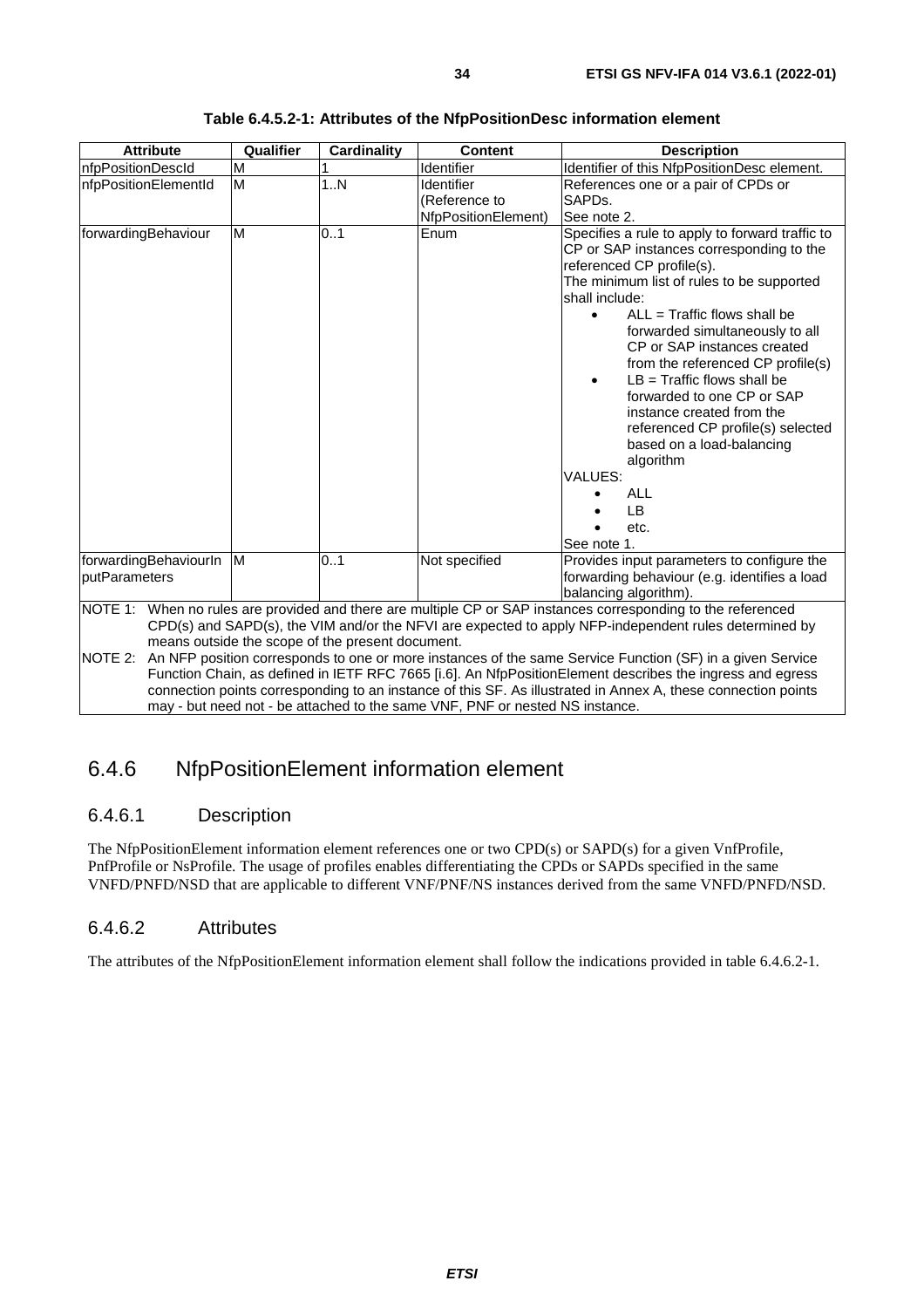<span id="page-34-0"></span>

| <b>Attribute</b>                                                                                                | Qualifier | Cardinality | <b>Content</b>               | <b>Description</b>                                                                                                                                                                                                   |
|-----------------------------------------------------------------------------------------------------------------|-----------|-------------|------------------------------|----------------------------------------------------------------------------------------------------------------------------------------------------------------------------------------------------------------------|
| nfpPositionElementId                                                                                            | M         |             | Ildentifier                  | Identifier of this NfpPositionElement<br>information element. It uniquely identifies<br>an NfpPositionElement.                                                                                                       |
| InfpPositionElementDesc                                                                                         | ΙM        | 12          | CpdInConstituentEl<br>lement | Specifies a CPD or SAPD in the context of<br>a profile of an NS constituent element.<br>See note 5.                                                                                                                  |
| NOTE 1: Void.<br>NOTE 2: Void.<br>NOTE 3: Void.<br>NOTE 4: Void.<br>INOTE 5:<br>associated to the second value. |           |             |                              | When only one value is provided, the ingress and egress traffic is associated to a single CPD or SAPD.<br>When two values are provided, the ingress CP/SAP is associated to the first value and the egress CP/SAP is |

#### **Table 6.4.6.2-1: Attributes of the NfpPositionElement information element**

## 6.4.7 Void

## 6.4.8 CpdInConstituentElement information element

### 6.4.8.1 Description

The CpdInConstituentElement information element enables identifying a CPD or SAPD in the context of an NS constituent.

### 6.4.8.2 Attributes

The attributes of the CpdInConstituentElement information element shall follow the indications provided in table 6.4.8.2-1.

| <b>Attribute</b>         | Qualifier | <b>Cardinality</b> | <b>Content</b>       | <b>Description</b>                           |
|--------------------------|-----------|--------------------|----------------------|----------------------------------------------|
| constituentBaseElementId | IM.       |                    | lldentifier          | References the profile of an NS constituent. |
|                          |           |                    | (Reference to        |                                              |
|                          |           |                    | lVnfProfile or       |                                              |
|                          |           |                    | <b>PnfProfile or</b> |                                              |
|                          |           |                    | NsProfile)           |                                              |
| constituentCpdId         | ΙM        |                    | <b>Identifier</b>    | References the VNF external CPD for a        |
|                          |           |                    | (Reference to        | given VnfProfile, or the PNF external CPD    |
|                          |           |                    | VnfExtCpd or         | for a given PnfProfile, or an NS SAPD for a  |
|                          |           |                    | PnfExtCpd or Sapd)   | given NsProfile identified by the            |
|                          |           |                    |                      | IconstituentBaseElementId.                   |

| Table 6.4.8.2-1: Attributes of the CpdInConstituentElement information element |
|--------------------------------------------------------------------------------|
|--------------------------------------------------------------------------------|

## 6.5 Information elements related to the Network Service Virtual Link Descriptor

## 6.5.1 Introduction

Clauses 6.5.2 up to 6.5.6.2 define the information elements related to the NS VLD.

## 6.5.2 NsVirtualLinkDesc information element

### 6.5.2.1 Description

The NsVirtualLinkDesc information element provides general information enabling the instantiation of virtual links.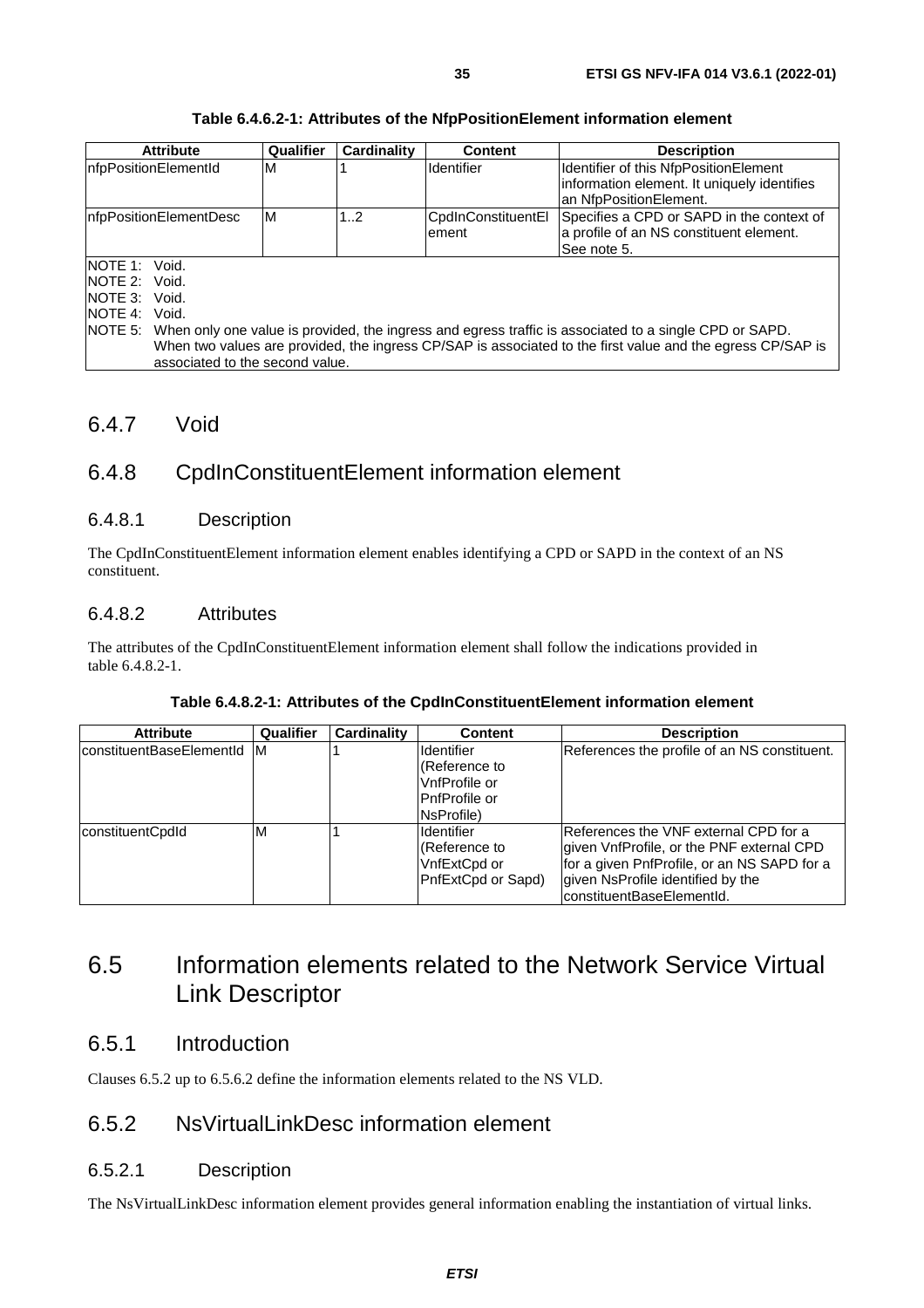### <span id="page-35-0"></span>6.5.2.2 Attributes

The attributes of the NsVirtualLinkDesc information element shall follow the indications provided in table 6.5.2.2-1.

| <b>Attribute</b>         | Qualifier | Cardinality | <b>Content</b>    | <b>Description</b>                                                                                                                       |
|--------------------------|-----------|-------------|-------------------|------------------------------------------------------------------------------------------------------------------------------------------|
| <b>virtualLinkDescld</b> | M         |             | <b>Identifier</b> | Identifier of the NsVirtualLinkDesc information<br>element. It uniquely identifies a VLD.                                                |
| connectivityType         | M         |             | ConnectivityType  | See clause 6.5.3.                                                                                                                        |
| lvirtualLinkDf           | M         | 1N          | VirtualLinkDf     | See clause 6.5.4.                                                                                                                        |
| <b>testAccess</b>        | M         | 0.N         | String            | Specifies test access facilities expected on the VL<br>(e.g. none, passive monitoring, or active (intrusive)<br>loopbacks at endpoints). |
| description              | M         | 0.1         | String            | Provides human-readable information on the<br>purpose of the virtual link (e.g. VL for control plane<br>traffic).                        |

**Table 6.5.2.2-1: Attributes of the NsVirtualLinkDesc information element** 

## 6.5.3 ConnectivityType information element

#### 6.5.3.1 Description

The ConnectivityType information element specifies the protocol exposed by a VL and the flow pattern supported by the VL.

### 6.5.3.2 Attributes

The attributes of the ConnectivityType information element shall follow the indications provided in table 6.5.3.2-1.

|  |  |  | Table 6.5.3.2-1: Attributes of the ConnectivityType information element |  |
|--|--|--|-------------------------------------------------------------------------|--|
|--|--|--|-------------------------------------------------------------------------|--|

| <b>Attribute</b>    | <b>Qualifier</b> | Cardinality                                | <b>Content</b>                                                 | <b>Description</b>                                                                                                                                                                                                                              |
|---------------------|------------------|--------------------------------------------|----------------------------------------------------------------|-------------------------------------------------------------------------------------------------------------------------------------------------------------------------------------------------------------------------------------------------|
| layerProtocol       | ΙM               | 1N                                         | Enum                                                           | Specifies the protocols that the VL uses.<br>VALUES:<br><b>ETHERNET</b><br><b>MPLS</b><br>ODU <sub>2</sub><br>IPV4<br>IPV <sub>6</sub><br><b>PSEUDO WIRE</b><br>etc.<br>See notes 1 and 2.                                                      |
| <b>IflowPattern</b> | ΙM               | 0.1                                        | String                                                         | Specifies the flow pattern of the connectivity<br>(Line, Tree, Mesh, etc.).                                                                                                                                                                     |
|                     |                  | represents the lowest layer protocol data. | included when there are specific requirements on these layers. | NOTE 1: The top layer protocol of the VL protocol stack shall always be provided. The lower layer protocols may be<br>NOTE 2: If more than 1 values are present, the first value represents the highest layer protocol data, and the last value |

## 6.5.4 VirtualLinkDf information element

### 6.5.4.1 Description

The VirtualLinkDf information element specifies properties for instantiating a VL according to a specific flavour.

### 6.5.4.2 Attributes

The attributes of the VirtualLinkDf information element shall follow the indications provided in table 6.5.4.2-1.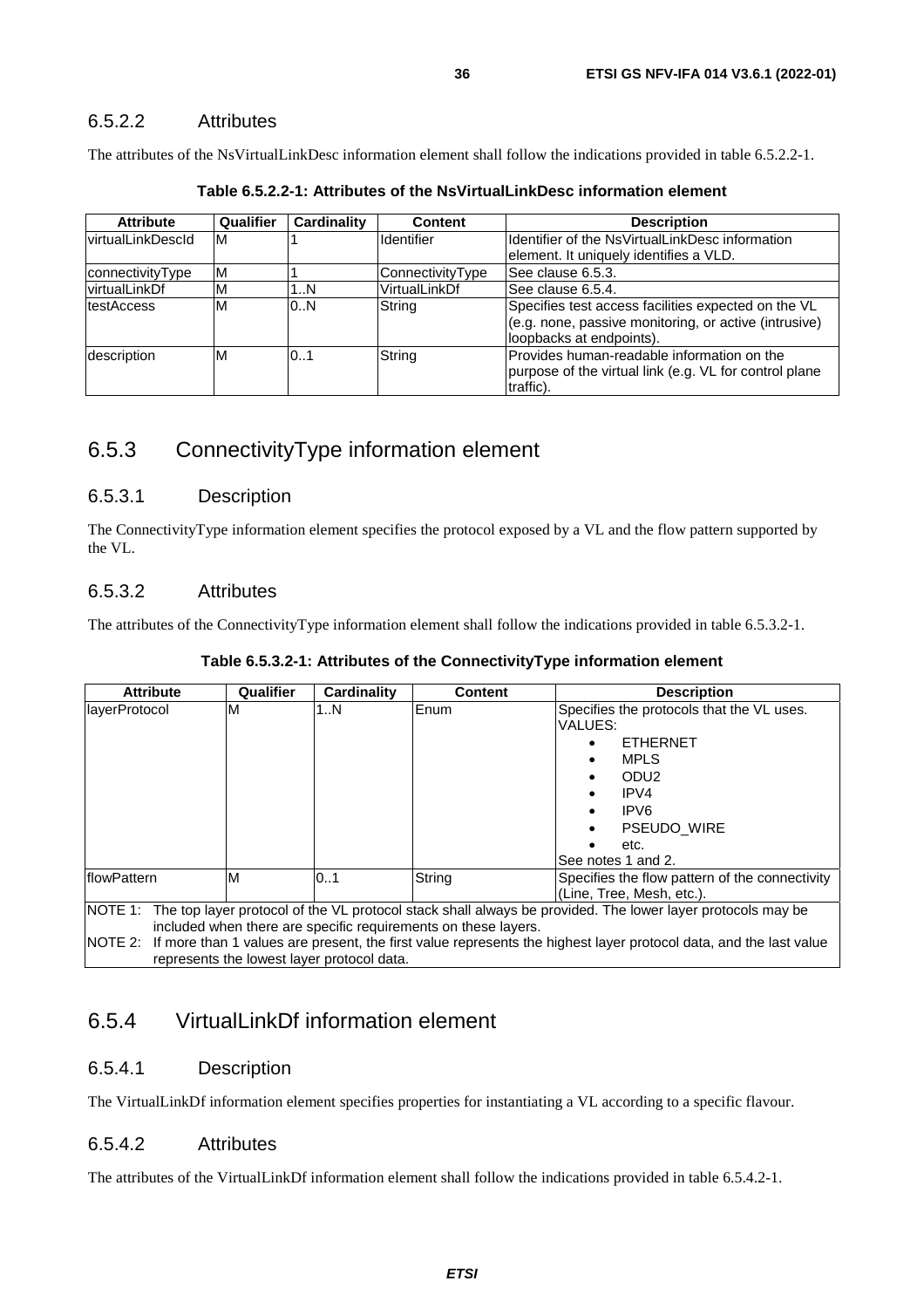<span id="page-36-0"></span>

| <b>Attribute</b>                                                                                                           | Qualifier | Cardinality | <b>Content</b> | <b>Description</b>                                           |  |
|----------------------------------------------------------------------------------------------------------------------------|-----------|-------------|----------------|--------------------------------------------------------------|--|
| flavourld                                                                                                                  | M         |             | Identifier     | Identifies this VirtualLinkDf information element within a   |  |
|                                                                                                                            |           |             |                | VLD.                                                         |  |
| qos                                                                                                                        | M         | l01         | <b>NsQoS</b>   | See clause 6.5.6.                                            |  |
| serviceAvailabilityLevel                                                                                                   | IM.       | 10.1        | Integer        | If present, specifies the service availability level for the |  |
|                                                                                                                            |           |             |                | VL instance created from this DF. See note.                  |  |
| NOTE:<br>Either the serviceAvailabilityLevel attribute of NS DF or the serviceAvailabilityLevel attribute of the VL DF may |           |             |                |                                                              |  |
| be provided, but not both.                                                                                                 |           |             |                |                                                              |  |

**Table 6.5.4.2-1: Attributes of the VirtualLinkDf information element** 

## 6.5.5 LinkBitrateRequirements information element

## 6.5.5.1 Description

The LinkBitrateRequirements information element describes the requirements in terms of bitrate for a VL.

## 6.5.5.2 Attributes

The attributes of the LinkBitrateRequirements information element shall follow the indications provided in table 6.5.5.2-1.

| <b>Attribute</b> | Qualifier                                                                                          | Cardinality                      | <b>Content</b> | <b>Description</b>                                                                                                                                                     |  |  |
|------------------|----------------------------------------------------------------------------------------------------|----------------------------------|----------------|------------------------------------------------------------------------------------------------------------------------------------------------------------------------|--|--|
| root             | ΙM                                                                                                 |                                  | <b>Number</b>  | Specifies the throughput requirement of the link (e.g. bitrate of E-Line,                                                                                              |  |  |
|                  |                                                                                                    |                                  |                | root bitrate of E-Tree, aggregate capacity of E-LAN).                                                                                                                  |  |  |
| lleaf            | ΙM                                                                                                 | 01                               | <b>Number</b>  | Specifies the throughput requirement of leaf connections to the link<br>when applicable to the connectivity type (e.g. for E-Tree and E-LAN<br>branches).<br>See note. |  |  |
| NOTE:            | The present document does not specify the means to declare different bitrate requirements for leaf |                                  |                |                                                                                                                                                                        |  |  |
|                  |                                                                                                    | connections (e.g. E-LAN leaves). |                |                                                                                                                                                                        |  |  |

## 6.5.6 NsQoS information element

## 6.5.6.1 Description

The NsQoS information element specifies quality of service parameters applicable to a NS VL.

## 6.5.6.2 Attributes

The attributes of the NsQoS information element shall follow the indications provided in table 6.5.6.2-1.

| <b>Attribute</b>     | Qualifier | <b>Cardinality</b> | <b>Content</b> | <b>Description</b>                           |
|----------------------|-----------|--------------------|----------------|----------------------------------------------|
| llatencv             |           |                    | <b>Number</b>  | Specifies the maximum latency in ms.         |
| packetDelayVariation | ΙM        |                    | <b>Number</b>  | Specifies the maximum jitter in ms.          |
| IpacketLossRatio     | ΙM        | 101                | <b>Number</b>  | Specifies the maximum packet loss ratio.     |
| priority             | ΙM        | 01                 | Integer        | Specifies the priority level in case of      |
|                      |           |                    |                | congestion on the underlying physical links. |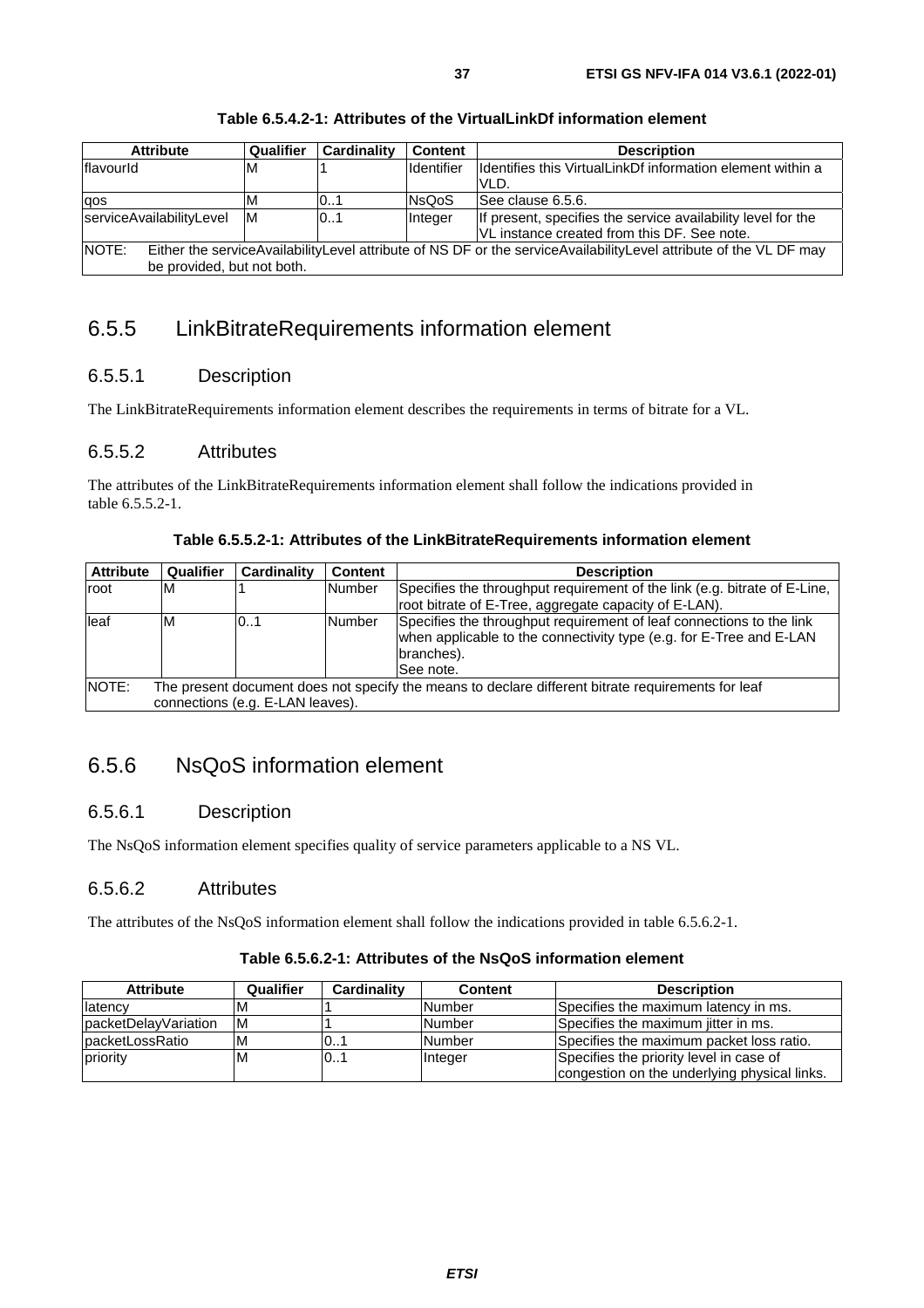## <span id="page-37-0"></span>6.6 Information elements related to the PNFD

## 6.6.1 Introduction

Clauses 6.6.2 up to 6.6.4.2 define the information elements related to the PNFD.

## 6.6.2 Pnfd information element

#### 6.6.2.1 Description

The Pnfd information element is a deployment template enabling on-boarding PNFs and referencing them from an NSD. It focuses on connectivity aspects only.

#### 6.6.2.2 Attributes

The attributes of the Pnfd information element shall follow the indications provided in table 6.6.2.2-1.

| <b>Attribute</b>              | Qualifier | Cardinality | Content                                                                   | <b>Description</b>                                                                                                                                                                                     |
|-------------------------------|-----------|-------------|---------------------------------------------------------------------------|--------------------------------------------------------------------------------------------------------------------------------------------------------------------------------------------------------|
| pnfdld                        | M         |             | <b>Identifier</b>                                                         | Identifier of this Pnfd information element. It<br>uniquely identifies the PNFD.                                                                                                                       |
| <b>functionDescription</b>    | M         |             | String                                                                    | Describes the PNF function.                                                                                                                                                                            |
| provider                      | M         |             | String                                                                    | Specifies the provider of the PNFD.                                                                                                                                                                    |
| version                       | M         |             | Version                                                                   | Specifies the version of the PNFD.                                                                                                                                                                     |
| pnfdlnvariantId               | M         |             | <b>Identifier</b>                                                         | Identifies a PNFD in a version independent<br>manner. This attribute is invariant across<br>versions of PNFD.                                                                                          |
| name                          | M         |             | String                                                                    | Provides the human readable name of the<br>PNFD.                                                                                                                                                       |
| pnfExtCp                      | M         | 1N          | PnfExtCpd                                                                 | Specifies the characteristics of one or more<br>connection points where to connect the<br>PNF to a VL. See clause 6.6.4.                                                                               |
| geographicalLocationI<br>Info | M         | 0.1         | Not specified                                                             | It provides information about the<br>geographical location (e.g. geographic<br>coordinates or address of the building, etc.)<br>of the PNF. The cardinality 0 is used when<br>the location is unknown. |
| NOTE:                         |           |             | The provider of the PNFD might be different from the provider of the PNF. |                                                                                                                                                                                                        |

#### **Table 6.6.2.2-1: Attributes of the Pnfd information element**

## 6.6.3 Cpd information element

### 6.6.3.1 Description

The Cpd information element is defined in clause 7.1.6.3 of ETSI GS NFV-IFA 011 [\[2\]](#page-7-0). This is an abstract class used as parent for the various Cpd classes.

### 6.6.3.2 Attributes

The attributes of the Cpd information element are defined in clause 7.1.6.3 of ETSI GS NFV-IFA 011 [[2](#page-7-0)].

## 6.6.4 PnfExtCpd information element

#### 6.6.4.1 Description

A PnfExtCpd is a type of Cpd and describes the characteristics of an external interface, a.k.a. an external CP, where to connect the PNF to a VL. A PnfExtCpd inherits from the Cpd Class (see clause 6.6.3). All attributes of the Cpd are also attributes of the PnfExtCpd.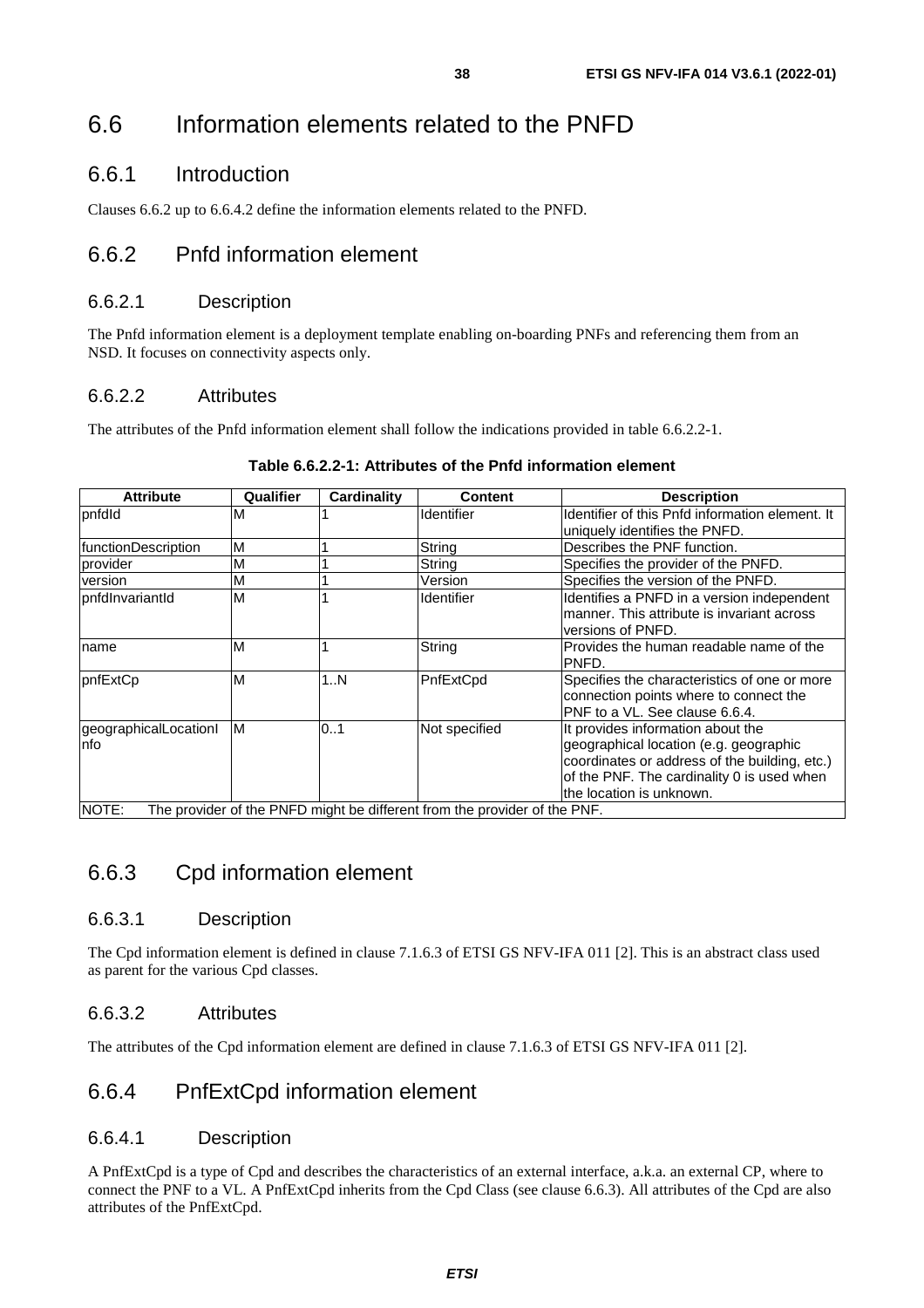<span id="page-38-0"></span>The attributes of the PnfExtCpd information element shall follow the indications provided in table 6.6.4.2-1.

| .<br><i>i</i> bute                      | Qualifier | <b>Cardinality</b> | content, | <b>Description</b>                                    |
|-----------------------------------------|-----------|--------------------|----------|-------------------------------------------------------|
| $\cdot$ .<br>attributes)<br>(inherited) |           |                    |          | Cpd.<br>'Ali<br>trom<br>inherited<br>attributes<br>au |

#### **Table 6.6.4.2-1: Attributes of the PnfExtCpd information element**

## 6.7 Information elements related to scaling

## 6.7.1 Introduction

Clauses 6.7.2 to 6.7.6.2 define the information elements related to scaling.

## 6.7.2 NsScalingAspect information element

## 6.7.2.1 Description

The NsScalingAspect information element describes the details of an NS scaling aspect. An NS scaling aspect is an abstraction representing a particular "dimension" or "property" along which a given NS can be scaled. Defining NS levels, in this context also known as NS scale levels, within an NS scaling aspect allows to scale NS instances "by steps", i.e. to increase/decrease their capacity in a discrete manner moving from one NS scale level to another. Scaling by a single step does not imply that exactly one instance of each entity involved in the NS scale level is created or removed.

## 6.7.2.2 Attributes

The attributes of the NsScalingAspect information element shall follow the indications provided in table 6.7.2.2-1.

| <b>Attribute</b>                                                                                          | Qualifier | <b>Cardinality</b>                              | <b>Content</b>    | <b>Description</b>                                         |
|-----------------------------------------------------------------------------------------------------------|-----------|-------------------------------------------------|-------------------|------------------------------------------------------------|
| nsScalingAspectId                                                                                         | ΙM        |                                                 | <b>Identifier</b> | Identifier of this NsScalingAspect information element. It |
|                                                                                                           |           |                                                 |                   | Uniquely identifies the NS scaling aspect in an NSD.       |
| Iname                                                                                                     | M         |                                                 | String            | Provides a human readable name of the NS scaling           |
|                                                                                                           |           |                                                 |                   | aspect.                                                    |
| description                                                                                               | M         |                                                 | String            | Provides a human readable description of the NS scaling    |
|                                                                                                           |           |                                                 |                   | aspect.                                                    |
| nsScaleLevel                                                                                              | M         | 1N                                              | NsLevel           | Describes the details of an NS level. See clause 6.3.9.    |
|                                                                                                           |           |                                                 |                   | See note.                                                  |
| NOTE:<br>Only a subset of the VNFs, VLs and nested NSs whose descriptor is referenced by the NS DF may be |           |                                                 |                   |                                                            |
|                                                                                                           |           | involved in an NS scale level of the parent NS. |                   |                                                            |

#### **Table 6.7.2.2-1: Attributes of the NsScalingAspect information element**

## 6.7.3 Void

## 6.7.4 VnfToLevelMapping information element

### 6.7.4.1 Description

The VnfToLevelMapping information element specifies the profile to be used for a VNF involved in a given NS level and the required number of instances.

## 6.7.4.2 Attributes

The attributes of the VnfToLevelMapping information element shall follow the indications provided in table 6.7.4.2-1.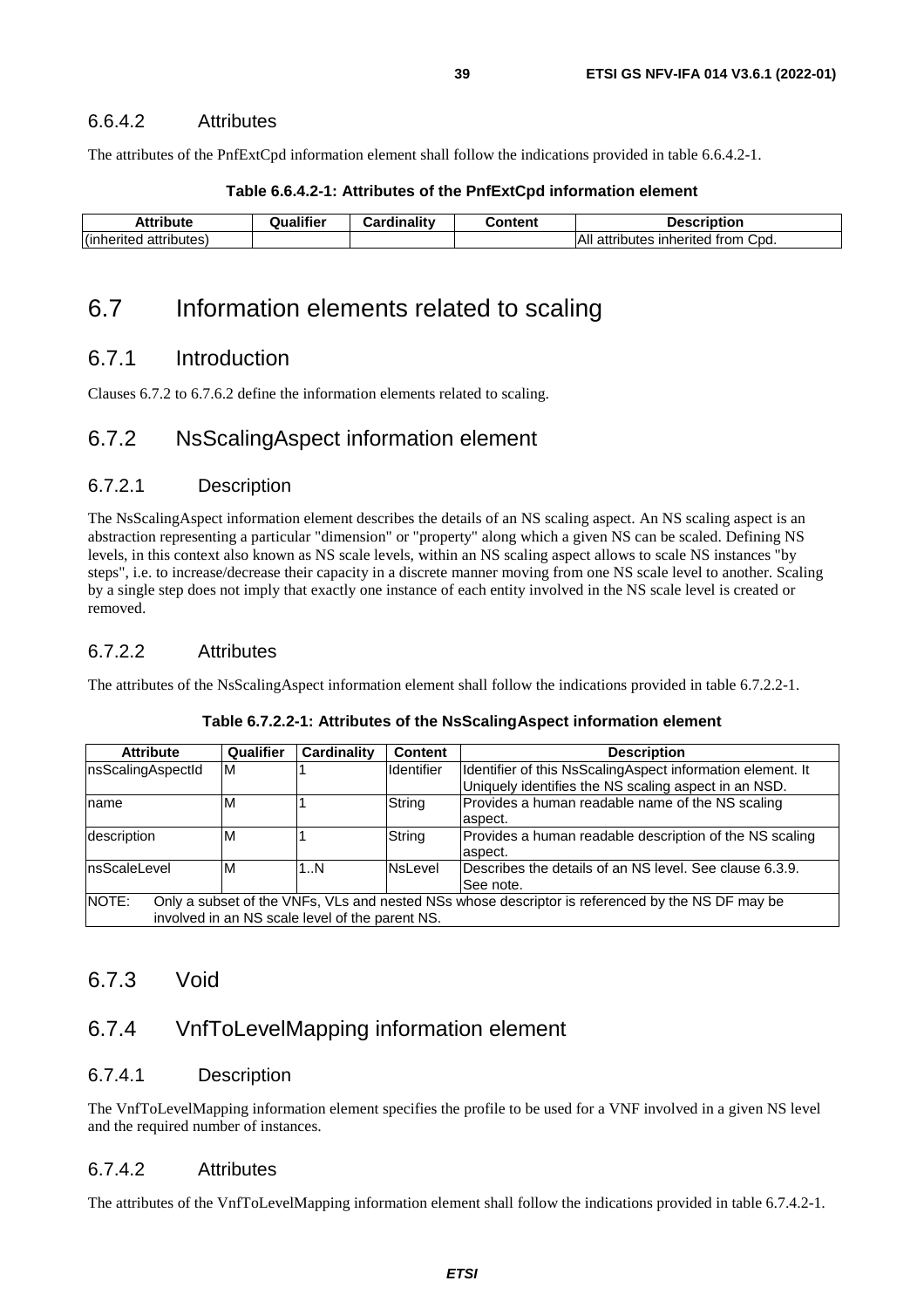<span id="page-39-0"></span>

| M<br><b>vnfProfileId</b><br>M<br>InumberOfInstances | <b>Identifier</b><br>(Reference to<br>VnfProfile)<br>Integer                                                                                                                                                                                                                                                                                                                                                                                                                                                                                                                                                                                                                                                                   | References the profile to be used for a VNF<br>involved in an NS level.                 |  |
|-----------------------------------------------------|--------------------------------------------------------------------------------------------------------------------------------------------------------------------------------------------------------------------------------------------------------------------------------------------------------------------------------------------------------------------------------------------------------------------------------------------------------------------------------------------------------------------------------------------------------------------------------------------------------------------------------------------------------------------------------------------------------------------------------|-----------------------------------------------------------------------------------------|--|
|                                                     |                                                                                                                                                                                                                                                                                                                                                                                                                                                                                                                                                                                                                                                                                                                                |                                                                                         |  |
|                                                     |                                                                                                                                                                                                                                                                                                                                                                                                                                                                                                                                                                                                                                                                                                                                | Specifies the number of VNF instances<br>required for an NS level.<br>See notes 1 to 3. |  |
| VnfProfile.<br>NOTE 2:<br>NOTE 3:                   | NOTE 1: It shall be in the range of minNumberOfInstances-maxNumberOfInstances, as specified in the referenced<br>When the corresponding NS level is used in the context of NS instantiation, the numberOfInstances attribute<br>specifies the number of VNF instances to be deployed.<br>When the corresponding NS level is used in the context of NS scaling, the numberOfInstances attribute does<br>not specify the number of VNF instances to be added/removed when reaching that NS scale level. The actual<br>number of VNF instances to be added/removed can be derived by subtracting the numberOfInstances<br>declared in the source NS scale level from the numberOfInstances declared in the target NS level of the |                                                                                         |  |

#### **Table 6.7.4.2-1: Attributes of the VnfToLevelMapping information element**

## 6.7.5 VirtualLinkToLevelMapping information element

## 6.7.5.1 Description

The VirtualLinkToLevelMapping information element specifies the profile to be used for a VL involved in a given NS level and bitrate requirements.

### 6.7.5.2 Attributes

The attributes of the VitrtualLinkToLevelMapping information element shall follow the indications provided in table 6.7.5.2-1.

| Table 6.7.5.2-1: Attributes of the VirtualLinkToLevelMapping information element |  |  |
|----------------------------------------------------------------------------------|--|--|
|                                                                                  |  |  |

| <b>Attribute</b>                                                                                                   | Qualifier | <b>Cardinality</b> | <b>Content</b>          | <b>Description</b>                    |
|--------------------------------------------------------------------------------------------------------------------|-----------|--------------------|-------------------------|---------------------------------------|
| IvirtualLinkProfileId                                                                                              | ιM        |                    | <b>Identifier</b>       | References the profile to be used for |
|                                                                                                                    |           |                    | (Reference to           | a VL involved in an NS level.         |
|                                                                                                                    |           |                    | VirtualLinkProfile)     |                                       |
| bitrateRequirements                                                                                                | M         |                    | LinkBitrateRequirements | Specifies the bit rate requirements   |
|                                                                                                                    |           |                    |                         | for the NS level.                     |
|                                                                                                                    |           |                    |                         | See note.                             |
| NOTE:<br>It shall be in the range of minBitrateRequirements-maxBitrateRequirements, as specified in the referenced |           |                    |                         |                                       |
| VirtualLinkProfile.                                                                                                |           |                    |                         |                                       |

## 6.7.6 NsToLevelMapping information element

### 6.7.6.1 Description

The NsToLevelMapping information element specifies the profile to be used for a nested NS involved in a given NS level and the required number of instances.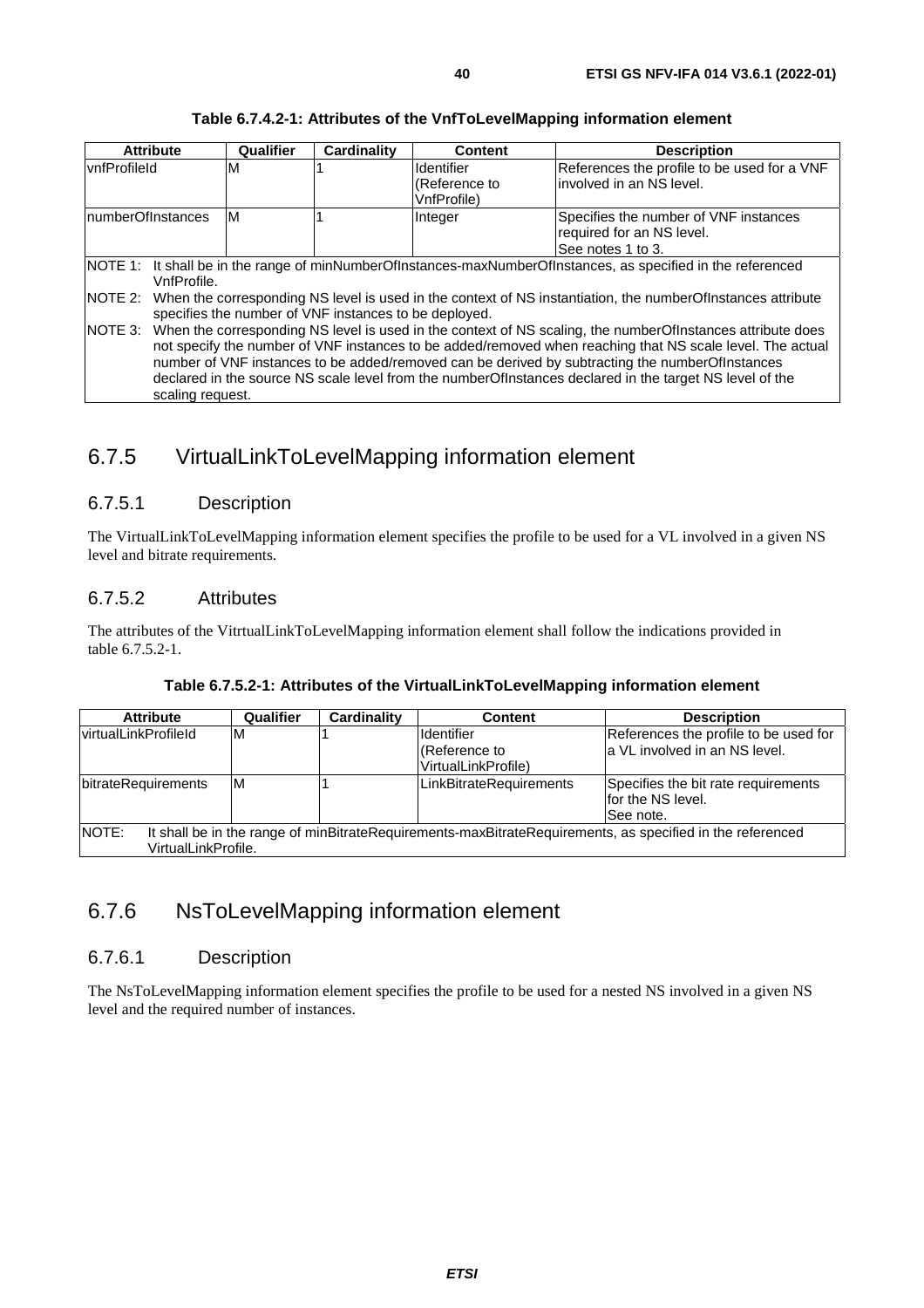### <span id="page-40-0"></span>6.7.6.2 Attributes

The attributes of the NsToLevelMapping information element shall follow the indications provided in table 6.7.6.2-1.

| <b>Attribute</b>                                                                                              | Qualifier                                                                                                                                                                                                                                                                                                                                                                                                                                                                                                                            | <b>Cardinality</b> | <b>Content</b>              | <b>Description</b>                                                              |  |  |
|---------------------------------------------------------------------------------------------------------------|--------------------------------------------------------------------------------------------------------------------------------------------------------------------------------------------------------------------------------------------------------------------------------------------------------------------------------------------------------------------------------------------------------------------------------------------------------------------------------------------------------------------------------------|--------------------|-----------------------------|---------------------------------------------------------------------------------|--|--|
| InsProfileId                                                                                                  | M                                                                                                                                                                                                                                                                                                                                                                                                                                                                                                                                    |                    | Identifier<br>(Reference to | References the profile to be used for a<br>nested NS involved in the NS level.  |  |  |
|                                                                                                               |                                                                                                                                                                                                                                                                                                                                                                                                                                                                                                                                      |                    | NsProfile)                  |                                                                                 |  |  |
| <b>InumberOfInstances</b>                                                                                     | M                                                                                                                                                                                                                                                                                                                                                                                                                                                                                                                                    |                    | Integer                     | Specifies the number of nested NS<br>instances required for the NS scale level. |  |  |
|                                                                                                               |                                                                                                                                                                                                                                                                                                                                                                                                                                                                                                                                      |                    |                             | See notes 1 to 3.                                                               |  |  |
| NOTE 1: It shall be in the range of minNumberOfInstances-maxNumberOfInstances, as specified in the referenced |                                                                                                                                                                                                                                                                                                                                                                                                                                                                                                                                      |                    |                             |                                                                                 |  |  |
| NsProfile.                                                                                                    |                                                                                                                                                                                                                                                                                                                                                                                                                                                                                                                                      |                    |                             |                                                                                 |  |  |
| NOTE 2:                                                                                                       | When the corresponding NS level is used in the context of NS instantiation, the numberOfInstances attribute                                                                                                                                                                                                                                                                                                                                                                                                                          |                    |                             |                                                                                 |  |  |
| <b>INOTE 3:</b>                                                                                               | specifies the number of nested NS instances to be deployed.<br>When the corresponding NS level is used in the context of NS scaling, the numberOfInstances attribute does<br>not specify the number of nested NS instances to be added/removed when reaching that NS scale level. The<br>actual number of nested NS instances to be added/removed can be derived by subtracting the<br>numberOfInstances declared in the source NS scale level from the numberOfInstances declared in the target<br>NS level of the scaling request. |                    |                             |                                                                                 |  |  |

**Table 6.7.6.2-1: Attributes of the NsToLevelMapping information element**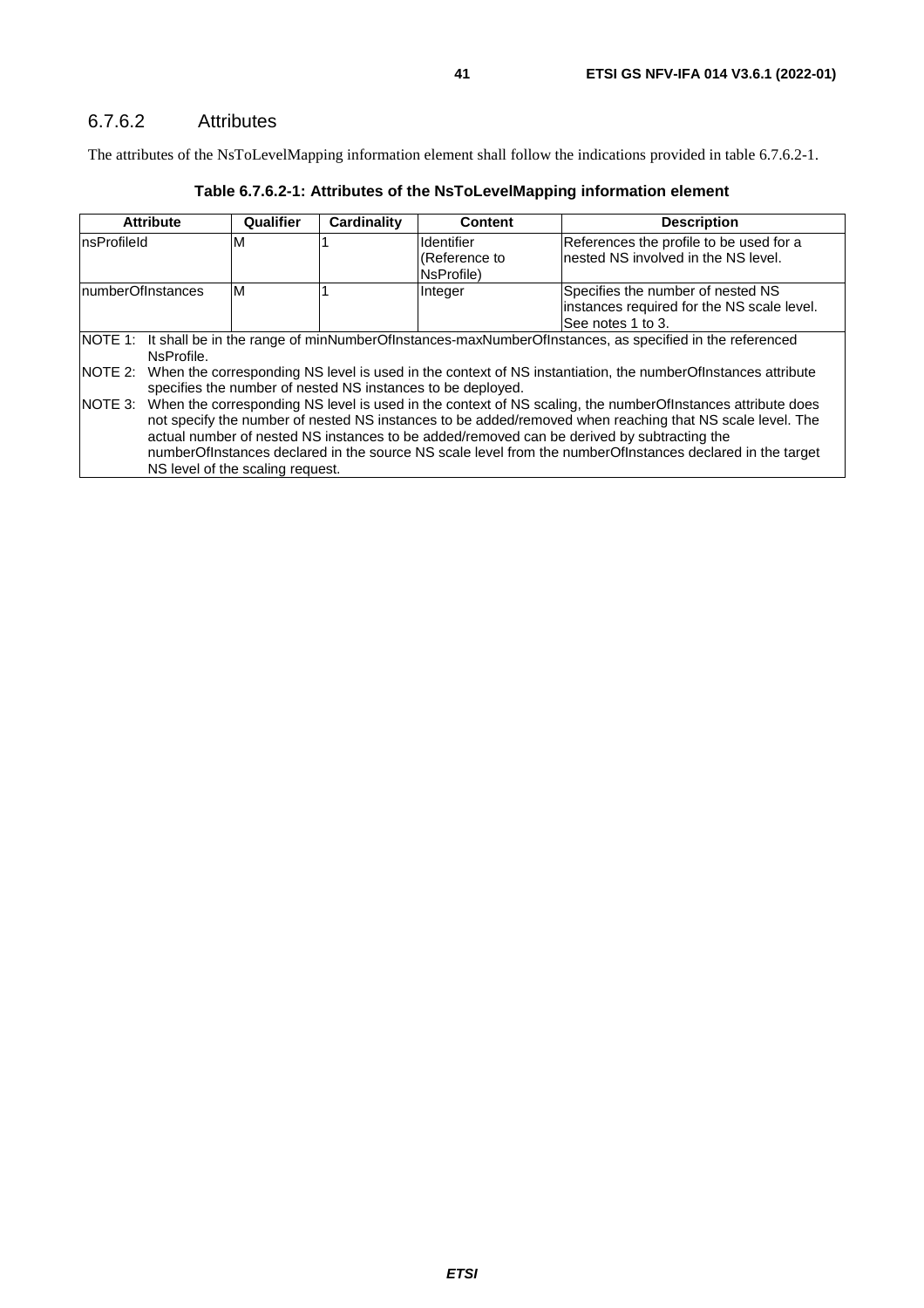## <span id="page-41-0"></span>Annex A (informative): Support of service function chaining

## A.1 Introduction

Within an NSD, the NFPD information element is intended to serve as the main input for supporting Service Function Chaining (SFC) as specified in IETF RFC 7665 [\[i.6\]](#page-7-0) in an NFV environment, by leveraging the NFV-MANO and NFVI capabilities.

NOTE: Scenarios where service chaining is realized in the tenant domain (i.e. classification and forwarding occurs in VNF instances) rather than the NFVI are outside the scope of the present annex, as in such cases service chaining does not rely on the contents of the NSD and is not visible to NFV-MANO.

To take advantage of the service function chaining capabilities supported by NFV-MANO, NS designers are expected to include one or more NFPDs in one or more VNFFGDs within the NSD.

The NSD management interface specified in ETSI GS NFV-IFA 013 [[i.2](#page-7-0)] enables on-boarding a set of NFPDs as part of the NSD. The Update NS operation of the NS lifecycle management interface specified in ETSI GS NFV-IFA 013 [[i.2\]](#page-7-0) enables adding or removing NFP instances from an existing NS instance.

## A.2 IETF SFC concepts

Table A.2-1 provides an overview of the mapping of SFC concepts as described in IETF RFC 7665 [\[i.6\]](#page-7-0) and NFV constructs.

NOTE: In some cases, when embedding examples and additional explanations, the IETF definition has been truncated.

| <b>IETF RFC 7665 [i.6]</b> | <b>IETF RFC 7665 [i.6]</b>                                                                                                                                                                                                                                 | <b>Equivalent NFV constructs</b>                                                                                                                               |
|----------------------------|------------------------------------------------------------------------------------------------------------------------------------------------------------------------------------------------------------------------------------------------------------|----------------------------------------------------------------------------------------------------------------------------------------------------------------|
| term                       | (simplified) definition                                                                                                                                                                                                                                    |                                                                                                                                                                |
| Network Service            | "An offering provided by an operator that is<br>delivered using one or more service functions.<br>This may also be referred to as a "composite"<br>service". The term "service" is used to denote a<br>"network service" in the context of this document." | A Network Service as defined in IETF<br>RFC 7665 [i.6] can be deployed as one<br>or more VNF combined to form an NFV<br>INS as defined in ETSI GS NFV 003 [1]. |
| Classification             | "Locally instantiated matching of traffic flows"<br>against policy for subsequent application of the<br>required set of network service functions. The<br>policy may be customer/network/service specific."                                                | The nfpRule attribute of the Nfpd<br>information element provides the input to<br>the Classification.                                                          |
| Classifier                 | "An element that performs Classification."                                                                                                                                                                                                                 | This functionality is provided by the<br>NFVI network domain.                                                                                                  |
| Service Function Chain     | "A service function chain defines an ordered set<br>of abstract service functions and ordering<br>constraints that must be applied to packets and/or<br>frames and/or flows selected as a result of<br>classification."                                    | A service function chain is described by<br>an Nfpd information element.                                                                                       |

#### **Table A.2-1: SFC concepts to NFV constructs mapping**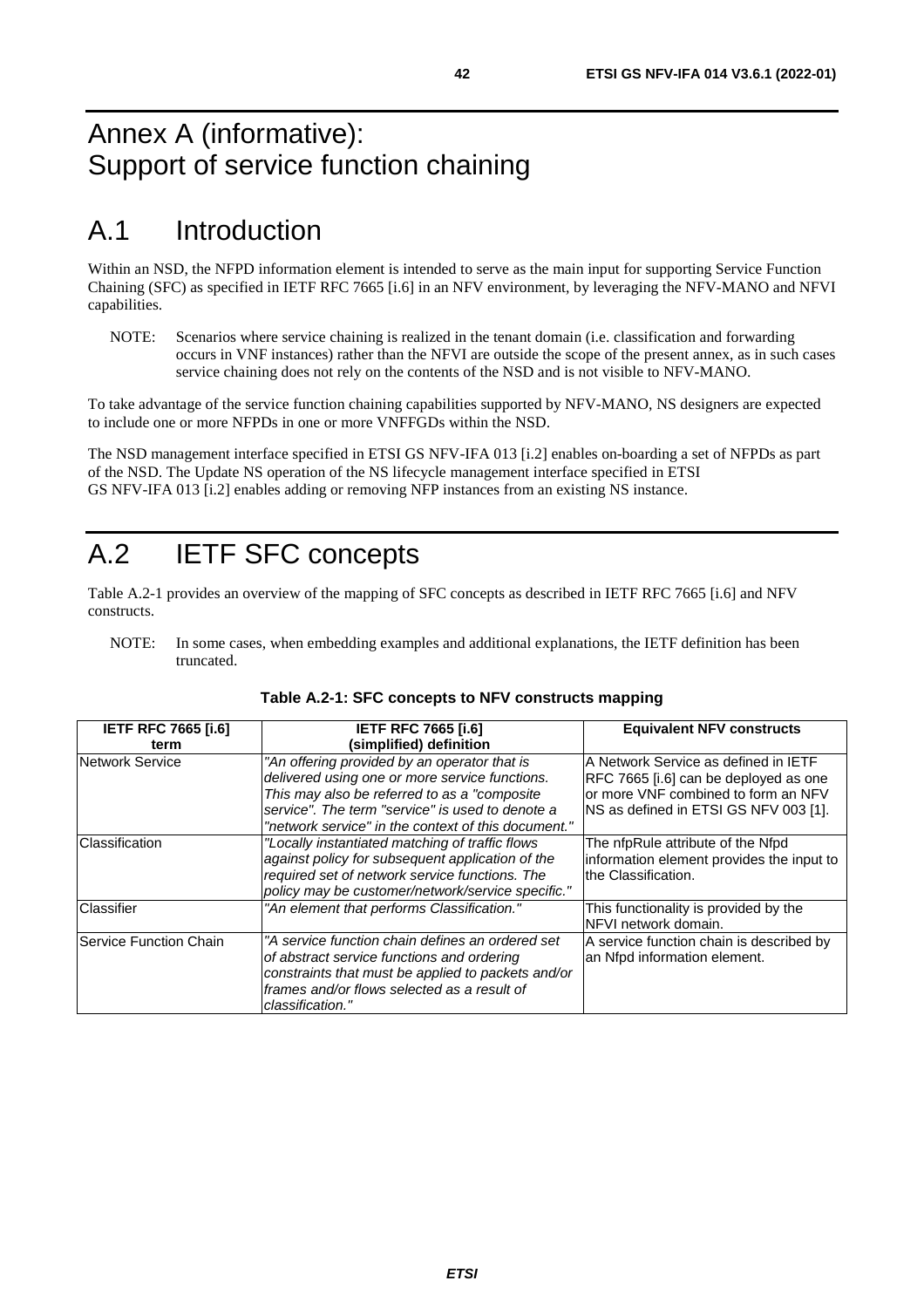| <b>IETF RFC 7665 [i.6]</b>   | <b>IETF RFC 7665 [i.6]</b>                                                             | <b>Equivalent NFV constructs</b>               |
|------------------------------|----------------------------------------------------------------------------------------|------------------------------------------------|
| term                         | (simplified) definition                                                                |                                                |
| Service Function (SF)        | "A function that is responsible for specific                                           | An SF can be deployed as one or                |
|                              | treatment of received packets. A Service Function                                      | several VNFs pr PNFs. In the latter            |
|                              | can act at various layers of a protocol stack                                          | case, the group of network functions can       |
|                              | (e.g. at the network layer or other OSI layers). As                                    | be represented as a nested NS. Multiple        |
|                              | a logical component, a service function can be                                         | SFs can map to one VNF or PNF, as              |
|                              | realized as a virtual element or be embedded in a                                      | long as an external connection point           |
|                              | physical network element. [] Multiple                                                  | provides access to this SF within the          |
|                              | occurrences of the service function can exist in                                       | VNF or PNF.                                    |
|                              | the same administrative domain."                                                       |                                                |
|                              |                                                                                        | Within an Nfpd information element, an         |
|                              |                                                                                        | NfpPositionDesc corresponds to one or          |
|                              |                                                                                        | more instances of the same SF in a             |
|                              |                                                                                        | given Service Function Chain, as               |
|                              |                                                                                        | defined in IETF RFC 7665 [i.6]. Within         |
|                              |                                                                                        | an NfpPositionDesc information                 |
|                              |                                                                                        | element, an NfpPositionElement                 |
|                              |                                                                                        | describes the ingress and egress               |
|                              |                                                                                        | connection points corresponding to an          |
|                              |                                                                                        | instance of this SF, These connection          |
|                              |                                                                                        | points may - but need not - be attached        |
|                              |                                                                                        | to the same VNF, PNF or nested NS<br>instance. |
| Service Function Forwarder   | "A service function forwarder is responsible for                                       | This functionality is provided by the          |
| (SFF)                        | forwarding traffic to one or more connected                                            | NFVI network domain.                           |
|                              | service functions according to information carried                                     |                                                |
|                              | in the SFC encapsulation, as well as handling                                          |                                                |
|                              | traffic coming back from the SF."                                                      |                                                |
| <b>Service Function Path</b> | "The service function path is a constrained                                            | An SFP is derived from an NFP created          |
| (SFP)                        | specification of where packets assigned to a                                           | by the NFVO from an NFPD.                      |
|                              | certain service function path must go. While it                                        | See note.                                      |
|                              | may be so constrained as to identify the exact                                         |                                                |
|                              | locations, it can also be less specific. The SFP                                       |                                                |
|                              | provides a level of indirection between the fully                                      |                                                |
|                              | abstract notion of service chain as a sequence of                                      |                                                |
|                              | abstract service functions to be delivered, and the                                    |                                                |
|                              | fully specified notion of exactly which SFF/SFs the                                    |                                                |
|                              | packet will visit when it actually traverses the                                       |                                                |
|                              | network."                                                                              |                                                |
| <b>SFC Encapsulation</b>     | "The SFC encapsulation provides, at a minimum,                                         | This functionality is provided by the          |
|                              | SFP identification, and is used by the SFC-aware                                       | NFVI network domain.                           |
|                              | functions, such as the SFF and SFC-aware SFs.                                          |                                                |
|                              | The SFC encapsulation is not used for network<br>packet forwarding. In addition to SFP |                                                |
|                              | identification, the SFC encapsulation carries                                          |                                                |
|                              | metadata including data-plane context                                                  |                                                |
|                              | information."                                                                          |                                                |
| <b>Rendered Service Path</b> | "Within an SFP, packets themselves are of course                                       | The RSP for a given packet is                  |
| (RSP)                        | transmitted from and to specific places in the                                         | determined by the NFVI by applying             |
|                              | network, visiting a specific sequence of SFFs and                                      | runtime decisions, in particular those         |
|                              | SFs. This sequence of actual visits by a packet to                                     | resulting from load balancing.                 |
|                              | specific SFFs and SFs in the network is known as                                       |                                                |
|                              | the Rendered Service Path (RSP)."                                                      |                                                |
| <b>SFC-Enabled Domain</b>    | "A network or region of a network that implements                                      | An infrastructure domain supporting            |
|                              | SFC. An SFC-enabled domain is limited to a                                             | NFP management is an SFC-enabled               |
|                              | single network administrative domain."                                                 | domain.                                        |
| <b>SFC Proxy</b>             | "Removes and inserts SFC encapsulation on                                              | This functionality is provided by the          |
|                              | behalf of an SFC-unaware service function. SFC                                         | NFVI network domain.                           |
|                              | vice are legical alemente "                                                            |                                                |

*proxies are logical elements."*  NOTE: An NFPD is always embedded in a VNFFGD. However, a VNFFGD is not a forwarding path descriptor and has no direct mapping to SFC concepts.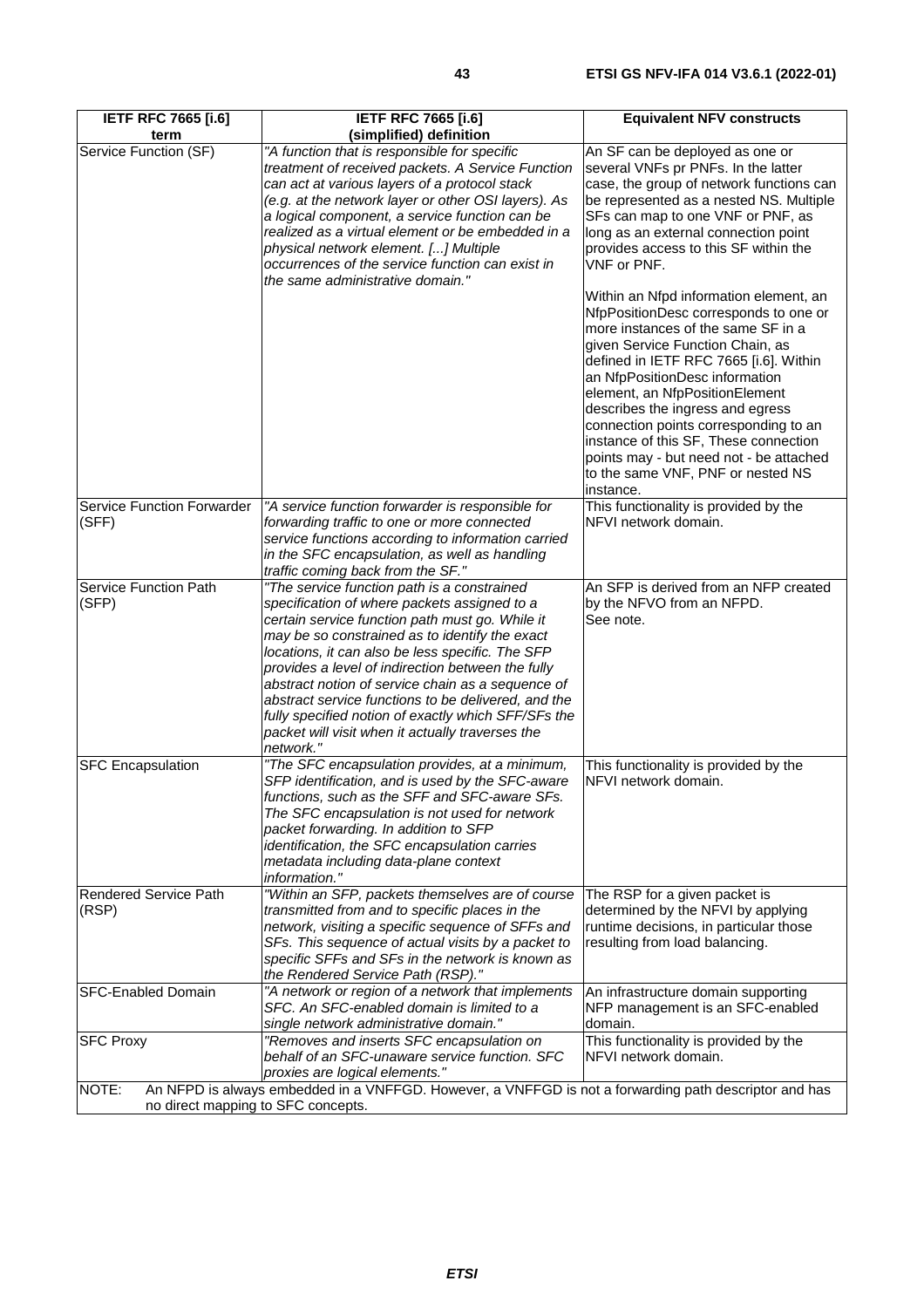## <span id="page-43-0"></span>A.3 Use of the NFP Management interface

The NFVO requests the creation of NFP instances using the Create NFP operation from the NFP management interface specified in ETSI GS NFV-IFA 005 [\[i.7](#page-7-0)].

## A.4 Mapping

An SF can be deployed as one or several VNFs. Multiple SFs can map to one VNF, as long as an external connection point provides access to this SF within the VNF.

Figure A.4-1 illustrates the case where there is a one-to-one mapping between 3 SFs and 3 VNFs.



**Figure A.4-1: One-to-one mapping** 

Figure A.4-2 illustrates the case where two SFs are implemented as two VNFCs within the same VNF.



**Figure A.4-2: Many-to-one mapping**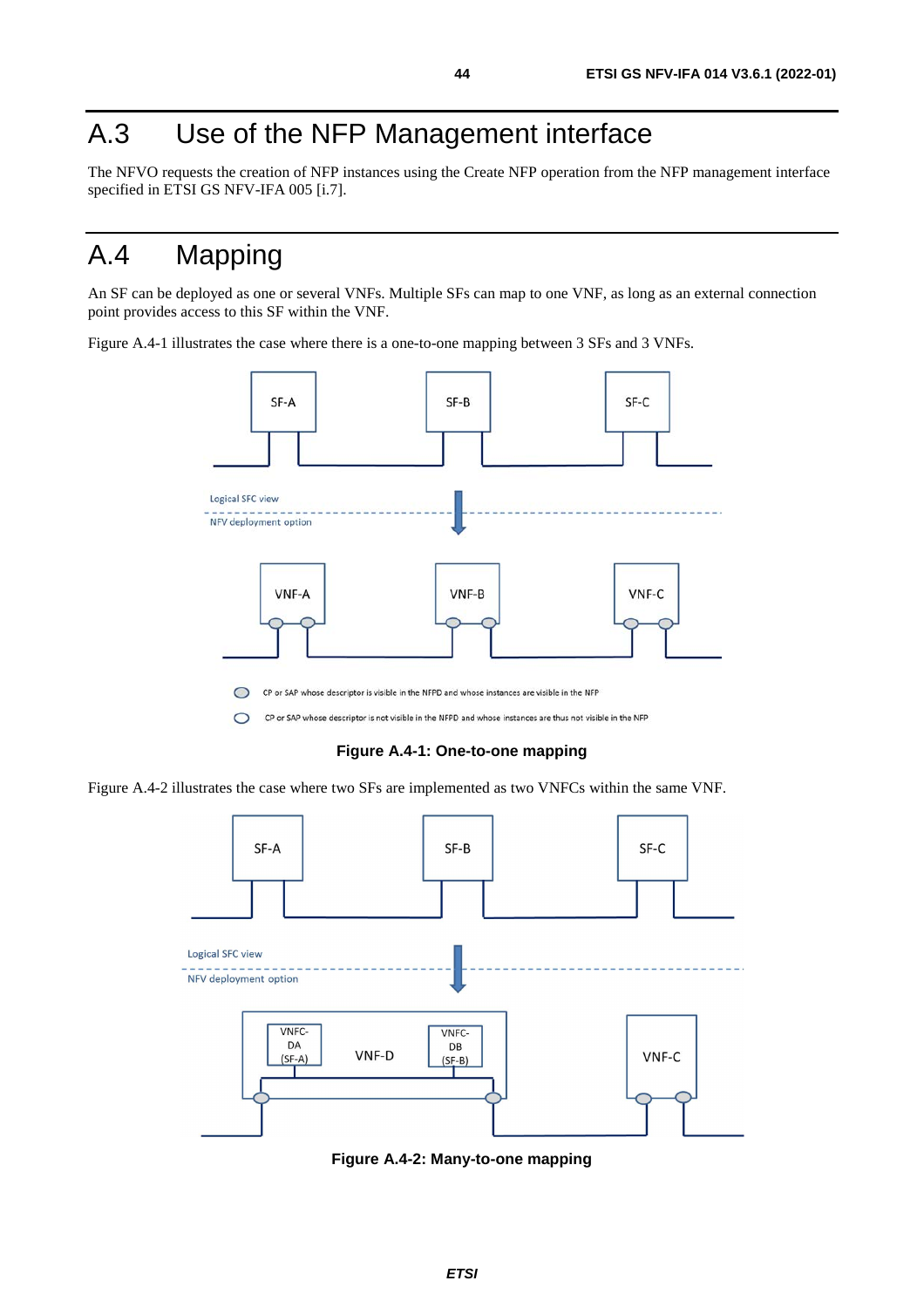Figure A.4-3 illustrates the case where one SF is implemented as two VNFs.



**Figure A.4-3: One-to-many mapping** 

Figure A.4-4 illustrates the case where one SF is implemented as two VNFs grouped as a nested NS. In that case only the SAPs of the nested NS are visible in the NFPD of the parent NS.



**Figure A.4-4: SF as a nested NS mapping**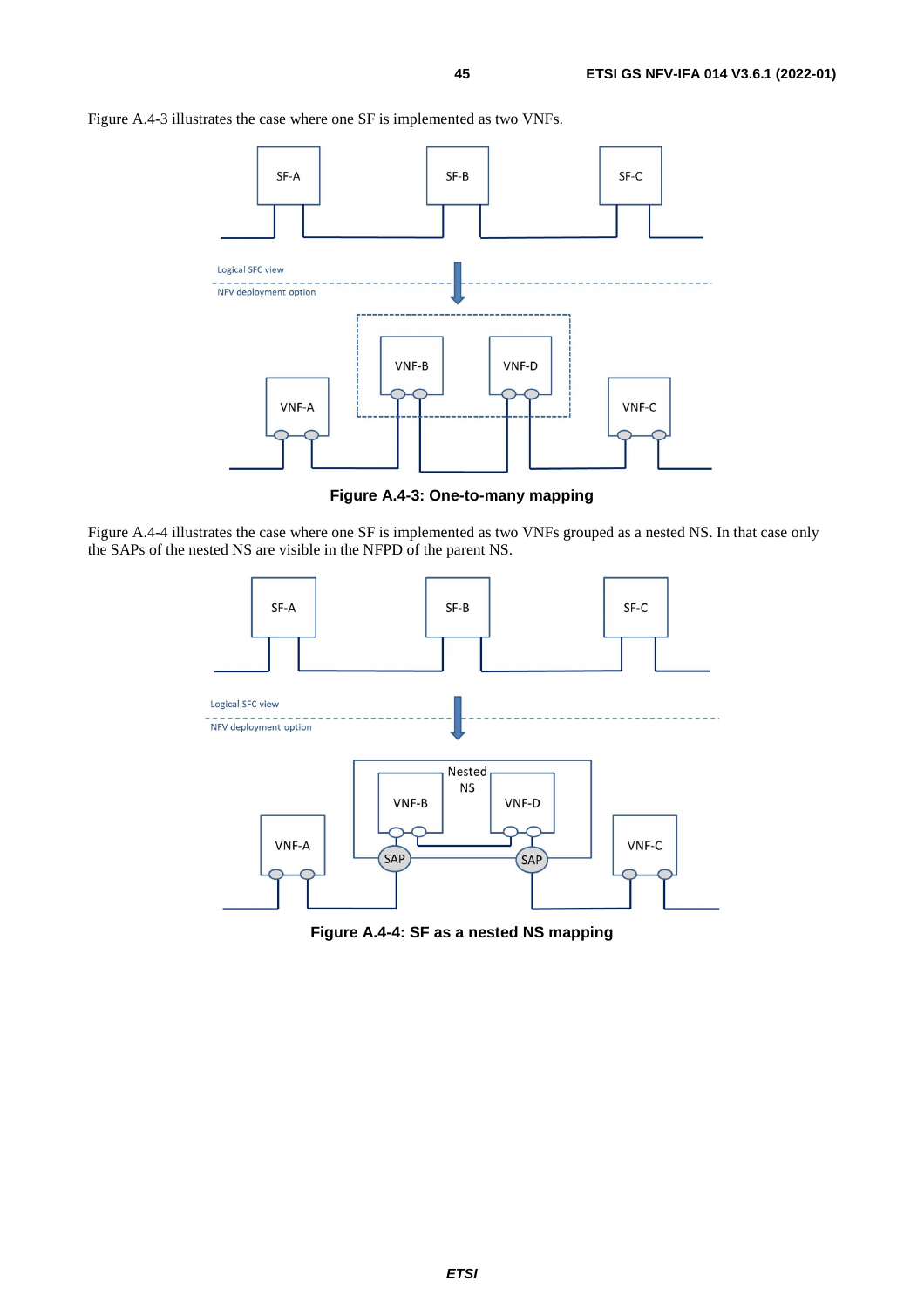## <span id="page-45-0"></span>Annex B (informative): Change History

| <b>Date</b> | Version | Information about changes                                                                                                                                                                                                                                                                                                              |
|-------------|---------|----------------------------------------------------------------------------------------------------------------------------------------------------------------------------------------------------------------------------------------------------------------------------------------------------------------------------------------|
| 27-06-2017  | 2.1.2   | Update with CRs NFVIFA(17)000487, NFVIFA(17)000575                                                                                                                                                                                                                                                                                     |
| 108-12-2017 | 2.3.2   | Update with CRs:<br>NFVIFA(17)000658r10<br>NFVIFA(17)000761<br>NFVIFA(17)000818r2<br>NFVIFA(17)000937r4<br>NFVIFA(17)000942<br>NFVIFA(17)000950<br>NFVIFA(17)000955<br>NFVIFA(17)000963<br>NFVIFA(17)000979<br>NFVIFA(17)001006<br>NFVIFA(17)001041r1<br>NFVIFA(17)001099r2<br>NFVIFA(17)001143                                        |
| 12-04-2018  | 2.4.2   | NFVIFA(18)000304                                                                                                                                                                                                                                                                                                                       |
| 08-05-2018  | 2.4.3   | NFVIFA(18)000192r1<br>NFVIFA(18)000193                                                                                                                                                                                                                                                                                                 |
| 22-06-2018  | 2.4.4   | Rapporteur action: Bug Tracker 7727, editorial review<br>NFVIFA(18)000373r3<br>NFVIFA(18)000503<br>NFVIFA(18)000379r3                                                                                                                                                                                                                  |
| 12-09-2018  | 3.1.2   | Creation of first draft version for 2018H2 maintenance                                                                                                                                                                                                                                                                                 |
| 25-09-2018  | 3.1.2   | Update wit CRs:<br>NFVIFA(18)000791r2_IFA014_release_3_mirror_deleting_Cpd_and_reference_the_<br>Cpd_i                                                                                                                                                                                                                                 |
| 12-11-2018  | 3.1.3   | Update wit CRs:<br>NFVIFA(18)000885r1<br>NFVIFA(18)000927r1<br>NFVIFA(18)000973<br>NFVIFA(18)000974                                                                                                                                                                                                                                    |
| 10-12-2018  | 3.1.4   | Update wit CRs:<br>NFVIFA(18)0001026<br>NFVIFA(18)0001051<br>NFVIFA(18)0001095<br>Rapporteur action: replace "a NSD" with "an NSD", replace "note 1" with "note" in<br>table 6.2.8.2-1                                                                                                                                                 |
| 07-02-2019  | 3.1.5   | Update with CRs:<br>NFVIFA(18)000653r4<br>NFVIFA(18)0001113r2 (renumber i.6 to i.8; renumber notes in table 5.3-1 for<br>consistency with NFVIFA(18)000653r4)<br>NFVIFA(19)000122<br>Rapporteur action: harmonize (see note x) to See note x.; replace "a NS" with "an NS".                                                            |
| 26-02-2019  | 3.1.6   | Update with CR:<br>NFVIFA(19)000131r3                                                                                                                                                                                                                                                                                                  |
| 02-04-2019  | 3.2.2   | Creation of first draft version for 2019H1 maintenance.<br>Update with CR:<br>NFVIFA(19)000263                                                                                                                                                                                                                                         |
| 27-05-2019  | 3.2.3   | Update with CRs:<br>Rapporteur action: correct content column for the names divided into two lines.<br>NFVIFA(19)000387r2_IFA014Ed331_Re3mirror_-<br>Improving_consistency_in_NFP_data_t<br>NFVIFA(19)000418r1_IFA014Ed331__Additional_corrections_for_CpdInConstituentEle<br>NFVIFA(19)000432r4_IFA014Ed331_Re3mirror_CpPool_in_VNFFG |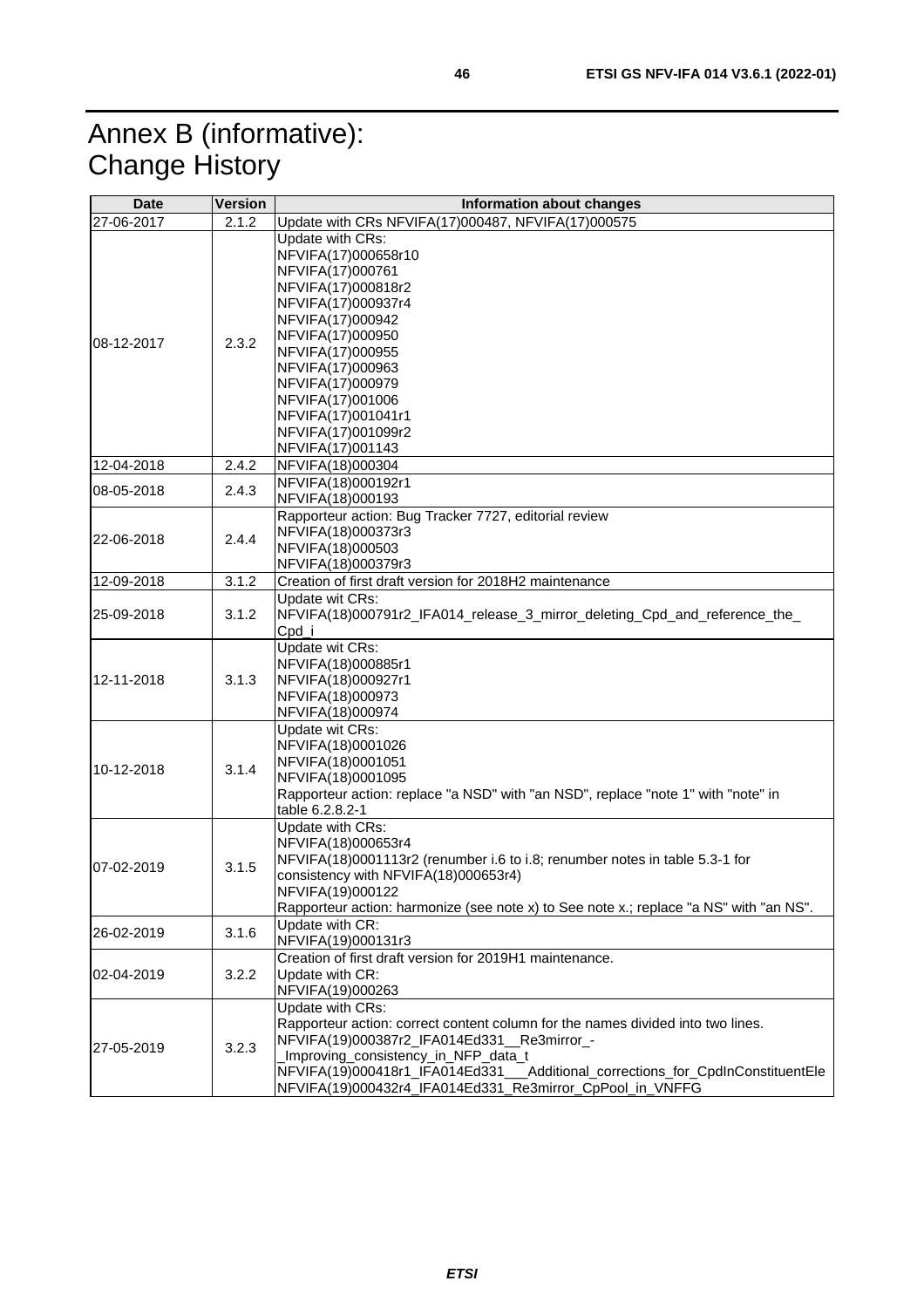| <b>Date</b> | <b>Version</b> | Information about changes                                                                                                                                                                                                                                                                                                                                                                                                                                                                                                                                                                                                                                                                                      |
|-------------|----------------|----------------------------------------------------------------------------------------------------------------------------------------------------------------------------------------------------------------------------------------------------------------------------------------------------------------------------------------------------------------------------------------------------------------------------------------------------------------------------------------------------------------------------------------------------------------------------------------------------------------------------------------------------------------------------------------------------------------|
| 16-07-2019  | 3.2.4          | Update with CRs:<br>NFVIFA(19)000514r2_IFA014_Rel_3_mirror_NfpPositionDesc_and_NfpPositionElement<br>NFVIFA(19)000549_IFA014ed331_Rel-3_mirror_ONAP_alignment_Class_VirtualLinkD<br>NFVIFA(19)000598r2_IFA014Ed331_Re3mirror_Additional_Parameters_NSD<br>NFVIFA(19)000628_IFA014ed331_Rel3Mirror_6_5_5_LinkBitrateRequirements_IE<br>NFVIFA(19)000630_IFA014ed331_Rel3Mirrror_6_3_8_LocalAffinityOrAntiAffinityRul<br>(Rapporteur action: remove word "whether" from description of attribute scope in<br>table 6.3.8.2-1)<br>NFVIFA(19)000706_IFA014ed331v324_editorial_review<br>NFVIFA(19)000526r6 IFA014 MegaCR FEAT16 SAL                                                                                |
| 02-10-2019  | 3.3.2          | Creation of first draft version for 2019H2 maintenance.<br>Rapporteur actions:<br>Add missing space in table 6.3.11.2-1 in content column for<br>$\bullet$<br>affinityOrAntiAffinityGroupId<br>Removing spare line break in table 6.6.2.2-1 in attribute column for<br>geographicalLocation<br>Info                                                                                                                                                                                                                                                                                                                                                                                                            |
| 02-10-2019  | 3.3.3          | Update with CR:<br>NFVIFA(19)000810_IFA014ed341_Improving_nsProfile_attribute_description_in_tab                                                                                                                                                                                                                                                                                                                                                                                                                                                                                                                                                                                                               |
| 16-12-2019  | 3.3.4          | Update with CRs:<br>NFVIFA(19)000864r3_IFA014_-_VirtualLinkProtocolData_is_missing_in_VirtualLinkPr<br>NFVIFA(19)000894_IFA014-Remove_Annex_-Authors_and_contributors<br>NFVIFA(19)000935_IFA014-Various_corrections                                                                                                                                                                                                                                                                                                                                                                                                                                                                                           |
| 25-03-2020  | 3.3.5          | Update with CRs:<br>NFVIFA(19)000996_IFA014_Improve_wording_left_for_protocol_design_stage<br>NFVIFA(20)000177r1_IFA014ed341_fix_Enum_values<br>NFVIFA(20)000201r1_IFA014ed341_fix_Sapd_attribute_associatedCpd                                                                                                                                                                                                                                                                                                                                                                                                                                                                                                |
| 29-04-2020  | 3.3.6          | Update with CRs:<br>NFVIFA(20)000276_IFA014ed341-IFA015_harmonization_corrections<br>NFVIFA(20)000290_IFA014ed341-IFA015_harmonization_corrections_set2<br>Rapporteur actions:<br>Correction in table 6.4.6.2-1 of wrong implementation of NFVIFA(19)000387r2<br>_IFA014Ed331__Re3mirror_-_Improving_consistency_in_NFP_data_t:<br>attribute name nfpPositionElement should be nfpPositionElementId.<br>Harmonization of description of attributes with content "Identifier (Reference to)"<br>in tables 6.2.7.2-1, 6.3.2.2-1, 6.3.3.2-1, 6.3.4.2-1, 6.3.10.2-1, 6.3.11.2-1,<br>6.7.4.2-1, 6.7.5.2-1, 6.7.6.2-1.<br>Editorial correction in table 6.3.3.2-1: vnfProfile > VnfProfile in description<br>column. |
| 21-08-2020  | 3.4.2          | Creation of first draft version for 2020H2 maintenance.                                                                                                                                                                                                                                                                                                                                                                                                                                                                                                                                                                                                                                                        |
| 21-09-2020  | 3.4.3          | Update with CRs:<br>NFVIFA(20)000480r2_IFA014ed351_Dependencies_IE_description_improvement                                                                                                                                                                                                                                                                                                                                                                                                                                                                                                                                                                                                                     |
| 25-02-2021  | 3.4.4          | Update with CRs:<br>NFVIFA(21)000038r4_IFA014_release_3_clarification_for_I2ProtocolData                                                                                                                                                                                                                                                                                                                                                                                                                                                                                                                                                                                                                       |
| 19-03-2021  | 3.4.5          | Update with CRs:<br>NFVIFA(21)000209_IFA014ed351_6_3_10_Removal_of_NsScaleInfo                                                                                                                                                                                                                                                                                                                                                                                                                                                                                                                                                                                                                                 |
| 06-07-2021  | 3.5.2          | Creation of first draft version for 2021H2 maintenance.<br>Rapporteur's action: Voiding clause 6.4.7, which was deprecated in v.3.3.1.                                                                                                                                                                                                                                                                                                                                                                                                                                                                                                                                                                         |
| 24-11-2021  | 3.5.3          | Update with CR:<br>NFVIFA(21)000965r1_IFA014ed361_VL_connectivity_fix                                                                                                                                                                                                                                                                                                                                                                                                                                                                                                                                                                                                                                          |